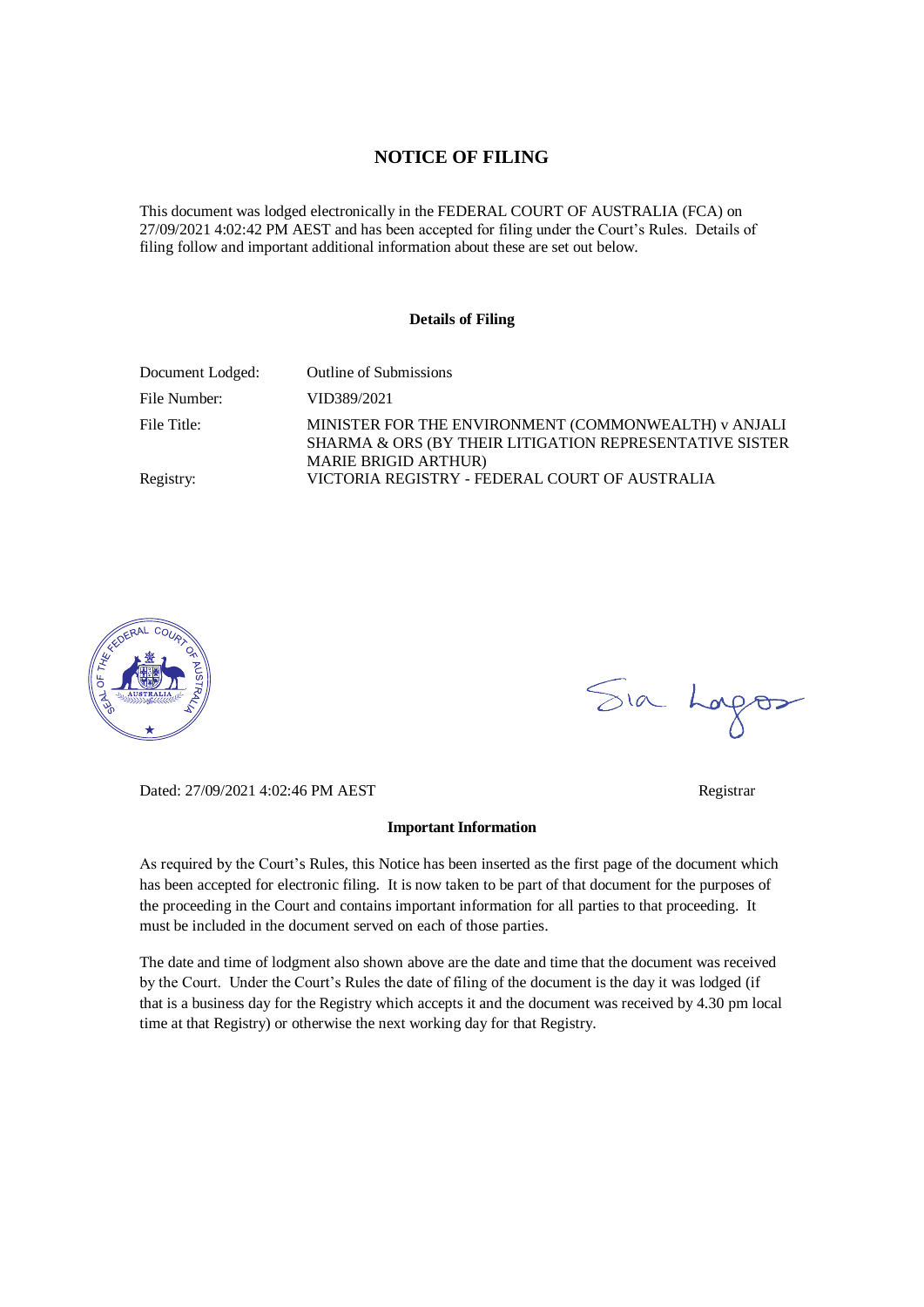

FEDERAL COURT OF AUSTRALIA No. VID 38 DISTRICT REGISTRY: VICTORIA DIVISION: GENERAL

On appeal from a Single Judge of the Federal Court of Australia

**MINISTER FOR THE ENVIRONMENT** Appellant

**ANJALI SHARMA** First Respondent

**ISOLDE SHANTI RAJ-SEPPINGS** Second Respondent

**AMBROSE MALACHY HAYES** Third Respondent

**TOMAS WEBSTER ARBIZU** Fourth Respondent

**BELLA PAIGE BURGEMEISTER** Fifth Respondent

**LAURA FLECK KIRWAN** Sixth Respondent

**LUCA GWYTHER SAUNDERS** Seventh Respondent

# **RESPONDENTS' OUTLINE OF SUBMISSIONS**

## **Contents**

|             | B. Common law and statute: inconsistency, incoherence, policy (Grounds 1 and 2)  10 |  |
|-------------|-------------------------------------------------------------------------------------|--|
| $C_{\cdot}$ |                                                                                     |  |
|             |                                                                                     |  |
|             |                                                                                     |  |
|             |                                                                                     |  |
|             |                                                                                     |  |
|             |                                                                                     |  |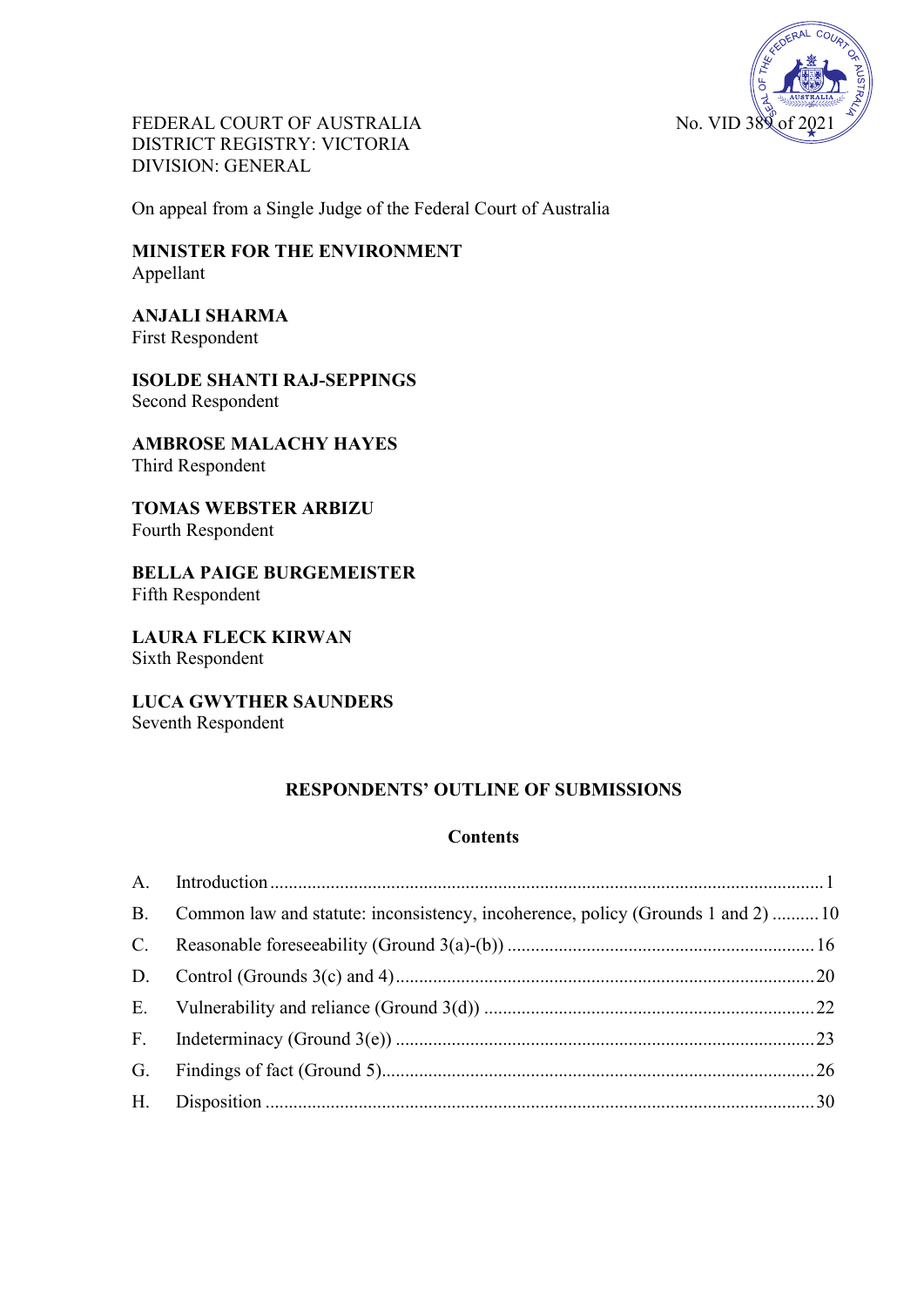## <span id="page-2-0"></span>**A. Introduction**

## (i) The facts

- 1 The judicial method by which the common law of negligence is developed, starts not with an abstract rule of universal application,<sup>[1](#page-2-1)</sup> but by analogical reasoning on facts,<sup>[2](#page-2-2)</sup> guided by relevant legal principles.<sup>[3](#page-2-3)</sup> It is therefore necessary, but not sufficient, in deciding whether a novel duty of care should be recognised, to pay careful attention to the facts of the case.<sup>[4](#page-2-4)</sup>
- 2 Here, the primary judge found, on uncontested evidence, the facts in J [18]–[28], [37]–[90],  $[205]$  $[205]$  $[205]$ – $[246]$  $[246]$  $[246]$ <sup>5</sup> and  $[290]$ – $[292]$ . It was from those facts, by reference to the "salient features"<sup>6</sup> and the facts and principles of decided cases, that the primary judge reasoned that the appellant (the **Minister**) owed a duty of care.
- 3 Those factual findings have not been seriously controverted.<sup>[7](#page-2-7)</sup> The Minister largely appears to accept them as correct (Appellant's Submissions (**AS**), [1]). They found the judgment, and the respondents rely on them in their entirety. What follows is a summary for the purpose of argument.
- 4 **Whitehaven** Coal Pty Ltd sought approval under the *Environment Protection and Biodiversity Conservation Act 1999* (Cth) (the **Act**) to increase total coal extraction from its Vickery mine from 135 to 168 megatonnes (**Mt**) (**Extension Project**).[8](#page-2-8) Whitehaven's sole purpose of mining the coal is to supply customers in Japan, South Korea and Taiwan, who will then burn it.<sup>[9](#page-2-9)</sup> No evidence suggested it would not do so, if permitted, and it is difficult to see why approval would be given unless the Minister was persuaded that the perceived economic benefits of the

<span id="page-2-1"></span><sup>1</sup> *Crimmins v Stevedoring Industry Finance Committee* (1999) 200 CLR 1, [73] (McHugh J); *Brodie v Singleton Shire Council* (2001) 206 CLR 512, [317]–[319] (Hayne J); *Sullivan v Moody* (2001) 207 CLR 562, [47]–[49] (Gleeson CJ, Gaudron, McHugh, Hayne and Callinan JJ); *Graham Barclay Oysters Pty Ltd v Ryan* (2002) 211 CLR 540, [231] (Kirby J). Compare *Sutherland Shire Council v Heyman* (1985) 157 CLR 424, 497 (Deane J).

<span id="page-2-2"></span><sup>2</sup> *Crimmins* (1999) 200 CLR 1, [72]–[77] (McHugh J); *Sharma by her litigation representative Sister Marie Brigid Arthur v Minister for the Environment* [2021] FCA 560 (**J**), [139], [142].

<span id="page-2-3"></span><sup>3</sup> *Crimmins*, [73] (McHugh J); *Sullivan* (2001) 207 CLR 562, [49]; J [107]–[108]. The UK Supreme Court's current approach is not so different: *N v Poole Borough Council* [2020] AC 780 (*N v PBC*), [64] (Lord Reed DPSC, Baroness Hale PSC, Lord Wilson, Lord Hodge and Lady Black JJSC agreeing).

<span id="page-2-4"></span><sup>4</sup> 5 *Caltex Refineries (Qld) Pty Ltd v Stavar* (2009) 75 NSWLR 649 (Allsop P), [102]–[103]; J [97]–[99], [143]–[473]. Note that J  $[74(ii), (iii)]$ ,  $[75]$ ,  $[79]$ ,  $[84]$ ,  $[86]$ – $[87]$  are the subject of some contest by Ground 5.

<span id="page-2-6"></span><span id="page-2-5"></span><sup>6</sup> *Stavar* (2009) 75 NSWLR 649, [159]–[163] (Basten JA).

<span id="page-2-7"></span><sup>7</sup> And nor could they be, given the conduct of the trial: the Minister did not call evidence or cross-examine.

<span id="page-2-8"></span><sup>8</sup> A wholly-owned subsidiary of Whitehaven, Vickery Coal Pty Ltd, replaced Whitehaven as proponent of the Extension Project on 17 July 2018: J [6]-[7].

<span id="page-2-9"></span> $\overline{9}$ J [195]; Department of Planning, Industry and Environment, Vickery Extension Project State Significant Development Assessment SSD 7480 (May 2020) (**DPIE**) (Appeal Book (**AB**) Pt B Tab 30) [54], [707]; NSW Independent Planning Commission, Vickery Extension Project SSD 7480 Statement of Reasons for Decision (August 2020) (AB Pt B Tab 33) [277].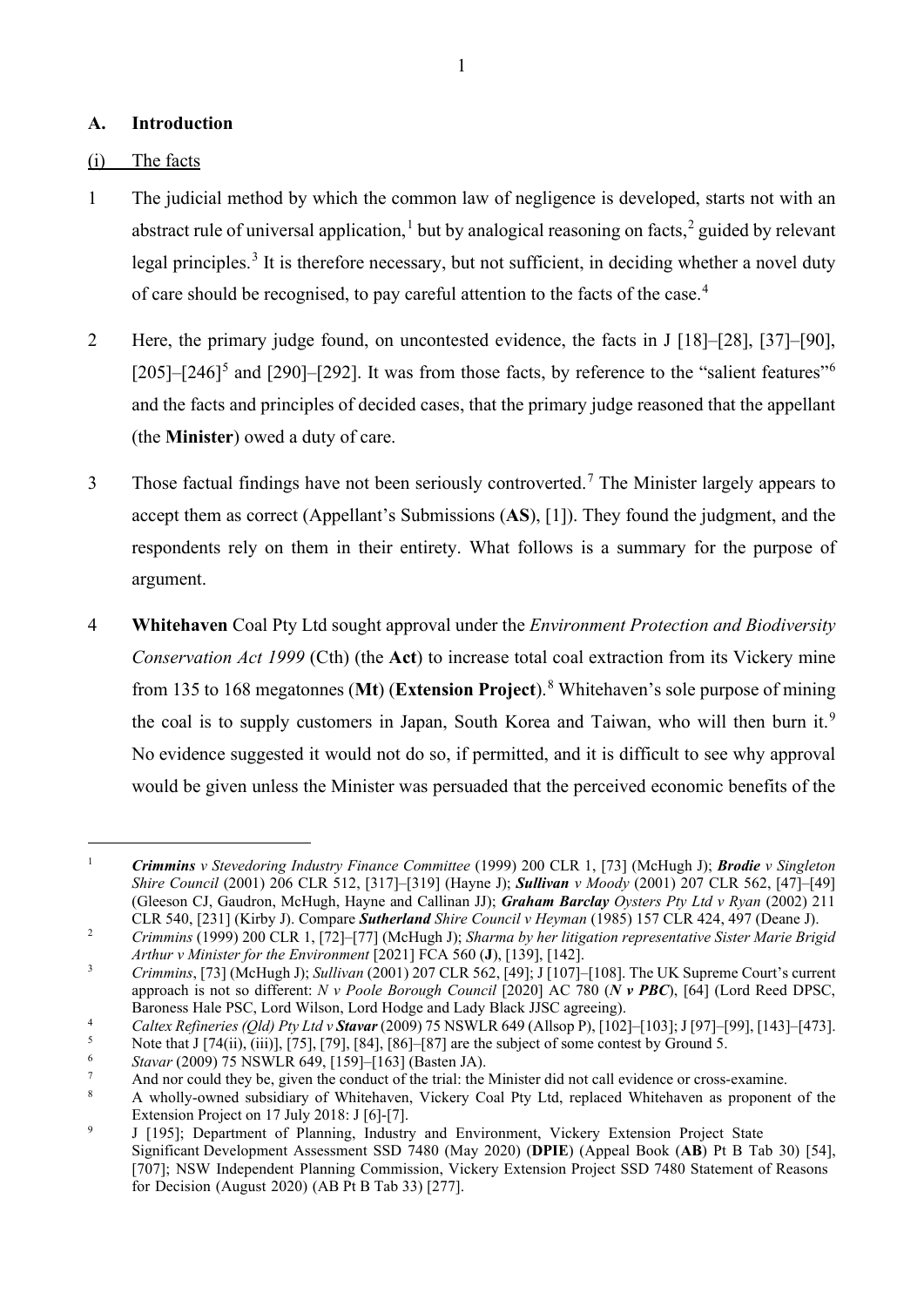mine proceeding would be realised.

- 5 The carbon presently stored, away from the atmosphere, in the coal to be extracted by the Extension Project would, when burned, be emitted as carbon dioxide  $(CO_2)$  (J [38]).  $CO_2$  is a "greenhouse gas". The "scope 3 emissions"<sup>[10](#page-3-0)</sup> of the increased extraction (including burning the coal) would comprise 100Mt of CO<sub>2</sub>-equivalent greenhouse gas emissions (J [24(iii)]).
- 6 Increased emissions of CO2, from the Earth's surface, increase CO2 **concentration** in the Earth's atmosphere<sup>[11](#page-3-1)</sup> (J [40]), intensifying the "greenhouse effect", which increases the Earth's global average surface **temperature** (J [37], [40]), in an approximately linear relationship (absent non-linear feedback effects) (J [41]).
- 7 Since the Industrial Revolution, humans have emitted 2,180 Gt of CO2, increasing temperature by 1.1 $\degree$ C (46% from burning coal, being 1,000 Gt and 0.5 $\degree$ C) (J [39]). Concentration is increasing by 2.5 parts per million ( $ppm$ ) per year;<sup>[12](#page-3-2)</sup> and temperature by 0.24<sup>o</sup>C per five years. At that rate, by 2100, temperature will be  $5^{\circ}$ C above pre-industrial temperature (J [43]). Postindustrial increases in concentration and temperature to date have caused phenomena including extreme heat events, bushfires and droughts, rising sea levels and ocean acidification, and changes in rainfall, streamflow, and cyclones (J [54]).
- 8 Concentration and temperature will continue to rise unless and until after greenhouse gas emissions reach net zero (J [53]). The lowest post-industrial temperature increase that can now realistically be contemplated is  $2^{\circ}C$  (J [64]).<sup>[13](#page-3-3)</sup> This will increase the likelihood, duration and intensity of extreme heat events, bushfires and the other phenomena described above (J [67]).
- 9 As temperature rises to 2°C above the pre-industrial level and beyond, the risk of feedback processes increases, as does the prospect that a tipping cascade may be activated, leading to an uncontrollable trajectory to a much hotter Earth (J [51], [90]).
- 10 There is, of course, a spectrum of possible future worlds, depending (apart from feedback) on how much more  $CO<sub>2</sub>$  humans emit by burning coal and other fossil fuels. At the other end of the spectrum, if temperature increases to  $\geq 4^{\circ}$ C above the pre-industrial level, the phenomena

<span id="page-3-0"></span><sup>&</sup>lt;sup>10</sup> J [23]. And see DPIE [672], [678] (AB Pt B Tab 30).

<span id="page-3-1"></span><sup>&</sup>lt;sup>11</sup> Which absorbs what cannot be absorbed by land and ocean sinks: J [47]–[48].

<span id="page-3-2"></span><sup>12</sup> Professor Steffen explained that this rate is itself increasing: Expert Report of Professor Will Steffen (**Steffen**) at p 5 (AB Pt B Tab 44).

<span id="page-3-3"></span><sup>13</sup> This opinion was expressed on the basis of research by McGlade and Ekins: J [71]–[73], [86]–[87]; Steffen at pp 20–22 (AB Pt B Tab 44). An objection on basis was originally made, but then withdrawn; an objection on expertise was dismissed: see transcript, TT18–32 (Free / Nekvapil).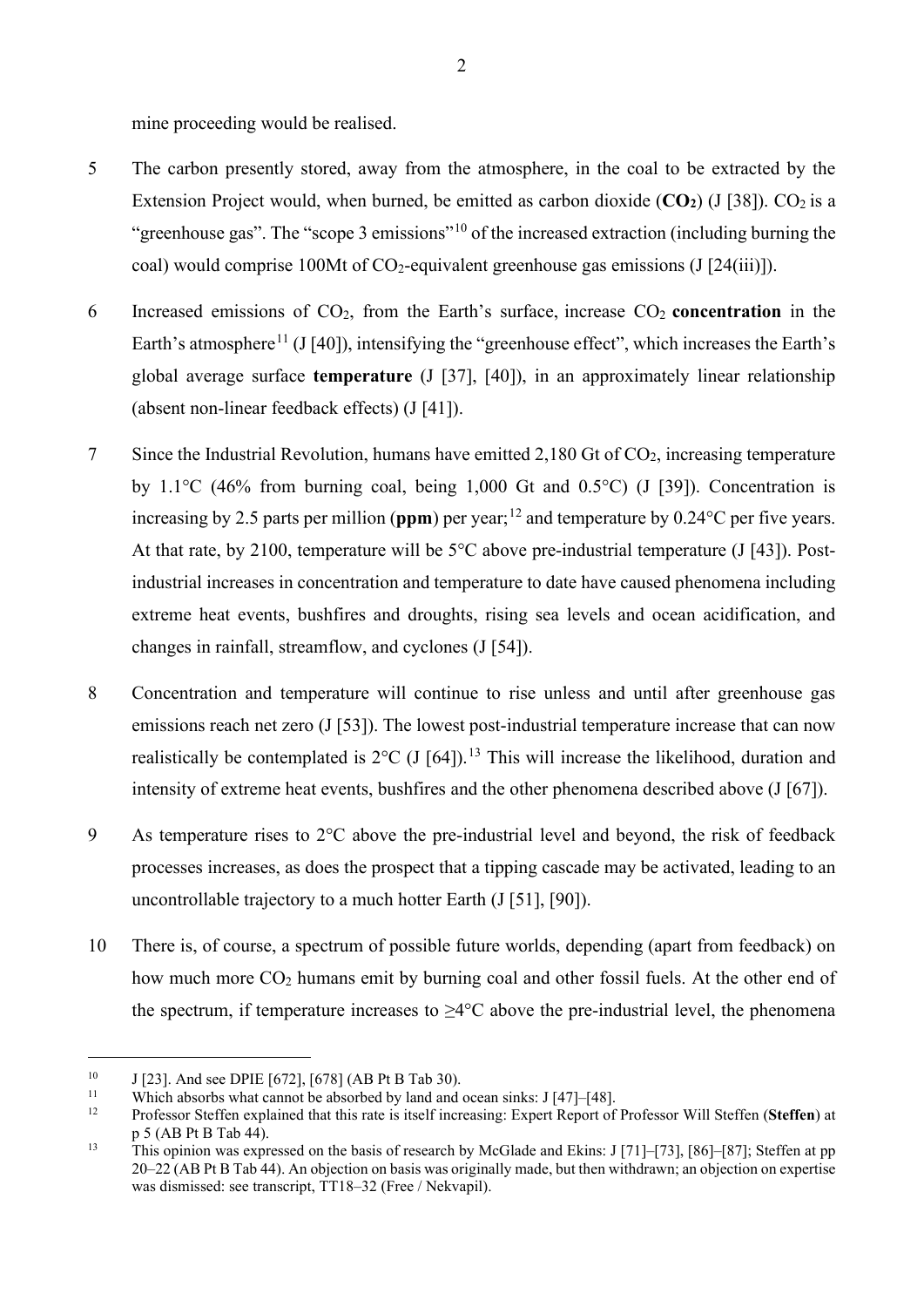described above will change accordingly (J [69], [221]). In the last few decades of this century, the respondents, and other Australian children today, will live in significantly altered conditions. Each is more likely to suffer personal injury or death directly caused by heat and fire (or smoke), and as a group, more of them will suffer personal injury or death from heat and fire (or smoke) (J [205]–[235]). The Minister knew this.

11 The carbon presently captured and stored in the Vickery Extension Project will, on being burned, become a necessary cause of the concentration that causes those harms (whatever future world eventuates).

#### (ii) The primary judge was not concerned with a political question

- <span id="page-4-2"></span>12 This appeal is not about "[h]ow to respond to anthropogenic climate change – the measures that should be taken to militate against it and ameliorate its effects, and how to manage the social and economic impacts of those measures" (AS, [1]). Political questions of that kind are playing out at an international level and a domestic level, here and elsewhere. Such questions are the concern of the executive and the legislature, and of diplomats and political parties, but not of the common law (J [478]–[485]): "it is no answer to a claim in tort against the Commonwealth under s 75(iii) of the Constitution that its wrongful acts or omissions were the product of a 'policy decision' taken by the Executive Government; still less that the action is 'nonjusticiable' because a verdict against the Commonwealth will be adverse to that 'policy decision'."[14](#page-4-0)
- <span id="page-4-3"></span>13 The question on this appeal is whether the common law can and should respond to uncontested facts showing that the Minister's exercise of a discretionary statutory power will unlock a specific, physical chain of causation that foreseeably will materially contribute to the future personal injury and death of present Australian children. Imposing duties on those whose conduct causes harm to others has always been the method of the common law, and an institutional responsibility of the judiciary.
- 14 That there are "competing interests and potential benefits" (AS, [1]) because the activity causing physical harm may have economic benefits (here, through private profits and employment, and public revenue) may count against a duty founded on economic loss,<sup>[15](#page-4-1)</sup> but it has never been a reason to exclude the common law from protecting life and bodily integrity.

<span id="page-4-0"></span><sup>14</sup> *Brodie* (2001) 206 CLR 512, 520–521 (F S McAlary QC), [106] (Gaudron, McHugh and Gummow JJ). See also *N v PBC* [2020] AC 780, [51].

<span id="page-4-1"></span><sup>15</sup> J [345], [416]; *MM Constructions (Aust) Pty Ltd v Port Stephens Council* (2012) 191 LGERA 292, [98] (Allsop P, Basten JA and Bergin CJ in Eq agreeing); *Roo Roofing Pty Ltd v Commonwealth* [2019] VSC 331 [486], [503]– [506] (John Dixon J).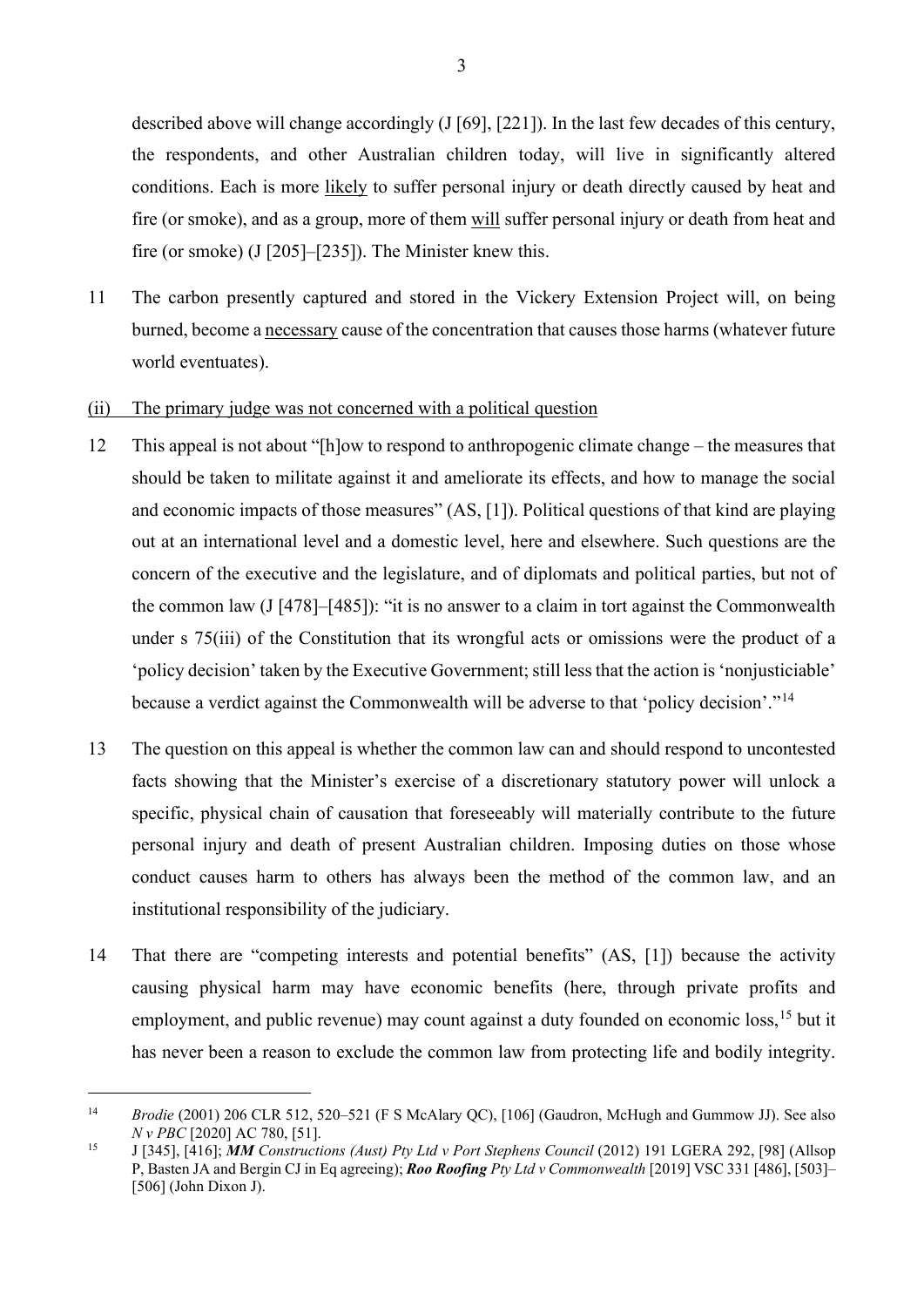If the people, through parliament, judge that economic benefits justify denying the common law's jurisdiction to prevent consequent harm, this can be achieved by legislation.

- 15 On appeal, as below, it is the Minister who seeks to rely on the Paris Agreement, not the respondents.[16](#page-5-0) What national governments agree, and what policies they adopt, does not concern the common law, and formed no part of the respondents' case. The respondents claimed only that the Minister had a specific power to unlock  $CO<sub>2</sub>$  emissions that, in aggregation, may cause them physical injury. They proved this claim by undisputed expert evidence.
- 16 The Commonwealth seeks to erect an exclusionary "political question", because the Minister is a member of the executive and/or is exercising the discretion conferred by Pt 9 of the Act. Whether the Act here excludes a duty of care is discussed in section B below. Beyond that, "policy" is either an irrelevant distraction or an attempt to carve out a common law immunity for the executive, beyond that defined by parliament.<sup>[17](#page-5-1)</sup>

#### (iii) The common law method of development

- 17 Physical causation of harm, including by intermediate natural forces, has been the concern of the common law for hundreds of years, as demonstrated by cases (eg,  $J[116]–[137]$ ) that have been influential on the development of the Australian common law at the present day.
- 18 It is a tautology to say that a novel duty of care, when first recognised, has never before been declared to exist (AS, [3]). Nor is there any reason why such a duty may not first be recognised by the common law of Australia (AS, [3]). The appellant has not pointed to any claim analogous to the respondents' that has been rejected.<sup>[18](#page-5-2)</sup>

<span id="page-5-1"></span><span id="page-5-0"></span>

<sup>16</sup> AS [1]; T32.46, T146.28-32. 17 *Brodie* (2001) 206 CLR 512, [231] (Kirby J).

<span id="page-5-2"></span><sup>18</sup> No useful analogy can be drawn with a New Zealand claim against a grab-bag of different private industries that emit greenhouse gases: *Smith v Fonterra Co-Operative Group Ltd* [2020] 2 NZLR 394. And it is not surprising that claims seeking to impugn a wide range of international commitments, domestic policy commitments, executive decisions and other conduct by a government, on the basis of constitutional rights, would not be justiciable: see, eg, *Juliana v United States* 947 F 3d 1159 (9th Cir 2020); *La Rose by her Guardian ad litem Andrea Luciuk v Her Majesty the Queen in the Right of Canada* 2020 FC 1008, [40]. Cf *Mathur v Ontario* [2020] ONSC 6918, [139]–[140]. The US cases in AS, fn 2, were brought against private companies, when the Environmental Protection Agency was tasked with regulating greenhouse gas emissions, on a different cause of action (public and/or private nuisance), and/or turned on the standard for displacement of federal common law by statute (which is less demanding than the standard for pre-emption of state law: see *American Electric Power Co v Connecticut* 564 US 410 (2011). See further, paragraph [53](#page-16-0) below. In Australia, there is "but one common law": *Lange v Australian Broadcasting Corporation* (1997) 189 CLR 520, 563, which has developed, including with respect to duties of care owed by public authorities, in its own peculiar way, and is the law to here be applied.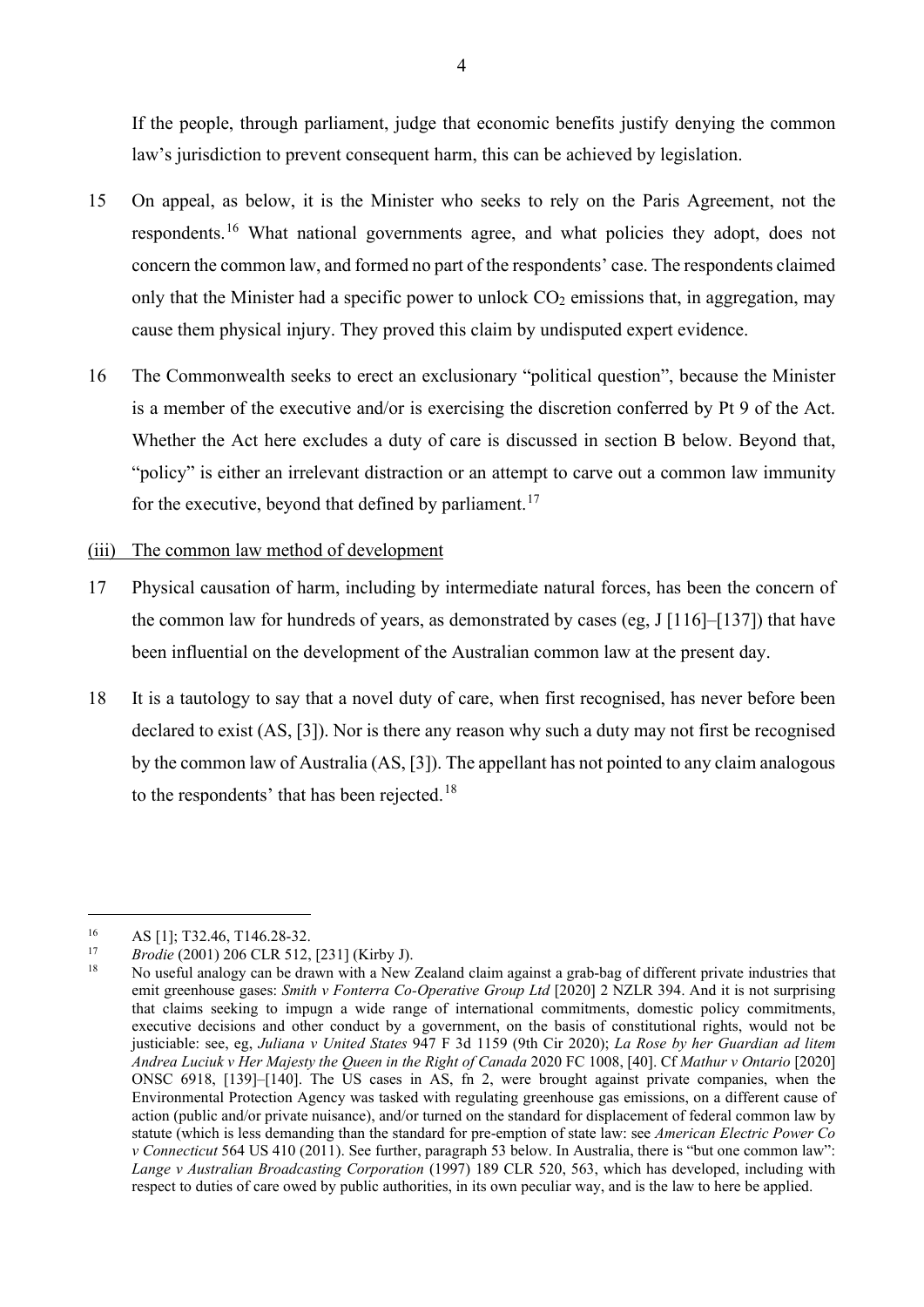- 19 "Incrementalism" (AS, [3]) refers to the process for legal development, not to the scale of the decision's consequences.<sup>[19](#page-6-0)</sup> The Industrial Revolution's enhancement of the power of humans to harm each other, including through intermediate natural forces, did not prevent the common law from responding.<sup>[20](#page-6-1)</sup> The common law is not static.<sup>[21](#page-6-2)</sup> It develops incrementally and in a principled manner, by way of analogy, subject to the constitutional and statutory framework alongside which it operates.<sup>[22](#page-6-3)</sup> Developments in the common law arise through cases brought before the courts and reflect material changes in society (such as the Industrial Revolution (J [131], [137]), which gave rise to the modern torts of nuisance and negligence<sup>23</sup>). Indeed, "adaptability is one of the common law's most fundamental and valuable qualities".<sup>[24](#page-6-5)</sup>
- 20 There is nothing, in principle, to prevent the common law from recognising a duty to avoid causing personal injury by the positive exercise of a power that unlocks carbon, for the very purpose of becoming  $CO<sub>2</sub>$  emissions, where indisputable science predicts the likelihood that all such future emissions will, in aggregate, cause widespread physical harm.
- (iv) A public authority can owe a common law duty of care in the valid exercise of statutory powers
- 21 Section 75(iii) of the Constitution made the executive liable in tort (including in the execution of statutory functions) unless excluded by parliament, creating a unique relationship between the judiciary and the executive, as compared with the position of the Crown at common law.<sup>[25](#page-6-6)</sup> Where, as here, an officer of the Commonwealth (including a Minister) does a positive act under a statutory power, the starting point is that the officer exercises that power subject to any

<span id="page-6-1"></span><span id="page-6-0"></span><sup>&</sup>lt;sup>19</sup> See the judicial observations collected in J [436]–[439], as to why scale is no reason to exclude the common law.<br><sup>20</sup> As to puisance, en Attorney General y Birmingham Corporation (1858) A K & J 528, 70 ER 220, Bamfo <sup>20</sup> As to nuisance, eg, *Attorney-General v Birmingham Corporation* (1858) 4 K & J 528; 70 ER 220; *Bamford v Turnley* (1862) 3 B&S 67; 122 ER 27; *St Helens Smelting Co v Tipping* (1865) 11 ER 1483. As to negligence, eg, *Geddis v Proprietors of Bann Reservoir* [1878] 3 App Cas 430. And see *Rylands v Fletcher* (1868) LR 3 HL 330.

<span id="page-6-2"></span><sup>21</sup> William Gummow, 'Common Law' in Cheryl Saunders and Adrienne Stone (eds), *The Oxford Handbook of the* 

<span id="page-6-3"></span>*Australian Constitution* (OUP 2018), 190, 198. 22 *Mabo v Queensland (No 2)* (1992) 175 CLR 1, 29 (Brennan J); *Crimmins* (1999) 200 CLR 1, 32 [73] (McHugh J); *Brookfield Multiplex v Owners 61288* (2014) 254 CLR 185, 201 [25] (French CJ). As Sir Owen Dixon observed, the content of Australian law comprises "besides legislation the general common law which it is the duty of the courts to ascertain as best they may": Owen Dixon, 'Sources of Legal Authority (1943)', *Jesting Pilate* (Law Book Co 1965), 199 (emphasis added).

<span id="page-6-4"></span><sup>&</sup>lt;sup>23</sup> See generally McLaren, "Nuisance Law and the Industrial Revolution — Some Lessons from Social History" (1983) 3(2) *Oxford Journal of Legal Studies* 155; Simpson, "Legal Liability for Bursting Reservoirs: The Historical Context of *Rylands v Fletcher*" (1984) 13(2) *Journal of Legal Studies* 209. See also the authorities cited at J [118]–[136]. As to J [137], the torts of negligence and nuisance originated from the same source, the action on the case: Winfield, "The History of Negligence in the Law of Torts" (1926) 42(2) *Law Quarterly Review* 184, 185, 197–198; Winfield, "Nuisance as a Tort" (1931) 4(2) *The Cambridge Law Journal* 189, 198.

<span id="page-6-5"></span><sup>24</sup> Winterton, 'The Relationship between Commonwealth Legislative and Executive Power' (2004) 25 *Adelaide Law Review* 21, 34.

<span id="page-6-6"></span><sup>25</sup> J [330]; *Plaintiff M68/2015 v Minister for Immigration and Border Protection* (2016) 257 CLR 42, [125] (Gageler J); *Commonwealth v Mewett* (1997) 191 CLR 471, 545–551 (Gummow and Kirby JJ). See also *Ibrahimi v Commonwealth of Australia* (2018) 366 ALR 341, [163] (Payne JA).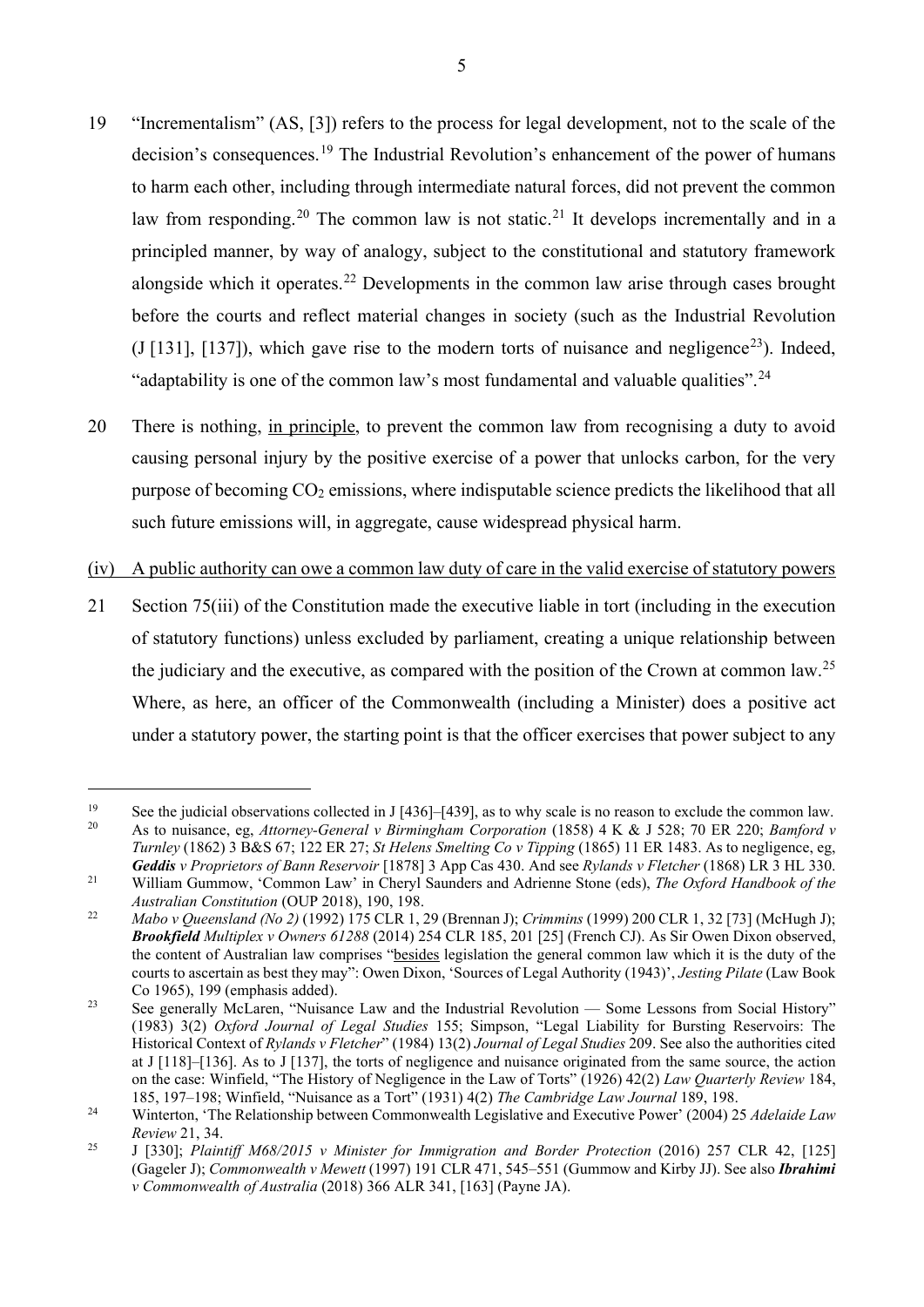common law duty of care,  $26$  thus ensuring equality before, and equal protection of, the law.  $27$ Whether the executive owes a common law duty of care is a proper question for the judiciary, provided it uses the method apposite to the function of a Ch III court.<sup>[28](#page-7-2)</sup>

- 22 The tort of negligence, as it applies to public authorities, is developed by the judiciary, with an awareness of the statute conferring the power, but without requiring alignment (contrast the torts of misfeasance in public office<sup>[29](#page-7-3)</sup> or breach of statutory duty). In both *Pyrenees Shire Council v Day*[30](#page-7-4) and *Crimmins v Stevedoring Industry Finance Committee*, [31](#page-7-5) a majority of the High Court rejected the attempt to force such an alignment.
- 23 *Pyrenees* has been characterised as a case where harm is caused by the positive exercise of statutory powers.<sup>[32](#page-7-6)</sup> The relevant council was specifically aware of a fire risk, in a building with a double fireplace, one being in the residential half of the building, the other in the half used as a fish-and-chip shop. Its inspector identified defects. The lease was assigned, then the new lessees lit a fire, causing substantial property damage, including to the neighbouring video-hire shop, owned by the respondent. The council had fire-prevention powers it could have used to require the defect be remedied and prohibit any fire in the meantime.
	- (1) Chief Justice Brennan, agreeing with Lord Hoffman in *Stovin v Wise*, [33](#page-7-7) would have held that "if a decision not to exercise a statutory power is a rational decision, there can be no duty imposed by the common law to exercise the power … A statutory power and its incidents are creatures of the legislature and the common law must conform to the legislative intention".<sup>[34](#page-7-8)</sup> While his Honour concurred in holding a duty was owed, he did so because he held the council was under a public law duty to exercise its statutory

<span id="page-7-0"></span><sup>&</sup>lt;sup>26</sup> *Sutherland* (1985) 157 CLR 424, 458 (Mason J). And see J [332].

<span id="page-7-1"></span><sup>27</sup> *Brodie* (2001) 206 CLR 512, [134] (Gaudron, McHugh and Gummow JJ), [210] (Kirby J). And see Dicey, *Introduction to the Study of the Law of the Constitution* (4<sup>th</sup> edn, 1893), 183 ("every man, whatever be his rank or condition, is subject to the ordinary law of the realm and amenable to the jurisdiction of the ordinary tribunals"), 305 ("the action of every servant of the Crown, and therefore in effect of the Crown itself, is brought under the supremacy of the law of the land. Behind Parliamentary responsibility lies legal liability, and the acts of Ministers no less than the acts of subordinate officials are made subject to the rule of law") (cf AS, [12]); *Re Patterson; ex parte Taylor* (2001) 207 CLR 391, [64] (Gaudron J). See also *N v PBC* [2020] AC 780, [65].

<span id="page-7-2"></span><sup>&</sup>lt;sup>28</sup> See Stellios, *Zines's The High Court and the Constitution* (6th edn, 2015), 260 (explaining a reference by Kitto J in *R v Davison* (1954) 90 CLR 353) and 265–266.

<span id="page-7-3"></span><sup>&</sup>lt;sup>29</sup> See further at paragraph [31](#page-11-1) below.<br>  $(1998) 192$  CI R 330

<span id="page-7-4"></span> $^{30}$  (1998) 192 CLR 330.

<span id="page-7-6"></span><span id="page-7-5"></span> $\frac{31}{32}$  (1999) 200 CLR 1.<br>Crimmins (1999)

<sup>32</sup> *Crimmins* (1999) 200 CLR 1, [25] (Gaudron J); *Stuart v Kirkland-Veenstra* (2009) 237 CLR 215, [117] (Gummow, Hayne and Heydon JJ). Compare *Pyrenees* (1998) 192 CLR 330, [85], [101] (McHugh J).

<span id="page-7-8"></span><span id="page-7-7"></span> $\frac{33}{2}$  [1996] AC 923, 953 (Lord Hoffmann, with whom Lord Goff and Lord Jauncey concurred).

<sup>34</sup> *Pyrenees* (1998) 192 CLR 330, [22] (Brennan CJ).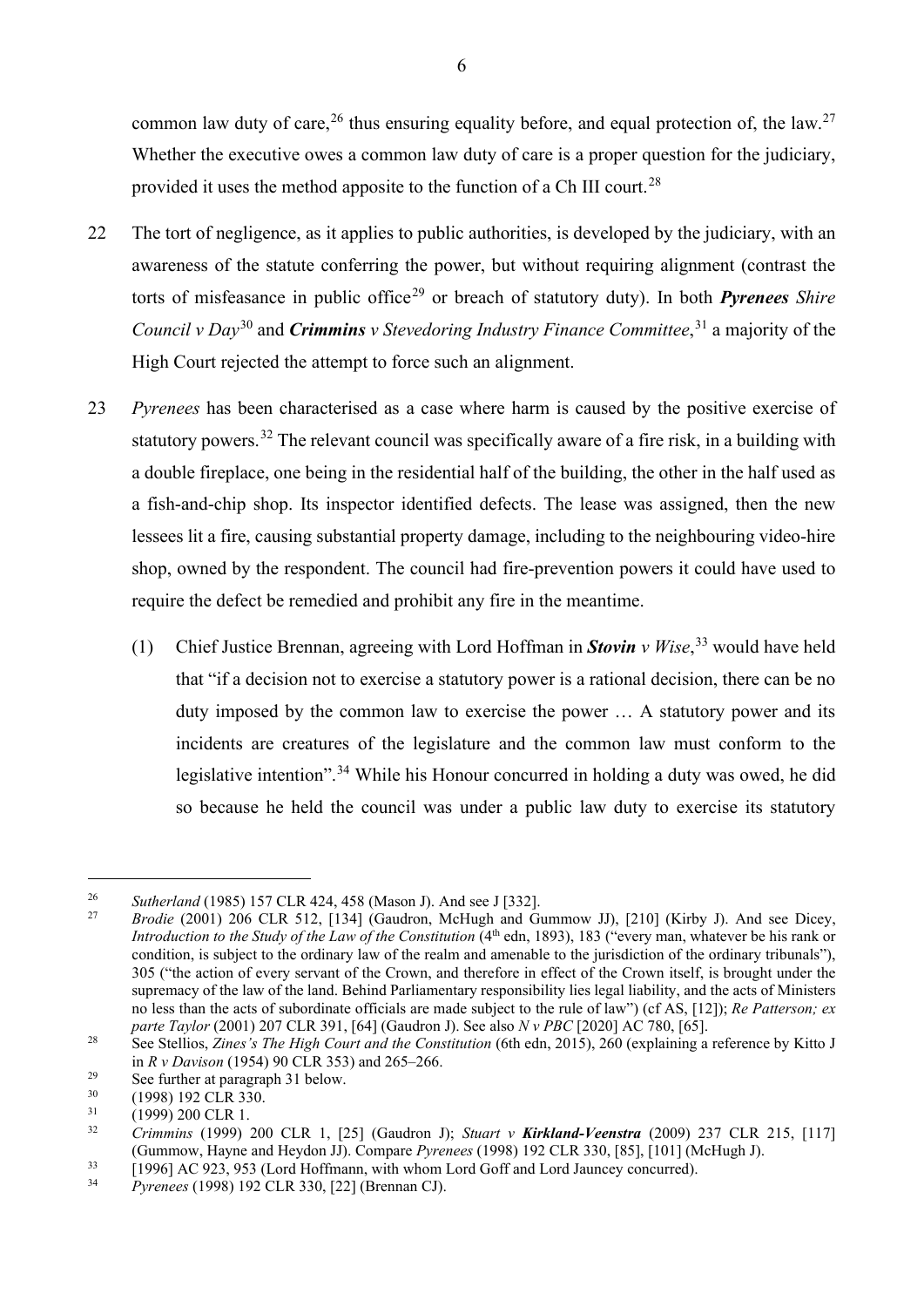powers. His Honour was alone in taking this approach.

- (2) Justice Toohey appeared to equate Lord Hoffman's approach in *Stovin* with the "policy/operational distinction", and did not consider either to be useful in resolving the question of duty.[35](#page-8-0)
- (3) While McHugh J agreed with much of the reasoning of Brennan CJ, he drew a distinction between the public and private duties,  $36$  and did not refer to or adopt the reasoning in *Stovin*. His Honour's reasoning the following year in *Crimmins* (see paragraph [24\(2\)](#page-9-0)  [below\)](#page-9-0) makes it very unlikely he intended to adopt Brennan CJ's reasoning on this point.
- (4) Justice Gummow observed that: (a) misfeasance in public office is the only tort having its roots and application within public law alone;<sup>[37](#page-8-2)</sup> (b) by contrast, *Sutherland*<sup>[38](#page-8-3)</sup> established that "the circumstance that a public authority is the repository of a statutory discretion does not prevent the application of the ordinary principles of the law of negligence"; $^{39}$  $^{39}$  $^{39}$  (c) the broad concepts which found negligence reflect its development from action on the case;  $40$  (d) the council's liability in negligence did not turn upon the further (public law) question whether they could have sought public law remedies.<sup>[41](#page-8-6)</sup>
- (5) Justice Kirby rejected the approach of Lord Hoffman in *Stovin*, saying that "[a]lthough such a test might have the attraction of reconciling principles of the law of negligence and administrative law, it would impose on a claimant a burden more onerous than the law of negligence typically does".<sup>[42](#page-8-7)</sup>
- 24 *Crimmins* was treated as a failure-to-act case.<sup>[43](#page-8-8)</sup> On the evidence, the Australian Stevedoring Industry Authority knew, or ought to have known, that asbestos dust was dangerous and that workers unloaded cargoes in conditions that exposed the workers to a significant risk of injury.<sup>[44](#page-8-9)</sup> The respondent contended that "[w]here it is sought to impose a duty of care based on

<span id="page-8-0"></span><sup>35</sup> *Pyrenees* (1998) 192 CLR 330, [66]–[67], [80] (Toohey J).

<span id="page-8-1"></span><sup>36</sup> *Pyrenees* (1998) 192 CLR 330, [119], [120] (McHugh J).

<span id="page-8-2"></span><sup>37</sup> *Pyrenees* (1998) 192 CLR 330, [124] (Gummow J).

<span id="page-8-3"></span> $\frac{38}{39}$  (1985) 157 CLR 424.

<span id="page-8-4"></span><sup>39</sup> *Pyrenees* (1998) 192 CLR 330, [124] (Gummow J).

<span id="page-8-5"></span><sup>40</sup> *Pyrenees* (1998) 192 CLR 330, [125] (Gummow J).

<span id="page-8-6"></span><sup>41</sup> *Pyrenees* (1998) 192 CLR 330, [172] (Gummow J).

<span id="page-8-8"></span><span id="page-8-7"></span><sup>42</sup> *Pyrenees* (1998) 192 CLR 330, [253(5)] (Kirby J).

<sup>43</sup> *Crimmins* (1999) 200 CLR 1, [24] (Gaudron J), [49], [79], [91]–[94] (McHugh J, with whom Gleeson CJ agreed), although McHugh J opined at [62] that the case was covered by *Caledonian Collieries Ltd v Speirs* (1957) 97 CLR 202, 220 (Dixon CJ, McTiernan, Kitto and Taylor JJ), but (at [63]) that this was not the way the case was put at trial or on appeal below.

<span id="page-8-9"></span><sup>44</sup> *Crimmins* (1999) 200 CLR 1, [111] (McHugh J), [324] (Callinan J).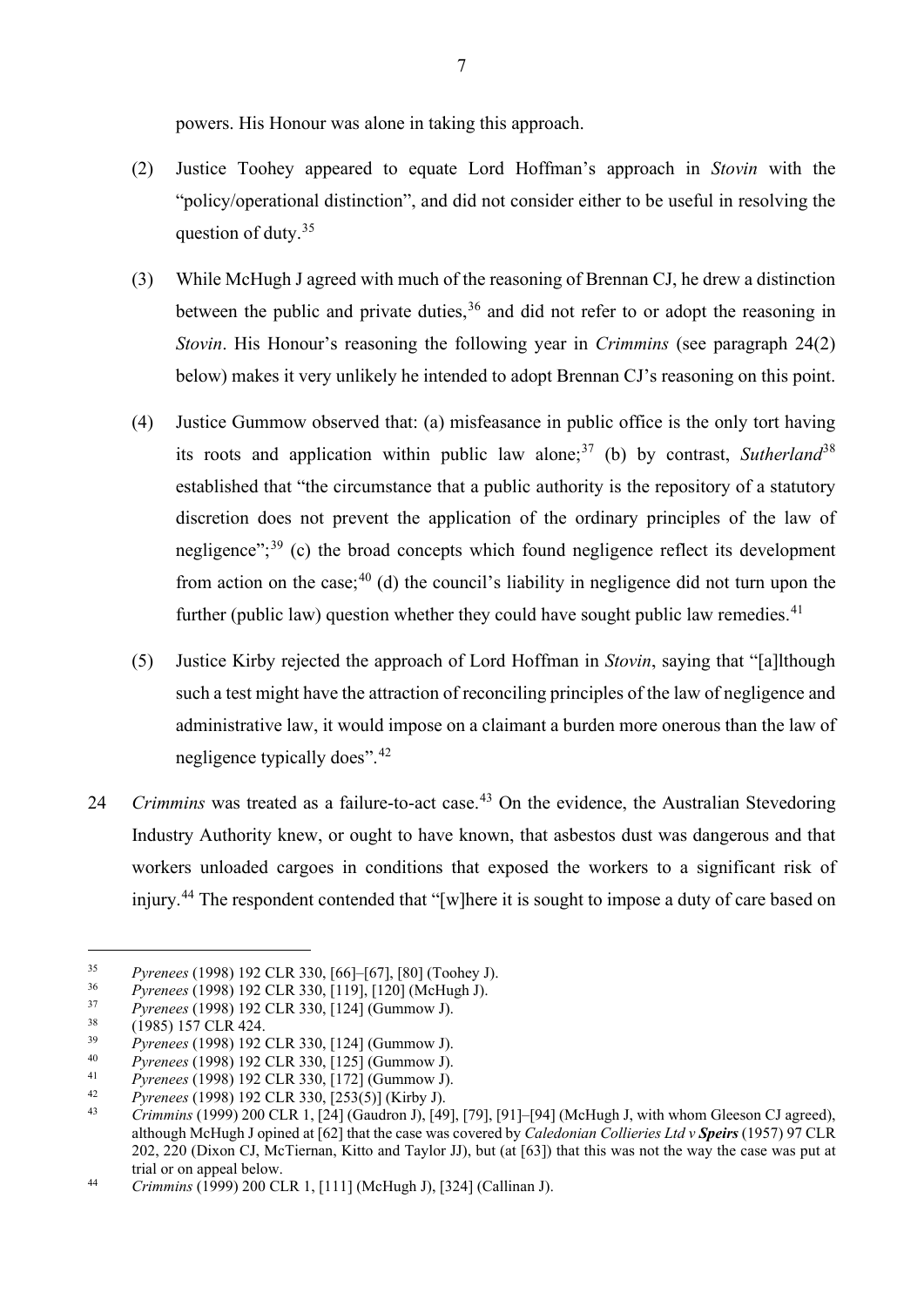a statutory power, the policy of the statute is significant. The absence of a statutory duty normally negates the existence of a common law duty".<sup>[45](#page-9-1)</sup>

- <span id="page-9-9"></span>(1) Justice Gaudron disagreed, holding that: (a) the common law is not "superimposed upon statutory powers"; (b) the statute operates "in the milieu of the common law"; (c) the common law applies unless excluded; (d) the common law may be excluded expressly, or by necessary implication, such as where the proposed duty of care would involve a breach of statutory duty, require the exercise of powers the body does not possess, or from the terms, nature or purpose of the powers and functions conferred by the statute.<sup>[46](#page-9-2)</sup>
- <span id="page-9-0"></span>(2) Justice McHugh (with whom Gleeson CJ relevantly agreed<sup>[47](#page-9-3)</sup>) also disagreed, holding that: (a) contrary to the approach of Lord Hoffman in *Stovin*, determination of a duty of care does not depend on public law concepts; and (b) on the authorities, "the negligent exercise of a statutory power is not immune from liability simply because it was within power, nor is it actionable in negligence simply because it is ultra vires".[48](#page-9-4)
- (3) Justice Kirby also disagreed, holding that: (a) a common law duty of care is excluded at the threshold if, on a true reading of the statute, Parliament has expressly excluded it, or has imposed a discretionary function incompatible with a common law action;  $49$ (b) otherwise, application of public law criteria to evaluate whether a common law duty can co-exist with a statute was contrary to the majority in *Pyrenees* and expressly rejected by the House of Lords in *Bedfordshire*; [50](#page-9-6) and (c) the public law and the common law had developed in different ways and by reference to different considerations.<sup>[51](#page-9-7)</sup>
- (4) It may be inferred that Callinan J also disagreed. In stating the terms of the duty of care owed by the Authority, his Honour footnoted "cf" Lord Nicholls in *Stovin* at 936, where his Lordship opined that the extent of a common law obligation would "march hand in hand with the authority's public law obligations".<sup>[52](#page-9-8)</sup>

<span id="page-9-1"></span><sup>45</sup> *Crimmins* (1999) 200 CLR 1, 10.5 (D F Jackson QC).<br>
46 *Crimmins* (1999) 200 CLR 1, [26]–[27] (Gaudron J).<br> *Crimmins* (1999) 200 CLR 1, [21 (Classen CD).

<span id="page-9-3"></span><span id="page-9-2"></span><sup>47</sup> *Crimmins* (1999) 200 CLR 1, [3] (Gleeson CJ).

<span id="page-9-4"></span><sup>48</sup> *Crimmins* (1999) 200 CLR 1, [82]–[83] (McHugh J).

<span id="page-9-5"></span><sup>49</sup> *Crimmins* (1999) 200 CLR 1, [203], [213] (Kirby J).

<span id="page-9-6"></span><sup>50</sup> *X (Minors) v Bedfordshire County Council* [1995] AC 633.

<span id="page-9-7"></span><sup>51</sup> *Crimmins* (1999) 200 CLR 1, [216]–[218] (Kirby J).

<span id="page-9-8"></span><sup>52</sup> *Crimmins* (1999) 200 CLR 1, [360] (Callinan J).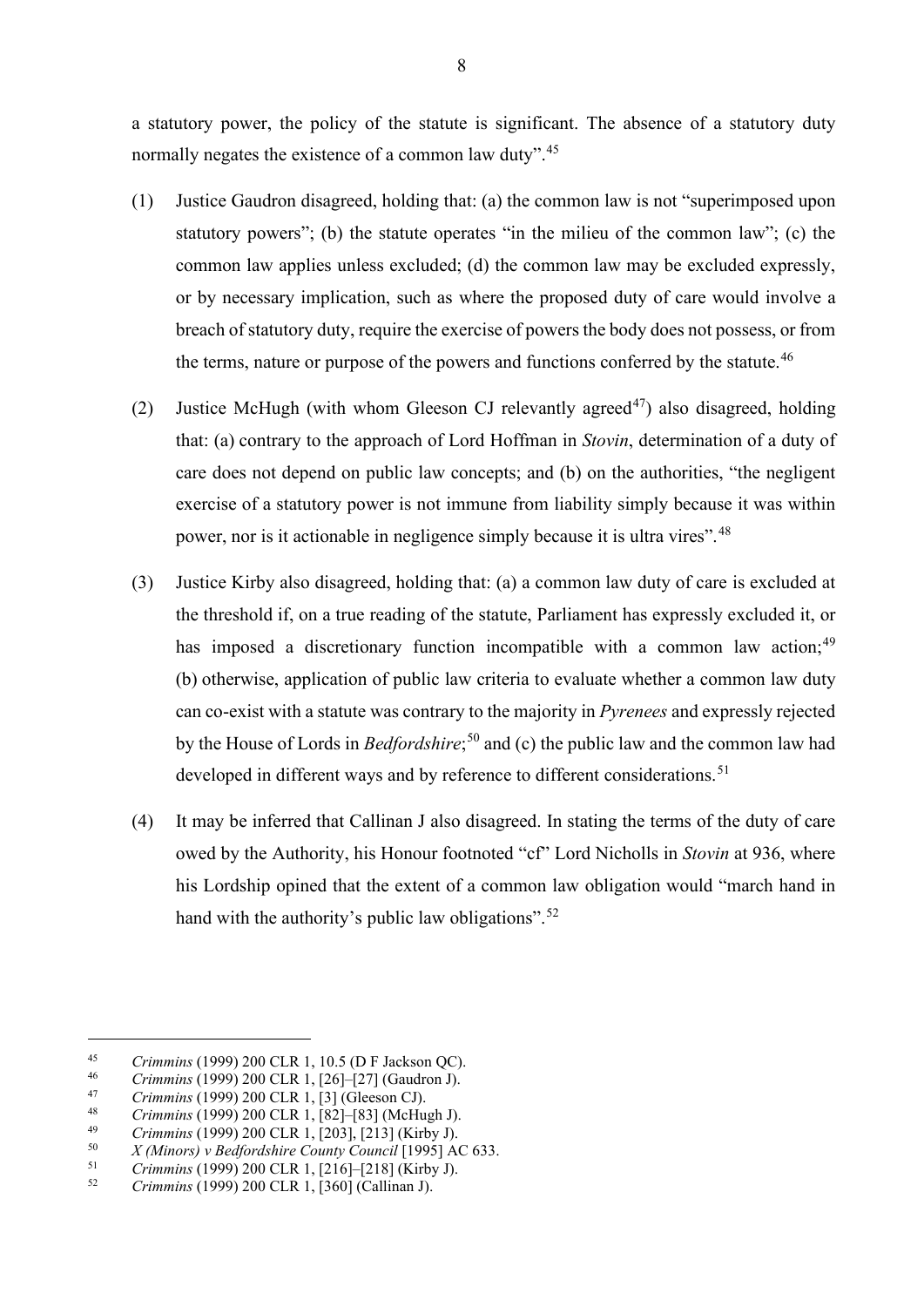- 25 The precise reason why each of Gummow J and Hayne J dissented is important. It lay in Hayne J's conclusion that the only statutory power to which the duty of care could attach was a power to make orders, which had a legislative character.<sup>[53](#page-10-0)</sup>
	- (1) Justice Gaudron, had she agreed, would have held that a common law duty was excluded by necessary implication from the statute.<sup>[54](#page-10-1)</sup>
	- (2) Similarly, McHugh J (with whom Gleeson CJ agreed) held that the Authority had powers not of a quasi-legislative or "policy" character by which it could have ameliorated the relevant risk.[55](#page-10-2)
- 26 This conclusion was a necessary and essential premise to Hayne J's discussion of "distortion", which related to quasi-legislative powers.<sup>[56](#page-10-3)</sup> His Honour's dissenting reasons in this regard were also expressly addressed to a duty of care to positively exercise a quasi-legislative power.
- 27 Thus, *Crimmins* and *Pyrenees* both stand in the path of an exclusionary principle that precludes a duty of care, in the exercise of an administrative (non-legislative) power in the circumstances of a particular case, only because it would affect the field of public law discretion (or "decisional freedom") conferred by the statute.
- (v) A duty to not cause harm in the valid exercise of statutory powers
- 28 In a long line of authority, the common law has made those exercising statutory power liable for harm caused in the positive exercise of those powers.<sup>[57](#page-10-4)</sup> That the power exercised to cause harm derives from statute has never, of itself, denied liability at common law.<sup>[58](#page-10-5)</sup> The imposition of a common law duty on a public authority cannot, therefore, of itself involve an impermissible distortion of the authority's statutory power, without departing from that line of authority. The Minister's reliance on cases concerning judicial review (AS, fn 23, [13]) starts in the wrong field to found propositions about the degree of constraint required by the common law in tort.

<span id="page-10-0"></span><sup>53</sup> *Crimmins* (1999) 200 CLR 1, [280], [284], [288] (Hayne J). Justice Gummow's agreement at [169] formed the basis of his conclusion at [170].

<span id="page-10-1"></span><sup>54</sup> *Crimmins* (1999) 200 CLR 1, [32] (Gaudron J).

<span id="page-10-2"></span><sup>55</sup> *Crimmins* (1999) 200 CLR 1, [131] (McHugh J).

<span id="page-10-4"></span><span id="page-10-3"></span><sup>56</sup> *Crimmins* (1999) 200 CLR 1, [291]–[297] (Hayne J).

<sup>57</sup> J [359]–[363]; *Weld v The Gas-Light Company* (1816) 171 ER 442; *Geddis* [1878] 3 App Cas 430, 455–456; *Speirs* (1957) 97 CLR 202, 220 (Dixon CJ, McTiernan, Kitto and Taylor JJ), and the decisions referred to; *Birch v Central West County District Council* (1969) 119 CLR 652, 657–659 (Barwick CJ); *Sutherland* (1985) 157 CLR 424, 436–437 (Gibbs CJ), 458–459 (Mason J), 501 (Deane J); *Pyrenees* (1998) 192 CLR 330, [177] (Gummow J), [252.2] (Kirby J); *Crimmins* (1999) 200 CLR 1, [25] fn 36 (Gaudron J), [62] (McHugh J); *Ibrahimi* (2018) 366 ALR 341, [213] (Payne JA). See also the list in *Sutherland* (1985) 157 CLR 424 at 458.

<span id="page-10-5"></span><sup>58</sup> *Geddis* [1878] 3 App Cas 430.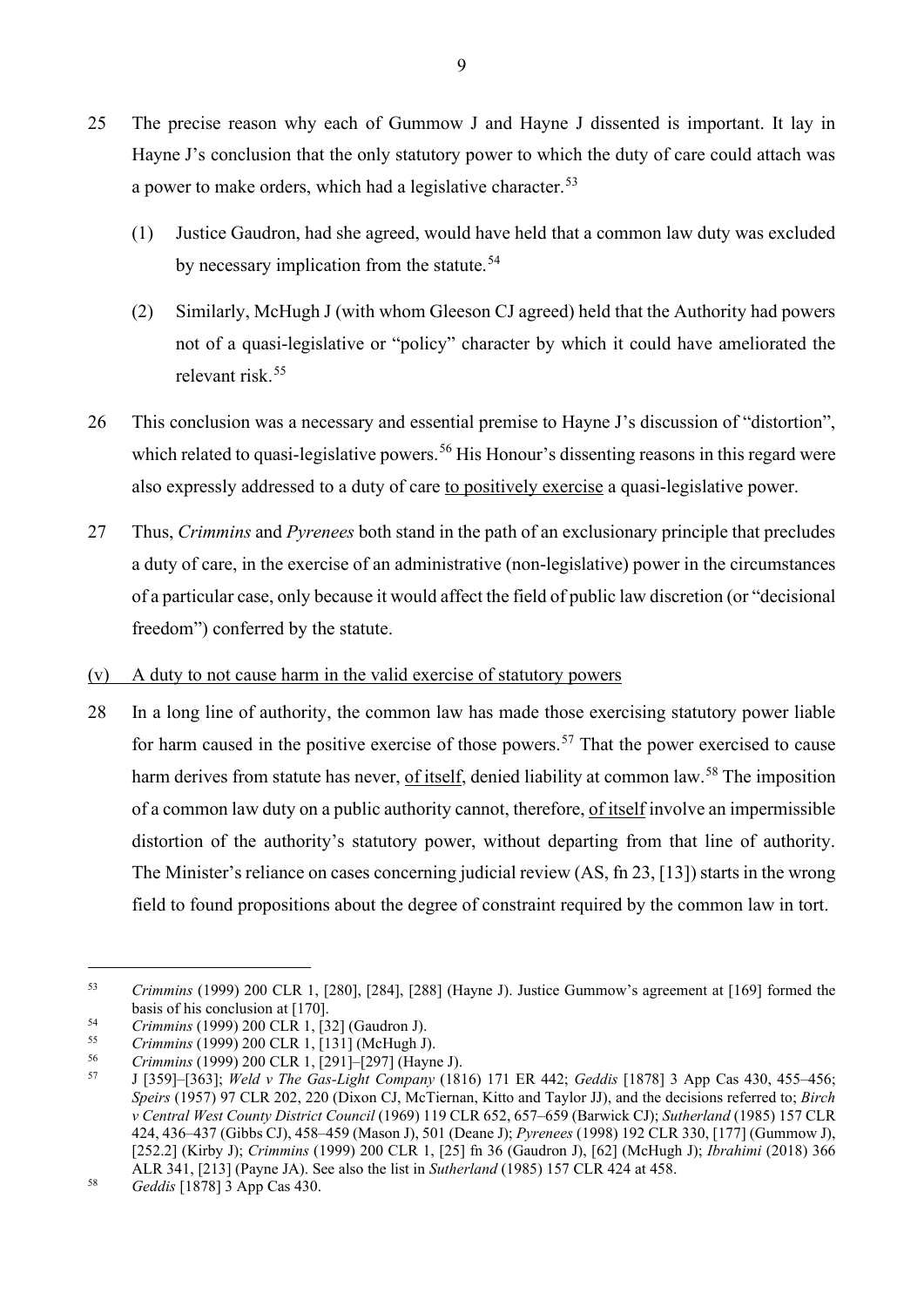## <span id="page-11-0"></span>**B. Common law and statute: inconsistency, incoherence, policy (Grounds 1 and 2)**

#### (i) The test for inconsistency or incoherence

- 29 *Sullivan* exemplifies an instance where "a statutory regime may itself, in express terms or by necessary implication, exclude the concurrent operation of a duty at common law".<sup>[59](#page-11-2)</sup> An equivalent explanation of "competing duties" was earlier given by Gaudron J in *Crimmins*  (paragraph [24\(1\)](#page-9-9) above). The result may be described as "inconsistency" or "incoherence" the statute having excluded the common law, the common law must give way.
- 30 However, "incoherence" cannot cloak a principle precluding a duty of care on the executive in valid exercise of statutory power, without contradicting *Crimmins*, *Pyrenees* and the premise of s 75(iii). As Mason J observed in *Sutherland*, "unless the statute manifests a contrary intention, a public authority which enters upon an exercise of statutory power may place itself in a relationship to members of the public which imports a common law duty to take care".<sup>[60](#page-11-3)</sup>
- <span id="page-11-1"></span>31 Unlike the tort of misfeasance in public office, where "the purported exercise of power must be invalid",<sup>[61](#page-11-4)</sup> in negligence, "[p]ublic officers, like all other subjects, are liable for conduct that amounts to a tort unless their conduct is authorised, justified or excused by statute. A statute is not construed as authorising, justifying or excusing tortious conduct unless it so provides expressly or by necessary intendment".<sup>[62](#page-11-5)</sup>
- 32 Express exclusion of a common law duty of care<sup>[63](#page-11-6)</sup> must be clear, and even then, is strictly confined.<sup>64</sup> Necessary intendment may be inferred, for example, where the proposed common law duty would: (a) require breach of a statutory duty;<sup>[65](#page-11-8)</sup> (b) be incompatible or irreconcilable with a statutory duty or give rise to inconsistent obligations;<sup>[66](#page-11-9)</sup> or (c) require the Minister to exercise powers she does not possess.<sup>[67](#page-11-10)</sup>

<span id="page-11-2"></span><sup>&</sup>lt;sup>59</sup> *Graham Barclay* (2002) 211 CLR 540, [147] (Gummow and Hayne JJ).<br>
<sup>60</sup> (1985) 157 CLR 424, 459 (Mason J).<br> *Northern Territory v Mengel* (1995) 185 CLR 307, 356 (Brennan J).<br> *Northern Territory v Mengel* (1905) 185

<span id="page-11-3"></span>

<span id="page-11-5"></span><span id="page-11-4"></span><sup>62</sup> *Northern Territory v Mengel* (1995) 185 CLR 307, 358 (Brennan J).

<span id="page-11-6"></span><sup>63</sup> *Crimmins* (1999) 200 CLR 1, [114] (McHugh J). See, eg, *Civil Liability Act 2002* (NSW), s 43A.

<span id="page-11-7"></span><sup>64</sup> *Brodie* (2001) 206 CLR 512, [197] (Kirby J).

<span id="page-11-9"></span><span id="page-11-8"></span><sup>65</sup> *Crimmins* (1999) 200 CLR 1, [26] (Gaudron J).

<sup>66</sup> *Sullivan* (2001) 207 CLR 562, [55], [60] (Gleeson CJ, Gaudron, McHugh, Hayne and Callinan JJ); *Tame v New South Wales* (2002) 211 CLR 317, [24], [28] (Gleeson CJ), [57] (Gaudron J), [122]–[126] (McHugh J), [298] (Hayne J); *Hunter and New England Local Health District v McKenna* (2014) 253 CLR 270, [29]–[33] (French CJ, Hayne, Bell, Gageler and Keane JJ).

<span id="page-11-10"></span><sup>67</sup> *Crimmins* (1999) 200 CLR 1, [26] (Gaudron J); *Kirkland-Veenstra* (2009) 237 CLR 215, [63] (French CJ), [112] (Gummow, Hayne and Heydon JJ), [149] (Crennan and Kiefel JJ).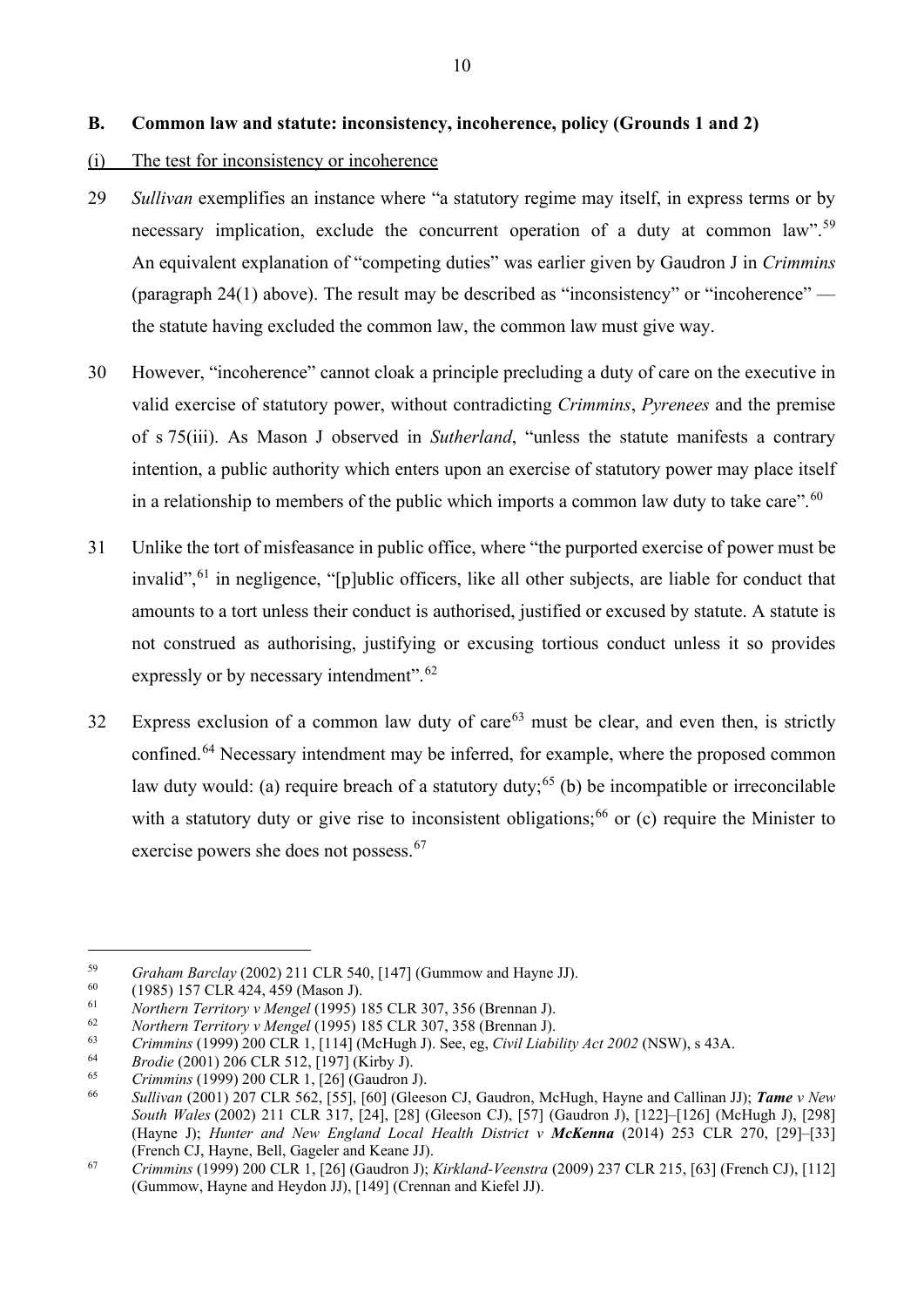- 33 That inconsistency may arise where recognition of the common law duty would conflict with the statutory duty<sup>[68](#page-12-0)</sup> does not lead to the conclusion that anything short of complete coincidence between public law and private law duties denies the latter, which would swing back to Lord Hoffman's reasoning in *Stovin*, rejected by majorities in both *Pyrenees* and *Crimmins*. Rather, there is a grey area where the two legal frameworks may co-exist: "[p]eople may be subject to a number of duties, at least provided they are not irreconcilable". <sup>[69](#page-12-1)</sup>
- 34 Further, in *Sullivan*, a common law duty to persons suspected of harming children was inconsistent with a statutory scheme that made the interests of the children paramount.<sup>[70](#page-12-2)</sup> To put it another way, parliament had impliedly authorised mental injury to persons accused of child abuse (J [324]-[327]). Cases of inconsistency, where a proposed duty would fundamentally undermine the purpose of a statute, are not special to public authorities.<sup>[71](#page-12-3)</sup>
- 35 Discussions of "inconsistency" or "incoherence" in failure-to-act cases such as *Graham Barclay Oysters Pty Ltd v Ryan***<sup>[72](#page-12-4)</sup> and** *Stuart v <b>Kirkland-Veenstra*,<sup>[73](#page-12-5)</sup> cannot be automatically translated to a case asserting a duty to take reasonable care in the exercise of statutory powers, where there is less scope for inconsistency. The authority's positive steps are taken under the statute, and it is those steps which "create a danger".<sup>[74](#page-12-6)</sup> The courts should not impute to parliament an intention to authorise causation of physical harm in the positive exercise of statutory powers, unless such an implication is irresistible.<sup>[75](#page-12-7)</sup>
- 36 By reason of the matters in Section A(iv) above, such an implication is not required only because the imposition of a common law duty of care would affect the manner in which a statutory power can be validly exercised (AS [25], [38]). Every declaration by the judiciary that the executive owes a common law duty of care in the valid exercise of statutory power might be said to "distort" or "skew" the exercise of that power, if one means to say that the common

<span id="page-12-0"></span><sup>68</sup> See, eg, *Sullivan* (2001) 207 CLR 562, [55]-[62] (Gleeson CJ, Gaudron, McHugh, Hayne and Callinan JJ); *Tame*  (2002) 211 CLR 317, [24]–[27] (Gleeson CJ), [57] (Gaudron J), [231] (Gummow and Kirby JJ), [298]-[299] (Hayne J); *McKenna* (2014) 253 CLR 270, [29] (French CJ, Hayne, Bell, Gageler and Keane JJ).

<span id="page-12-1"></span><sup>69</sup> *Sullivan* (2001) 207 CLR 562, [60] (Gleeson CJ, Gaudron, McHugh, Hayne and Callinan JJ).

<span id="page-12-2"></span> $^{70}$  (2001) 207 CLR 562, [62] (Gleeson CJ, Gaudron, McHugh, Hayne and Callinan JJ).<br> $^{71}$  See as Milleu Willey (2011) 242 CLB 446, [1011 (Franch CJ, Gummouy, Hayne, G

<span id="page-12-3"></span><sup>71</sup> See, eg, *Miller v Miller* (2011) 242 CLR 446, [101] (French CJ, Gummow, Hayne, Crennan, Kiefel and Bell JJ).

<span id="page-12-5"></span><span id="page-12-4"></span> $\frac{72}{73}$  (2002) 211 CLR 540.

<sup>73</sup> In *Kirkland-Veenstra* (2009) 237 CLR 215, the consideration by Crennan and Kiefel JJ of statutory purpose at [139] was explicitly in the context of considering "provisions, which might be utilised to prevent or minimise harm". See also *Sutherland* (1985) 157 CLR 424, 460, 464 (Mason J).

<span id="page-12-6"></span><sup>74</sup> *Sutherland* (1985) 157 CLR 424, 460 (Mason J). See also *Alec Finlayson Pty Ltd v Armidale City Council* (1994) 51 FCR 378, 409–410 (Burchett J).

<span id="page-12-7"></span><sup>75</sup> *Binsaris v Northern Territory* (2020) 94 ALJR 664, [25] (Gageler J, citing *Coco v The Queen* (1994) 179 CLR 427, 436), [101] (Gordon and Edelman JJ, citing *North Australian Aboriginal Justice Agency Ltd v Northern Territory* (2015) 256 CLR 569, [11]).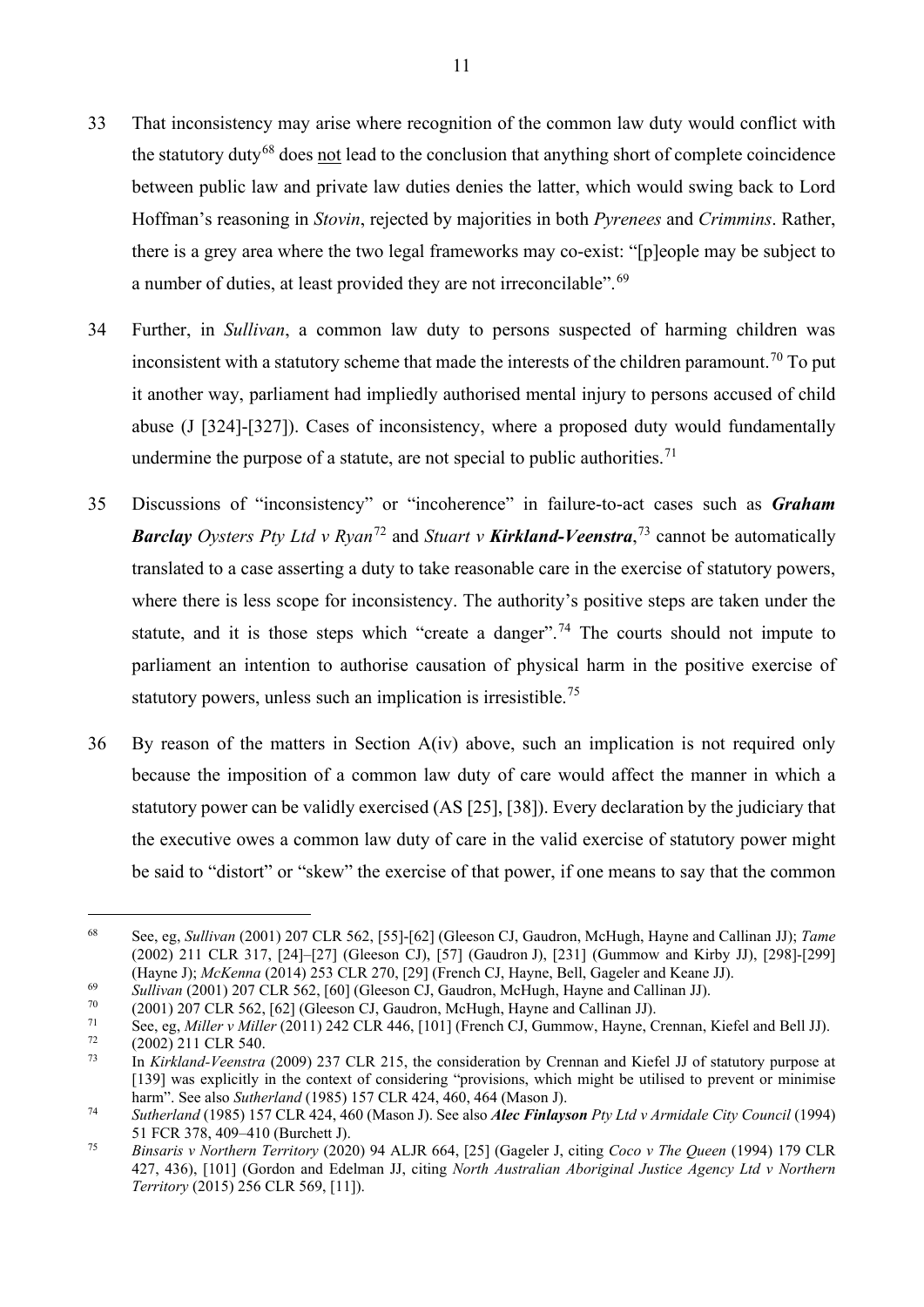law has drawn a line through the field of options for valid exercise of the power (J [388]–[391]).

37 Different considerations arise in respect of pure economic loss. Where a public power must be exercised having regard to a range of public and private interests, imposing a duty to pay special regard to private economic interests of a discrete class will often "skew" the exercise of the power, in that Parliament may be taken not to have intended that such a duty be recognised.<sup>[76](#page-13-0)</sup>

#### (ii) The proposed duty does not create incoherence with the Act

- 38 The Act is enacted, relevantly, to give effect to Australia's obligations under the Biodiversity Convention and other environmental and world heritage treaties (J [156]). The Biodiversity Convention's preamble stated that the parties were conscious of the "importance of biological diversity for … maintaining life sustaining systems of the biosphere" and were concerned that biological diversity was being "significantly reduced by certain human activities".
- 39 Part 3 prohibits the taking of actions that have, would have, or are likely to have, a significant impact on specified matters of national environmental significance (**MNES**). Those prohibitions are subject to exemptions. They do not apply if the taking of the action has been approved under Pt 9, or if the Minister (on receiving a referral) has decided under Pt 7 that the prohibiting provision is not a "controlling provision" in respect of the action.
- 40 Here: (a) the Minister received a referral in respect of the Extension Project (J [22]); (b) a delegate determined under s 75(1) that the Extension Project was a "controlled action" for ss 18, 18A, 24D and 24E (J [25]); (c) the Extension Project was assessed under a bilateral agreement (J [25]); (d) the NSW Independent Planning Commission assessed the Extension Project, and then provided a copy of its assessment report, and its statement of reasons, to the Minister, under ss  $47(4)$  and  $130(2)(a)$  of the Act, and cl 6.2 of the bilateral agreement (J [26]).
- 41 In deciding, under Pt 9, whether to approve the Extension Project (with or without conditions), the Minister had to consider (a) matters relevant to any matter protected by the "controlling provisions" for the action and (b) economic and social matters (s 136(1)). In considering those matters, the Minister had to take into account, relevantly, the principles in s 3A, including: (a) "decision-making processes should effectively integrate both long-term and short-term economic, environmental, social and equitable considerations"; (b) "if there are threats of

<span id="page-13-0"></span><sup>76</sup> See, eg, *MM* (2012) 191 LGERA 292, [98] (Allsop P, Basten JA and Bergin CJ in Eq agreeing); J [345]. For similar reasons, Dixon J held in *Roo Roofing* [2019] VSC 331 [486], [503]–[506], that the Commonwealth did not owe a duty to avoid economic loss, in exercise of executive power under s 61 of the Constitution.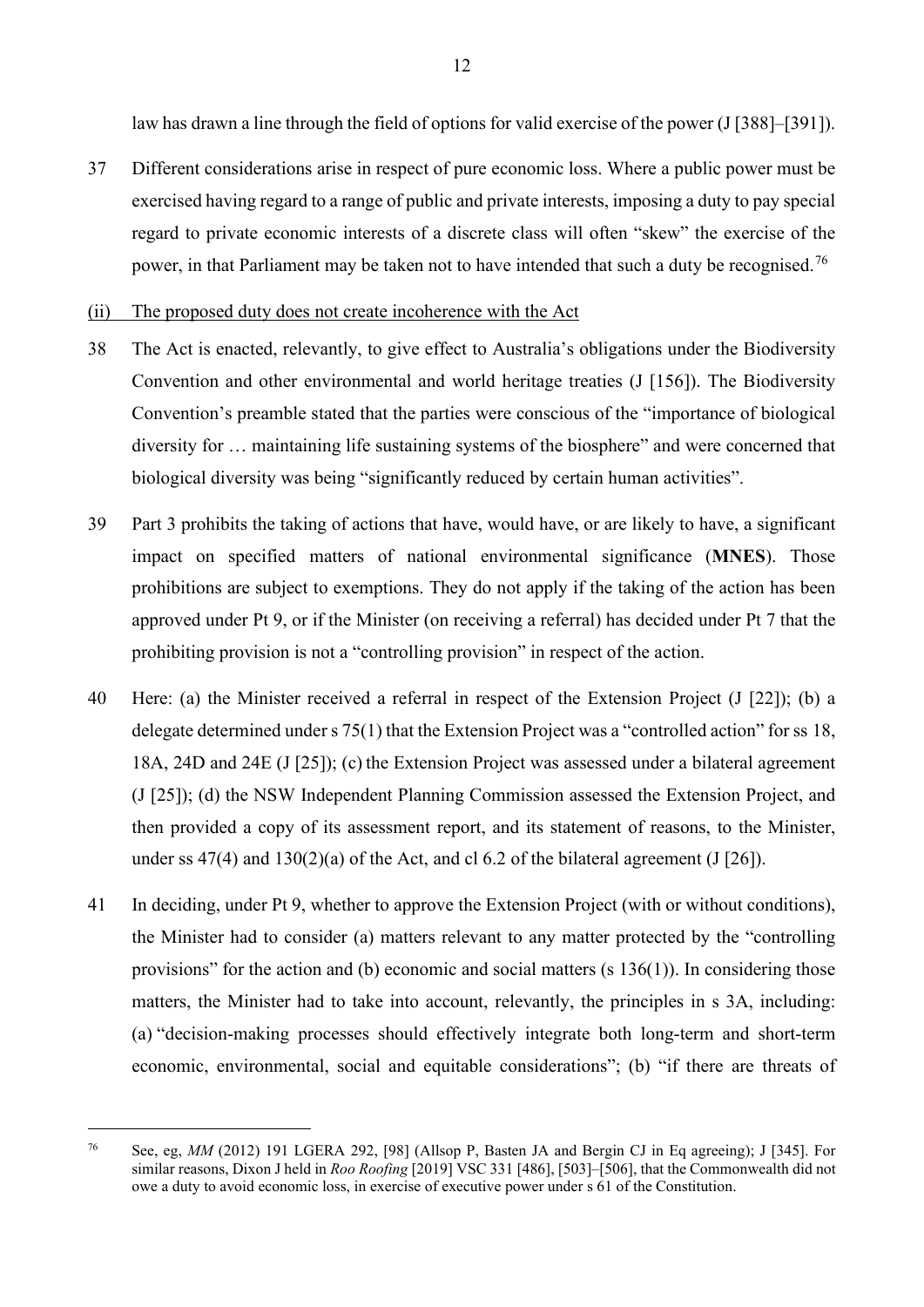serious or irreversible environmental damage, lack of full scientific certainty should not be used as a reason for postponing measures to prevent environmental degradation"; and (c) "the principle of inter-generational equity—that the present generation should ensure that the health, diversity and productivity of the environment is maintained or enhanced for the benefit of future generations"<sup>[77](#page-14-0)</sup> (s  $136(2)(a)$ ).

- 42 The Minister could decide what specific "economic and social matters" to take into account,<sup>[78](#page-14-1)</sup> including any adverse economic and social impacts.<sup>[79](#page-14-2)</sup> Further, an object of the Act is to provide for the protection of the environment  $(s \, 3(1)(a))$ : including especially, but not limited to, MNES); "environment" includes "people and communities" and the "social, economic and cultural aspects of" the environment (s 528).
- 43 Those provisions authorise the Minister to consider whether an action will cause physical harm to human beings (especially where s 3A principles are engaged). This falls within the "closed system of the matters the Minister [is] to consider in making [her] decision and the things that should be taken into account".<sup>[80](#page-14-3)</sup>
- 44 The respondents accept that the Minister's condition-making power correlates to s 136(1)(a) (matters protected), rather than s 136(1)(b) (economic and social matters). However, the Minister's submission that this "signifies a distortion" (AS, [37]) proves too much. Parliament surely intended the Minister could refuse to approve an action that threatened to cause economic and social harm (something she could not take into account under s 75) — there is nothing in s 136(1)(b) to indicate that this consideration can only support approval. It must be inferred that parliament intended, in such a case, that the Minister would unconditionally refuse, and could invite the proponent to refer a proposed action without the consequent harm.
- 45 Nothing in those provisions expressly, or by necessary intendment, excludes the Minister from civil liability for approving a project that causes personal injury. Rather, the duty found by the primary judge is consistent with ss  $3(1)(a)$ , 3A,  $136(1)(b)$  and  $136(2)(a)$ .

<span id="page-14-0"></span><sup>77</sup> See also *Convention on Biological Diversity*, art 3, and definition of "sustainable use" in art 2.

<span id="page-14-1"></span><sup>78</sup> *Blue Wedges Inc v Minister for Environment, Heritage and the Arts* (2008) 167 FCR 463, [115] (North J); *Tarkine National Coalition Inc v Minister for the Environment* (2015) 233 FCR 254, [25], [45] (Jessup J).

<span id="page-14-2"></span><sup>&</sup>lt;sup>79</sup> Compare s 75(2) of the Act, which expressly distinguishes between adverse and beneficial impacts.<br><sup>80</sup> *Tarking National Coalition Inc.y Minister for the Emvironment* (2015) 233 ECP 254 [28] (Jessup

<span id="page-14-3"></span><sup>80</sup> *Tarkine National Coalition Inc v Minister for the Environment* (2015) 233 FCR 254, [28] (Jessup J, Kenny and Middleton JJ agreeing).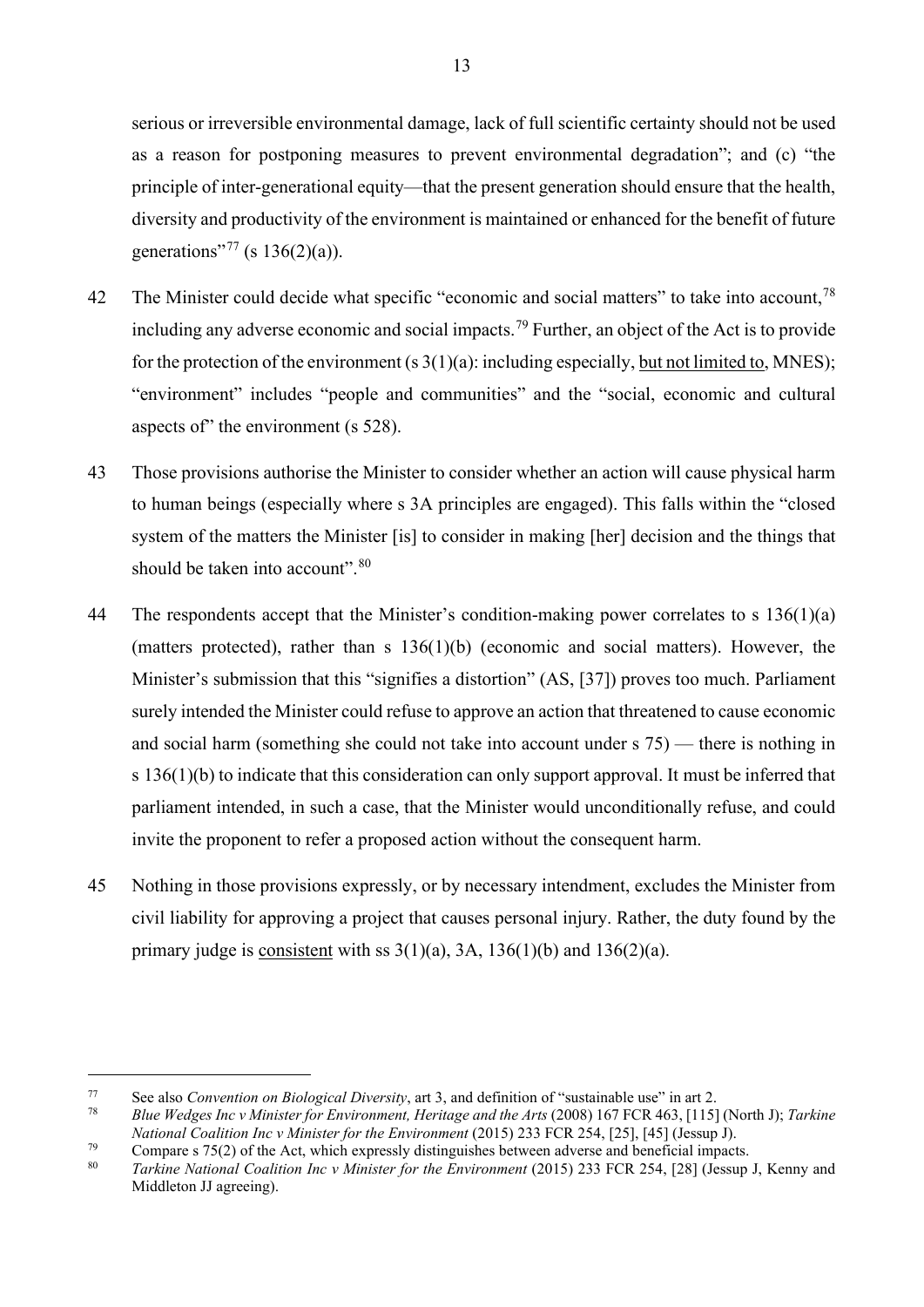- 46 The power under ss 130 and 133 is plainly not of a quasi-legislative character  $\left(\frac{J}{476}\right)$ .<sup>[81](#page-15-0)</sup> That the Minister may decide which "economic and social matters" to take into account for a proposed action, means that her discretion is not "distorted" or "skewed" by being exercised in the 'milieu' of a common law that imposes a duty to avoid causing personal injury.
- 47 That outcome makes sense. If the Minister approved the building and operation of a factory, upriver from a town, knowing it would emit cyanide that would poison the residents' water supply and might cause them harm, there is no good reason why parliament should be taken necessarily to have intended to deny the residents relief at common law. Unlike the powers exercised in *Sullivan* and *Tame v New South Wales*, [82](#page-15-1) there is no competing duty imposed on the Minister by the Act, such as would require the approval of the Extension Project regardless of the harm caused to human and non-human life.
- 48 The consideration favouring approval of most actions is their economic and social benefits (AS, [19]), which the Minister must consider together with economic and social detriments, under s 136(1)(b). In *Sullivan*, the proposed duty fundamentally undermined the purpose of the statutory powers. By contrast, the Minister will owe a duty only where a specific action referred under the Act will foreseeably cause physical harm. Here, protection of human life from harm caused by increased atmospheric  $CO<sub>2</sub>$  concentration is entirely consistent with the protection of MNES: including non-human species, ecological communities, and heritage places (such as the Great Barrier Reef), which will also be harmed by fires, heatwaves etc.
- 49 Nor does the definition of "impact" in s 527E, which affects s 136(1)(a), create any potential inconsistency (AS, [36]). That definition applies to prohibition, assessment and approval or refusal of impacts on MNES under the Act. The duty of care does not affect those matters.

### (iii) "Policy" as distinct from coherence

50 In *Roads and Traffic Authority of NSW v Refrigerated Roadways Pty Ltd*, Campbell JA (with whom McColl JA agreed) conducted a comprehensive review of judicial treatment of the so-called "policy/operational distinction".<sup>[83](#page-15-2)</sup> His Honour concluded, with respect correctly, that "the weight of opinion seems to be against the policy/operational distinction being used as a

<span id="page-15-0"></span><sup>81</sup> Cf *Sutherland* (1985) 157 CLR 424, 500 (Deane J); *Pyrenees* (1998) 192 CLR 330, [180]–[182] (Gummow J); *Crimmins* (1999) 200 CLR 1, [27], [32] (Gaudron J), [87] (McHugh J), [170] (Gummow J), [292] (Hayne J); *Graham Barclay* (2002) 211 CLR 540, [14] (Gleeson CJ).

<span id="page-15-1"></span> $\begin{array}{c}\n 82 \quad (2002) \quad 211 \quad \text{CLR} \quad 317.\n \end{array}$ 

<span id="page-15-2"></span><sup>83</sup> (2009) 77 NSWLR 360, [231]-[259].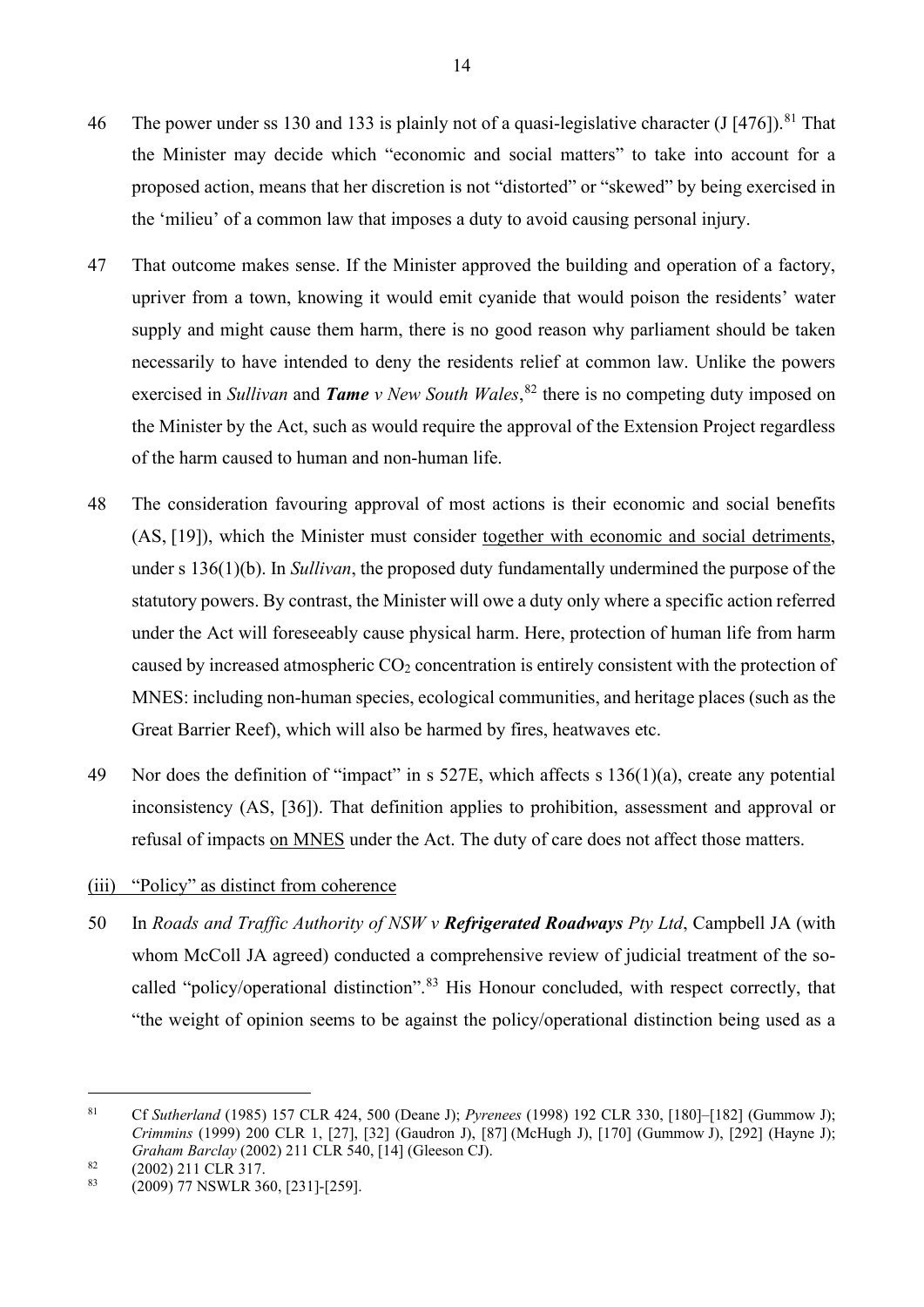determinant of when a duty of care is owed".<sup>[84](#page-16-1)</sup> To the extent that the policy/operational distinction remains part of Australian common law,  $85$  it should be applied at the breach stage, when the court is determining what should have been done to discharge the duty of care.<sup>[86](#page-16-3)</sup> The distinction, which itself is unstable, <sup>[87](#page-16-4)</sup> has been developed in non-feasance cases, as opposed to cases where the public authority 'creates the danger' by exercising its statutory power.

- 51 Many statutory decisions made by the executive concern "policy", or "political questions", in the sense that they involve competing considerations and are made by a government elected by the people, whose ministers are accountable to parliament. That does not, of itself, deny the common law (see [\[12\]](#page-4-2) and fn [14](#page-4-3) above): "'every judge throughout the land' decide[s] political questions because they are tendered in a justiciable form. In such cases, judges enjoy no privilege to refrain from giving answers. The fact that the questions are political, or have political connotations or consequences, affords no excuse for inaction".<sup>[88](#page-16-5)</sup>
- 52 The Minister's submissions seem to invite adoption of the American "political questions" doctrine, <sup>[89](#page-16-6)</sup> or one like it. The political questions doctrine has not been accepted in Australia.<sup>[90](#page-16-7)</sup> Chapter III confers jurisdiction to hear and determine a "matter", <sup>[91](#page-16-8)</sup> including under s 75(iii). In the present matter, the question whether a public authority owes a duty of care to not cause harm in the positive exercise of its powers<sup>[92](#page-16-9)</sup> is justiciable.
- <span id="page-16-0"></span>53 In *American Electric Power Co v Connecticut*,<sup>[93](#page-16-10)</sup> the Supreme Court held that any claim against private fossil fuel emitters under the "federal common law of nuisance" had been displaced by federal legislation authorising the US EPA to regulate  $CO<sub>2</sub>$  emissions. In that case, the relevant "policy" creating inconsistency was in legislation enacted by the federal congress.

<span id="page-16-1"></span><sup>84</sup> *Refrigerated Roadways* (2009) 77 NSWLR 360, [259(b)].

<span id="page-16-2"></span><sup>85</sup> It has been abandoned in England: see  $N v PBC$  [2020] AC 780, [31].

<span id="page-16-3"></span><sup>86</sup> See *Romeo v Conservation Commission (NT)* (1998) 192 CLR 431, [115], [138]–[140] (Kirby J) cf [18] (Brennan CJ); *Crimmins* (1999) 200 CLR 1, [87] and [131] (McHugh J with whom Gleeson CJ agreed); *Brodie* (2001) 206 CLR 512, [151] (Gaudron, McHugh and Gummow JJ); *Refrigerated Roadways* (2009) 77 NSWLR 360, [259].

<span id="page-16-4"></span><sup>87</sup> See *Pyrenees* (1998) 192 CLR 330, 393–4 (Gummow J); *Romeo* (1998) 192 CLR 431, 484 (Kirby J) and 492 (Hayne J); *Crimmins* (1999) 200 CLR 1, 101 [292] (Hayne J); *Graham Barclay* (2002) 211 CLR 540, 556 [12] (Gleeson CJ), 664 [321] (Callinan J); *Vairy v Wyong Shire Council* (2005) 223 CLR 422, 451 (Gummow J).

<span id="page-16-5"></span><sup>88</sup> *Bennett v The Commonwealth* (2007) 231 CLR 91, [82] (Kirby J citing A. V. Dicey).

<span id="page-16-6"></span><sup>&</sup>lt;sup>89</sup> See generally *Baker v Carr* 369 US 186 (1962).

<span id="page-16-7"></span><sup>90</sup> See *Melbourne Corp v Commonwealth* (1947) 74 CLR 31, 82 (Dixon J); *Thorpe v Commonwealth of Australia (No 3)* (1997) 144 ALR 677, 692 (Kirby J); *Re Ditfort; Ex parte Deputy Commissioner of Taxation* (1998) 19 FCR 34, 373 (Gummow J).

<span id="page-16-8"></span><sup>91</sup> See generally *South Australia v Victoria* (1911) 12 CLR 667, 708 (O'Connor J); *Truth About Motorways Pty Ltd v Macquarie Infrastructure Investment Management Ltd* (2000) 200 CLR 591, 606 (Gaudron J); *Brodie* (2001) 206 CLR 512, 555 (Gaudron, McHugh and Gummow JJ).

<span id="page-16-9"></span><sup>&</sup>lt;sup>92</sup> Compare *Graham Barclay* (2002) 211 CLR 540, [5] ("[t]he complaint is not about acts, but about omissions").

<span id="page-16-10"></span><sup>564</sup> US 410 (2011).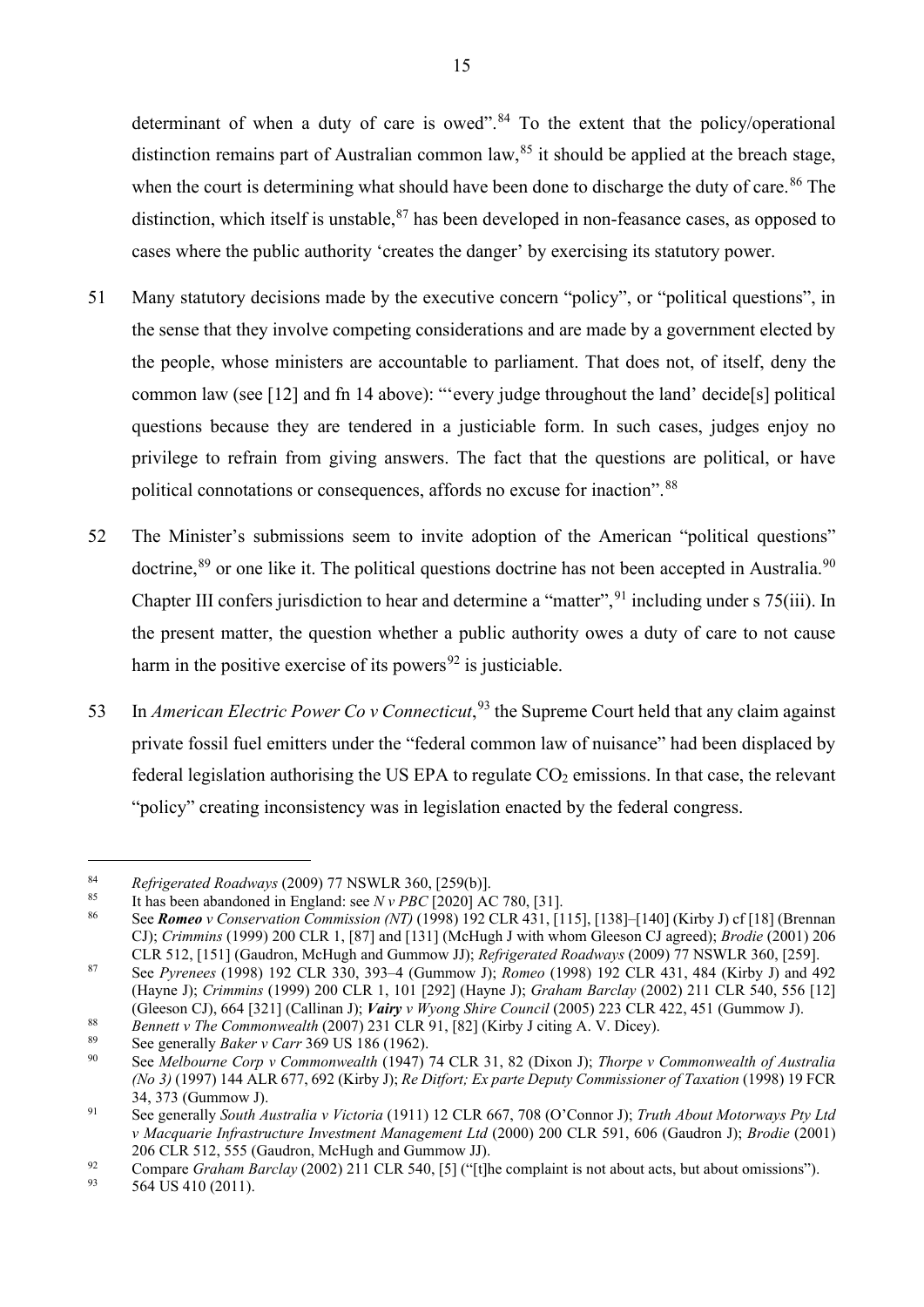- 54 If the label "policy" or "political" which the Minister seeks to attach to the primary judge's decision — relies on something beyond the legislative intention of Parliament, it is unclear what criteria are invoked, or why they are appropriate for a Ch III Court.
- (iv) A mandatory consideration?
- 55 The primary judge held that human safety was a relevant mandatory consideration, outside of s 136(1), but implied from the subject-matter, scope and purpose of the Act (J [404], [406]).
- 56 That was not a conclusion the respondents sought, and nor was it necessary to their argument. With respect, his Honour could have reached the same conclusions on incoherence in J [398], [399], [402], [405] and [407] on the basis that human safety was a permissible consideration, under s 136 (as the Minister accepts it is: AS, [33]), without needing to elevate it to the level of a mandatory consideration. Coherence did not require the public law to align with the common law, any more than the common law had to align with the public law (Section  $A(iv)$ ). There is no incoherence because the Act does not stand against the Minister giving appropriate weight to a risk of harm to human safety from an action, and refusing if that risk (together with any residual impacts on MNES) outweighs the economic and social benefits of the action.
- 57 Therefore, even if Ground 2(a) and/or (b) are made out, for the reasons given in Section B(ii), the proposed duty is not incoherent with the Act.

## <span id="page-17-0"></span>**C. Reasonable foreseeability (Ground 3(a)-(b))**

### (i) The test for reasonable foreseeability

58 Reasonable foreseeability of harm is a necessary, but not sufficient, condition for recognising a duty.<sup>[94](#page-17-1)</sup> It is undemanding.<sup>[95](#page-17-2)</sup> A risk of injury "which is remote in the sense that it is extremely unlikely to occur may nevertheless constitute a foreseeable risk. A risk which is not far-fetched or fanciful is real and therefore foreseeable".<sup>[96](#page-17-3)</sup> It is not necessary that precise particulars of each potential harm be foreseeable; it is sufficient that harm of the kinds and by the causes identified be reasonably foreseeable.<sup>[97](#page-17-4)</sup> It is enough at the duty stage that the risk of harm be real, not far-fetched or fanciful,  $98$  in the exercise of reasonable foresight.  $99$  Reasonable

<span id="page-17-1"></span><sup>94</sup> *Crimmins* (1999) 200 CLR 1, [72], [93.1] (McHugh J); *Sullivan* (2001) 207 CLR 562, [42] (Gleeson CJ, Gaudron, McHugh, Hayne and Callinan JJ); *Tame* (2002) 211 CLR 317, [12] (Gleeson CJ), [250] (Hayne J); *Graham Barclay* (2002) 211 CLR 540, [9] (Gleeson CJ).

<span id="page-17-2"></span><sup>95</sup> *Tame* (2002) 211 CLR 317, [96] (McHugh J, citing *Shirt v Wyong Shire Council* [1978] 1 NSWLR 631, 641).

<sup>96 (1980) 146</sup> CLR 40, 48 (Stephen and Aickin JJ agreeing); see also 53 (Wilson J).<br>97 Channan y Heave (1961) 196 CLB 112, 120, 121 (Diven CJ Kitte, Texter Man

<span id="page-17-5"></span><span id="page-17-4"></span><span id="page-17-3"></span><sup>97</sup> *Chapman v Hearse* (1961) 106 CLR 112, 120–121 (Dixon CJ, Kitto, Taylor, Menzies and Windeyer JJ).

<sup>98</sup> *McKenna* (2014) 253 CLR 270, [30] (French CJ, Hayne, Bell, Gageler and Keane JJ).

<span id="page-17-6"></span><sup>99</sup> *Tame* (2002) 211 CLR 317, [14], [16] (Gleeson CJ), [105]–[108] (McHugh J), [233] (Gummow and Kirby JJ).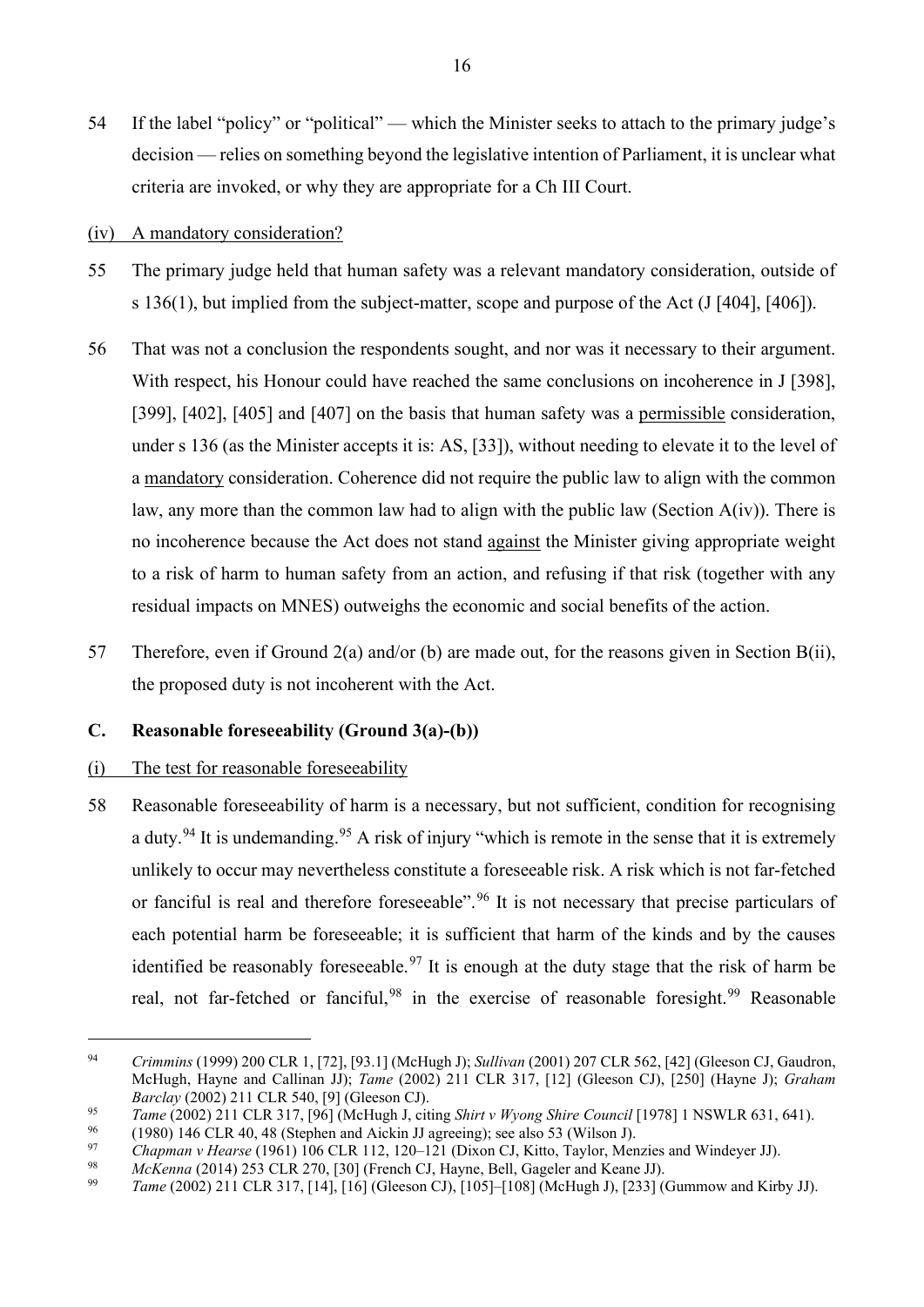foreseeability is more-readily established if the authority has actual knowledge of the risk of harm.<sup>[100](#page-18-0)</sup> Once reasonable foreseeability is established, other salient features must be considered, while adhering to the appropriate common law method of reasoning.<sup>[101](#page-18-1)</sup>

- 59 The above analysis occurs before both breach and causation. At the breach stage, the court considers the magnitude of the risk and its degree of probability with other relevant factors.<sup>[102](#page-18-2)</sup> At the causation stage, the court considers whether the negligence either caused or materially contributed to the loss, in both a factual and legal sense.
- 60 In *Bonnington Castings Ltd v Wardlaw*, [103](#page-18-3) the medical evidence was that "pneumoconiosis is caused by a gradual accumulation in the lungs of minute particles of silica inhaled over a period of years" (at 621). Lord Reid held that: (a) "the disease is caused by the whole of the noxious material inhaled and, if that material comes from two sources, it cannot be wholly attributed to material from one source or the other"; (b) "the source of his disease was the dust from both sources, and the real question is whether the dust from the swing grinders materially contributed to the disease"; (c) any contribution above *de minimis* is material; (d) the swing grinders contributed a non-negligible quota of dust; and (e) the factory owners were therefore liable (at 621–623). That is good law in Australia, where harm is caused by multiple conjunctive factors. [104](#page-18-4)
- 61 The accumulated cause of harm is a strong analogy for the causation of harm by the accumulation of  $CO<sub>2</sub>$  in the atmosphere. The present case is stronger than multiple polluters to a river, where each cause is neither necessary nor sufficient.[105](#page-18-5) Like *Bonnington*, each contributing cause is necessary, though not sufficient, because it is the accumulated whole that causes the harm. Nor is the harm divisible, as might be possible where two defendants each pollute a stream with oil; a bushfire in conditions caused by the concentration generated by the perfect accumulation of all  $CO<sub>2</sub>$  emissions is more analogous to a fire that burns a barn,  $^{106}$  $^{106}$  $^{106}$  or wharf,  $107$  when the oil ignites.

<span id="page-18-0"></span><sup>100</sup> *Pyrenees* (1998) 192 CLR 330, [246] (Kirby J).

<span id="page-18-1"></span><sup>101</sup> *Crimmins* (1999) 200 CLR 1, [77] (McHugh J), compare [160] (Gummow J, in dissent); *Sullivan* (2001) 207 CLR 562, [51] (Gleeson CJ, Gaudron, McHugh, Hayne and Callinan JJ); *Brookfield* (2014) 254 CLR 185, [25] (French  $\overline{CJ}$ ).

<span id="page-18-2"></span><sup>102</sup> *Wyong Shire Council v Shirt* (1980) 146 CLR 40, 48 (Mason J).

<span id="page-18-3"></span> $103 \t\t [1956] \text{AC } 613.$ <br> $104 \t4 \text{mace} \text{Pt} \text{U} \text{td}$ 

<span id="page-18-4"></span><sup>&</sup>lt;sup>104</sup> *Amaca Pty Ltd v Booth* (2011) 246 CLR 36, [70] (Gummow, Hayne and Crennan JJ).<br><sup>105</sup> *Einensial Conduct Authorities Arch Insurance (LIV) 14* [2021] AC 640, [195]

<span id="page-18-5"></span><sup>105</sup> *Financial Conduct Authority v Arch Insurance (UK) Ltd* [2021] AC 649, [185].

<span id="page-18-6"></span><sup>106</sup> *Rahman v Arearose Ltd* [2001] QB 351, [17]–[18] (Laws LJ).

<span id="page-18-7"></span>*The Wagon Mound (No 2)* [1967] 1 AC 617; AS, [43].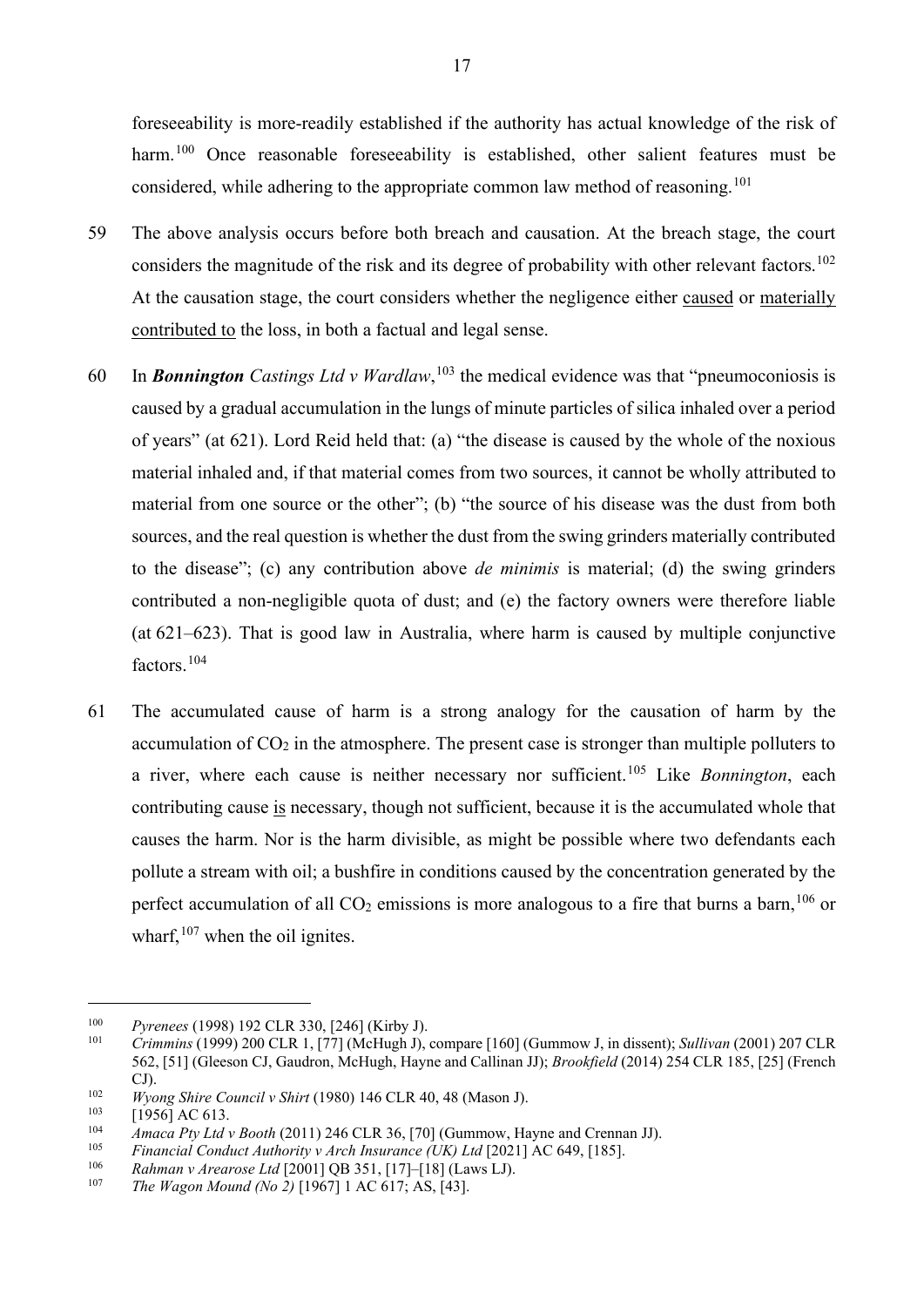- 62 The Minister denies the possibility of imposing a duty, where the reasonably foreseeable harm is caused by an accumulation, to which the defendant will be one of many contributors (AS, [47]). That inverts the analysis. That a person who owes a duty of care can be liable for harm caused by their material contribution entails that a person can owe such a duty of care, based on the foreseeability of such harm. Whether materiality is established is a question for the causation stage, not the duty stage.
- 63 Had the Minister wished to submit that accumulation of  $CO<sub>2</sub>$  in the atmosphere would in future be the same whether or not the Extension Project was approved (cf AS, [42], [46], [68], [69]), she would have had to lead expert evidence, or at least cross-examine Professor Steffen to put that to him. She did neither. It is not a proposition of which the Court can take judicial notice.<sup>[108](#page-19-0)</sup>
- (ii) The primary judge applied the correct test for reasonable foreseeability
- 64 The primary judge correctly: (a) identified and applied the test for reasonable foreseeability (J [186]–[192]); and (b) rejected the Minister's assertion that a break in the chain of causation would deny the reasonable foreseeability of harm.<sup>[109](#page-19-1)</sup>
- 65 The risk of harm to Australian children, from hazards caused by temperature rise, increases with increased  $CO_2$  emissions (J [75], [83]). However, the uncontroverted evidence of Professor Steffen was that there is a real risk that the accumulation of  $CO<sub>2</sub>$ , including carbon from the Extension Project, would increase temperature to, or beyond, a level that would trigger a 'tipping cascade' of feedback processes, which would result in the 'Hothouse Earth' scenario (and consequent personal injury to Australian children) (J [87]-[88], [90], [257], [249]).
- 66 *Fairchild v Glenhaven Funeral Services Ltd*[110](#page-19-2) (AS, [48]) arose from an "evidentiary gap".[111](#page-19-3) The House of Lords held that, where a mesothelioma victim was tortiously exposed to asbestos by two or more employers, but due to the limitations of medical science, could not prove on the balance of probabilities which of them had caused the mesothelioma, all were liable. Their liability "was for causing the disease … and not merely for exposing the employee to the risk of doing so".<sup>[112](#page-19-4)</sup> The Minister submits that the primary judge's reasoning on the "tipping

<span id="page-19-0"></span><sup>108</sup> Reasoning to similar effect was held, on judicial review, to be "arbitrary and capricious" in *WildEarth Guardians v US Bureau of Land Management* 870 F 3d 1222 (10th Cir, 2017), 1235–1236. See also J [86].

<span id="page-19-1"></span> $\frac{109}{110}$  J [194].

<span id="page-19-2"></span> $110$  [2003] 1 AC 32.

<span id="page-19-3"></span><sup>111</sup> *Amaca Pty Ltd v Booth* (2011) 246 CLR 36, [80], quoting Jane Stapleton, "Factual Causation and Asbestos Cancers" (2010) 126 *Law Quarterly Review* 351, 356.

<span id="page-19-4"></span><sup>112</sup> *Equitas Insurance Ltd v Municipal Mutual Insurance Ltd* [2019] 3 WLR 613, [25] (Males LJ).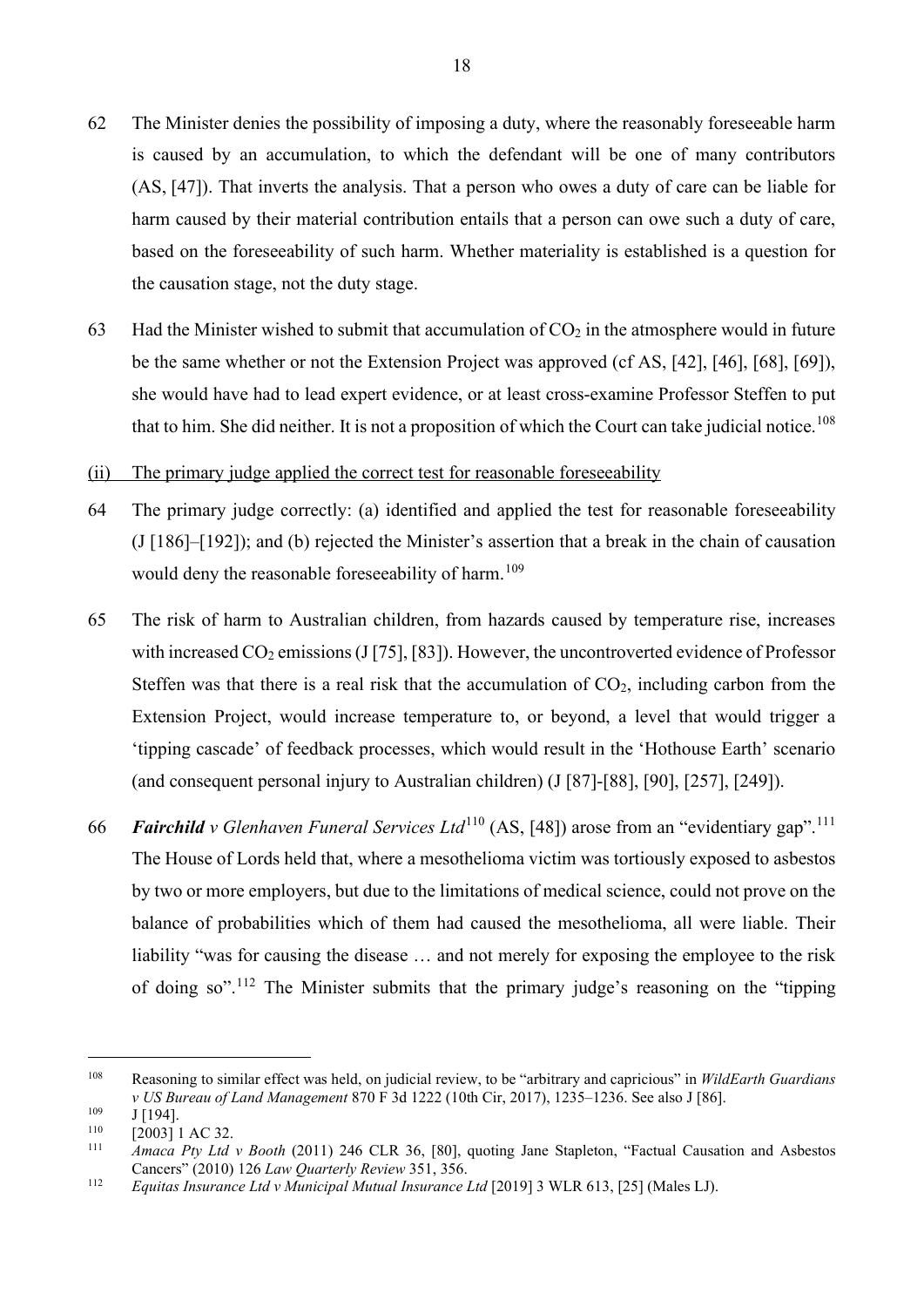cascade" adopts the *Fairchild* approach to causation (AS, [48]). That fails to take account of the primary judge's (correct) observations that: (a) the risk of an occurrence and its cause are quite different; and (b) ordinarily, risk is assessed prospectively, and causation is assessed retrospectively (J [78], [187], [194]).

67 Once carbon is extracted from the Extension Project, transported, burned, and emitted as  $CO<sub>2</sub>$ , it will accumulate, and contribute to the total atmospheric  $CO<sub>2</sub>$  concentration. If a tipping cascade then occurs, thus increasing concentration and temperature regardless of further human emissions, that will have been caused by all accumulated carbon, including that presently stored underground, north of Gunnedah. In that event, the  $100Mt$  of  $CO<sub>2</sub>$  will have contributed to catastrophic harm, and that will be relevant to assessing the materiality of its contribution. There will be retrospective certainty, and no question of risk. The primary judge assessed risk only because that is what the prospective foreseeability inquiry requires.

#### (iii) Conclusion

- 68 *Ground 3(a)*: The primary judge was right not to incorporate causation into reasonable foreseeability. The Court had to assess the foreseeability of the risk of harm, not to chart a direct line of causation between the Extension Project and the harm to Australian Children. The primary judge's finding (at J [253]) that the prospective contribution to the risk of exposure to harm made by the approval of the extraction of coal from the Extension Project "may fairly be described as tiny" does not detract from his Honour's conclusion that the risk of harm was not far-fetched and fanciful and therefore was reasonably foreseeable. The Minister has actual knowledge of the risk of harm caused by increased  $CO<sub>2</sub>$  emissions. Reasonable foreseeability is established.
- 69 *Ground 3(b)*: It is important to bear in mind that the parties' submissions about the prospective connection between the 100 Mt of  $CO<sub>2</sub>$  emissions and increased risk of harm were directed to a prospective question of causation raised by the claim for an injunction (J [79]). If duty were established, the injunction claim required consideration of "the degree of probability of the apprehended injury, the degree of seriousness of the injury and the requirements of justice between the parties"<sup>[113](#page-20-0)</sup> (J [497]–[498]). That was the context for the contentions recorded in J [80] and [84]. When that prospective question intersected with *Bonnington*, materiality became a significant issue. Its significance to the question whether harm caused by the

<span id="page-20-0"></span><sup>113</sup> *Apotex Pty Ltd v Les Laboratoires Servier* (No 2) (2012) 293 ALR 272, [46] (Bennett J, citing *Hurst v Queensland (No 2)* [2006] FCAFC 151, [21]).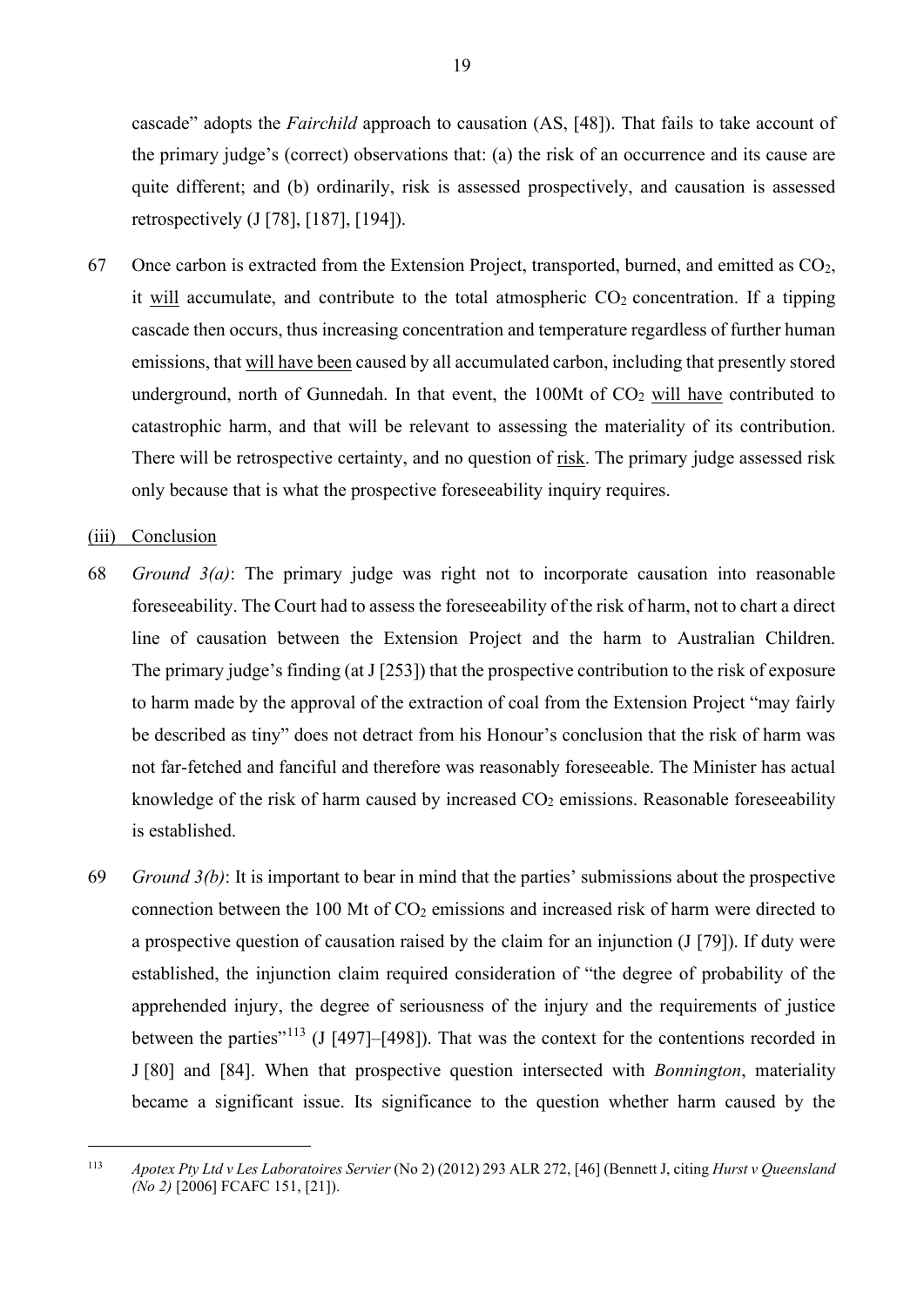accumulated  $CO<sub>2</sub>$  emissions is reasonably foreseeable (see J [225], [234], [235]) is far less. It is plainly foreseeable that, at the end of the  $21<sup>st</sup>$  century, people aged 80–100 will suffer personal injury from the increased accumulation, and atmospheric concentration, of  $CO<sub>2</sub>$ . The injunction claim having failed, the question whether the 100 Mt from the Extension Project materially contributed to the harm actually caused by the aggregate is a question to be asked, if at all, retrospectively after harm has been suffered.

### <span id="page-21-0"></span>**D. Control (Grounds 3(c) and 4)**

#### (i) The test for control

- 70 Another salient feature, "the degree and nature of control able to be exercised by the defendant to avoid harm",<sup>[114](#page-21-1)</sup> is a measure of whether a public authority's conduct so closely and directly affects the plaintiff as to justify imposing a duty of care.<sup>[115](#page-21-2)</sup> It includes the public authority's power to minimise the risk of harm.<sup>[116](#page-21-3)</sup> For a proposed duty to act, the authority's control over the risk is very significant.<sup>[117](#page-21-4)</sup> The court considers the degree and nature of the authority's control over the risk of harm in question.<sup>[118](#page-21-5)</sup> In such non-feasance cases, where statutory powers exist which may be exercised to minimise or increase the risk, this will be indicative of a duty.<sup>[119](#page-21-6)</sup> An example is where a public authority has statutory powers that enable it to prohibit or regulate activity in a particular location.<sup>[120](#page-21-7)</sup>
- 71 By contrast, in cases where the positive exercise of statutory power is said to create the danger, control is more readily seen as sufficient to impose a duty of care to exercise that power with reasonable care (J  $[268-[269])$ .<sup>[121](#page-21-8)</sup>
- 72 Control need not be exclusive. One or more entities may have control, to varying degrees, over the risk of harm. A duty may be imposed on a public authority, even if a private party has more

<span id="page-21-2"></span><span id="page-21-1"></span><sup>&</sup>lt;sup>114</sup> *Stavar* (2009) 75 NSWLR 649 at [102] (Allsop P).<br> *Graham Barclay* (2002) 211 CLR 540, [154] (Gummow and Hayne JJ); *Agar* (2000) 201 CLR 552, [70].<br> *Crimmins* (1999) 200 CLR 1, [43] fh 57 and the authorities cite

<span id="page-21-3"></span>

<span id="page-21-4"></span><sup>117</sup> *Pyrenees* (1998) 192 CLR 330, [80] (Toohey J), [115] (Mason J), [168] (Gummow J); *Graham Barclay* (2002) 211 CLR 540, [20] (Gleeson CJ), [90]–[94] (McHugh J), [149], [150] (Gummow and Hayne JJ); *Kirkland-Veenstra* (2009) 237 CLR 215, [113], [114] (Gummow, Hayne and Heydon JJ), [136]–[138] (Crennan and Kiefel JJ).

<span id="page-21-5"></span><sup>118</sup> *Kirkland-Veenstra* (2009) 237 CLR 215, [113] (Gummow, Hayne and Heydon JJ); *Graham Barclay* (2002) 211

<span id="page-21-6"></span><sup>&</sup>lt;sup>119</sup> As to control or minimisation of risk, see *Pyrenees* (1998) 192 CLR 330, [168] (Gummow J); *Crimmins* (1999) 200 CLR 1, [43] fn 57 (Gaudron J). As to increasing the risk see *Great Lakes Shire Council v Dederer* [2006] NSWCA 101, [179] (Ipp JA).

<span id="page-21-8"></span><span id="page-21-7"></span><sup>120</sup> *Vairy* (2005) 223 CLR 422, [37] (McHugh J).

<sup>121</sup> See *Sutherland* (1985) 157 CLR 424, 445 (Gibbs CJ), 460 (Mason J); *Burnie Port Authority v General Jones Pty Ltd* (1994) 179 CLR 520, 556-58 (Mason CJ, Deane, Dawson, Toohey and Gaudron JJ); *Alec Finlayson* (1994) 51 FCR 378, 411 (Burchett J).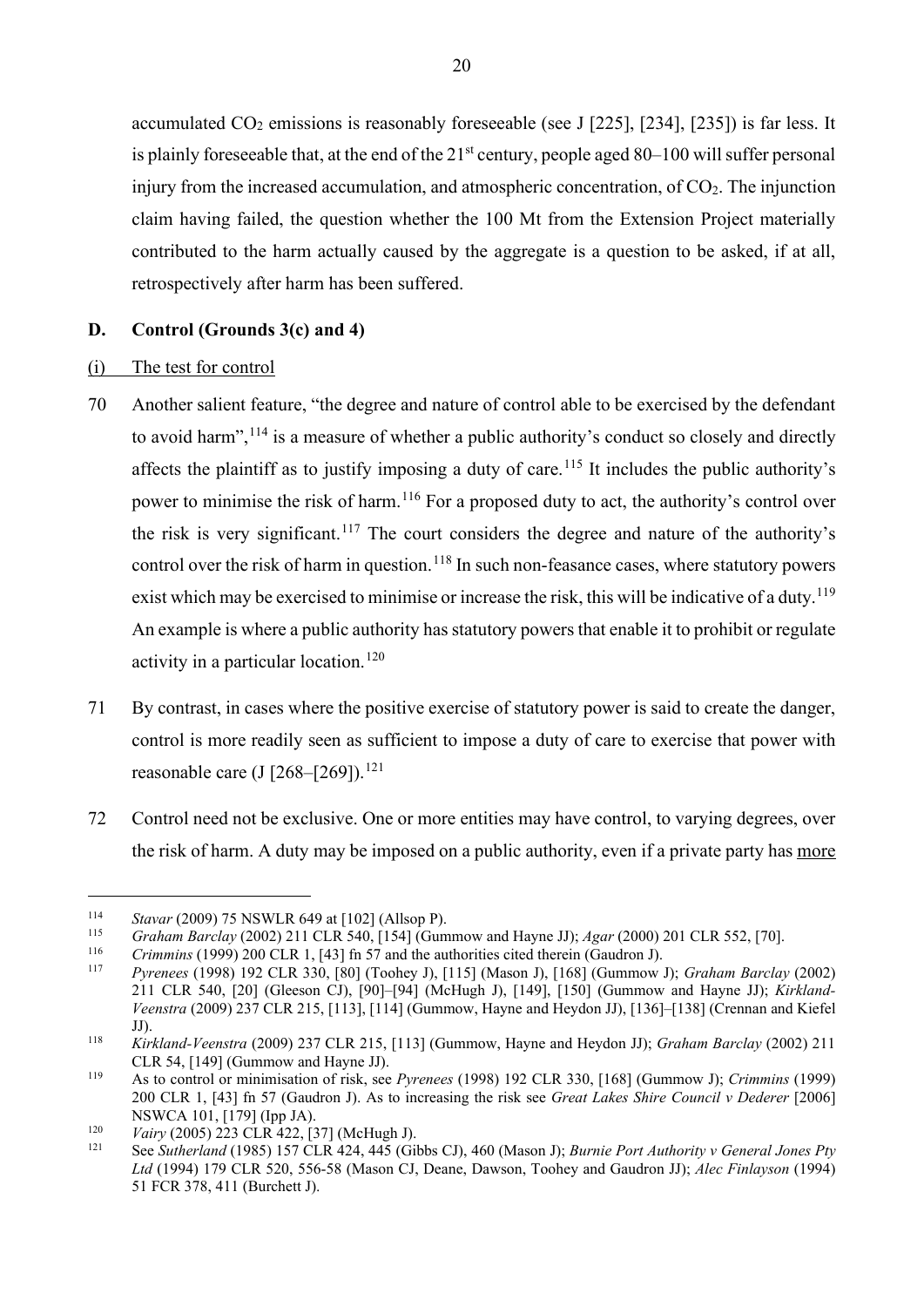control than the public entity  $(J [281]^{122})$ . For example, control was the basis of liability in **Dorset Yacht** Co Ltd v Home Office,<sup>[123](#page-22-1)</sup> where the Home Office was liable for damage caused by criminal acts of others. [124](#page-22-2)

73 Control is more likely to indicate a duty where the person at risk of harm has little or no control over that risk. By contrast, autonomy of actors in the causal chain may contraindicate a duty. For example, in *Agar v Hyde*,<sup>[125](#page-22-3)</sup> injured rugby players were unable to establish that the defendants owed them a duty of care to alter the rules of play so as to reduce their exposure to unnecessary risk, because they, and those who injured them, autonomously engaged in the risky activity.<sup>[126](#page-22-4)</sup> The same would not be true for children playing compulsory sport at school.<sup>[127](#page-22-5)</sup>

#### (ii) The Minister has sufficient control

- 74 The primary judge was correct to find that the Minister has "substantial and direct control over the source of harm" (J [288]). The Minister would, by approving the Extension Project, unlock a causal chain that would contribute to the increasing accumulation of atmospheric  $CO<sub>2</sub>$ , which accumulation would cause harm by events including fires and heatwaves (J [193]–[200], [205]– [235]). Consistently with *Caledonian Collieries Ltd v Speirs*[128](#page-22-6) and *Crimmins*, approving the Extension Project is an act which will "create a danger" to Australian children in the future.
- 75 Unlike adult rugby players, the Australian children have no autonomy or control in respect of the foreseeable harm that is coming. That a third party, the owner of the mine, also has control over the risk (addressed further below) does not deny the Minister control. This is a positive act case (cf AS, [54]). The Minister has authorised Whitehaven to extract the coal, for the very purpose of exporting it for combustion, and emission as CO2. The Minister cannot deny control because Whitehaven does exactly what she has authorised it to do. This direct authorisation of the harmful conduct is analogous to the development approval cases. <sup>[129](#page-22-7)</sup> Whitehaven will extract

<span id="page-22-0"></span><sup>&</sup>lt;sup>122</sup> In *Crimmins* (1999) 200 CLR 1, it was held that there was a sufficient level of control to impose a duty of care, see: [45]–[46] (Gaudron J), [129]–[130] (McHugh J, Gleeson CJ agreeing at [3]), [351], [354] (Callinan J), [206] (Kirby J), despite the employer being in a much greater position of control, see [278], [285] (Hayne J in dis

<span id="page-22-1"></span><sup>&</sup>lt;sup>123</sup> [1970] AC 1004, cited in **Modbury Triangle** Shopping Centre ltd v Anzil (2000) 205 CLR 254, [21] (Gleeson CJ).

<span id="page-22-2"></span><sup>124</sup> See also, eg, *Lee v Carlton Crest Hotel (Sydney) Pty Ltd* [2014] NSWSC 1280, [356] (Beech‐Jones J); *Swan v South Australia* (1994) 62 SASR 532.

<span id="page-22-3"></span><sup>&</sup>lt;sup>125</sup> (2000) 201 CLR 552.<br><sup>126</sup> *Agar* (2000) 201 CLR 552, [88]–[90] (Gaudron, McHugh, Gummow and Hayne JJ).

<span id="page-22-5"></span><span id="page-22-4"></span><sup>&</sup>lt;sup>127</sup> *Agar* (2000) 201 CLR 552, [13] (Gleeson CJ), [91] (Gaudron, McHugh, Gummow and Hayne JJ).

<span id="page-22-7"></span><span id="page-22-6"></span> $^{128}$  (1957) 97 CLR 202.<br> $^{129}$  See eq. 1.13911 Ar

<sup>129</sup> See, eg, J [391]. And see *Sutherland* (1985) 157 CLR 424, *Alec Finlayson* (1994) 51 FCR 378, *Avenhouse v Hornsby Shire Council* (1998) 44 NSWLR 1, *Moorabool Shire Council v Taitapanui* (2006) 14 VR 55, *Western Districts Developments Pty Ltd v Baulkham Hills Shire Council* (2009) 75 NSWLR 706, *Makawe Pty Ltd v Randwick City Council* [2009] NSWCA 412, and *Bankstown City Council v Zraika* (2016) 94 NSWLR 159.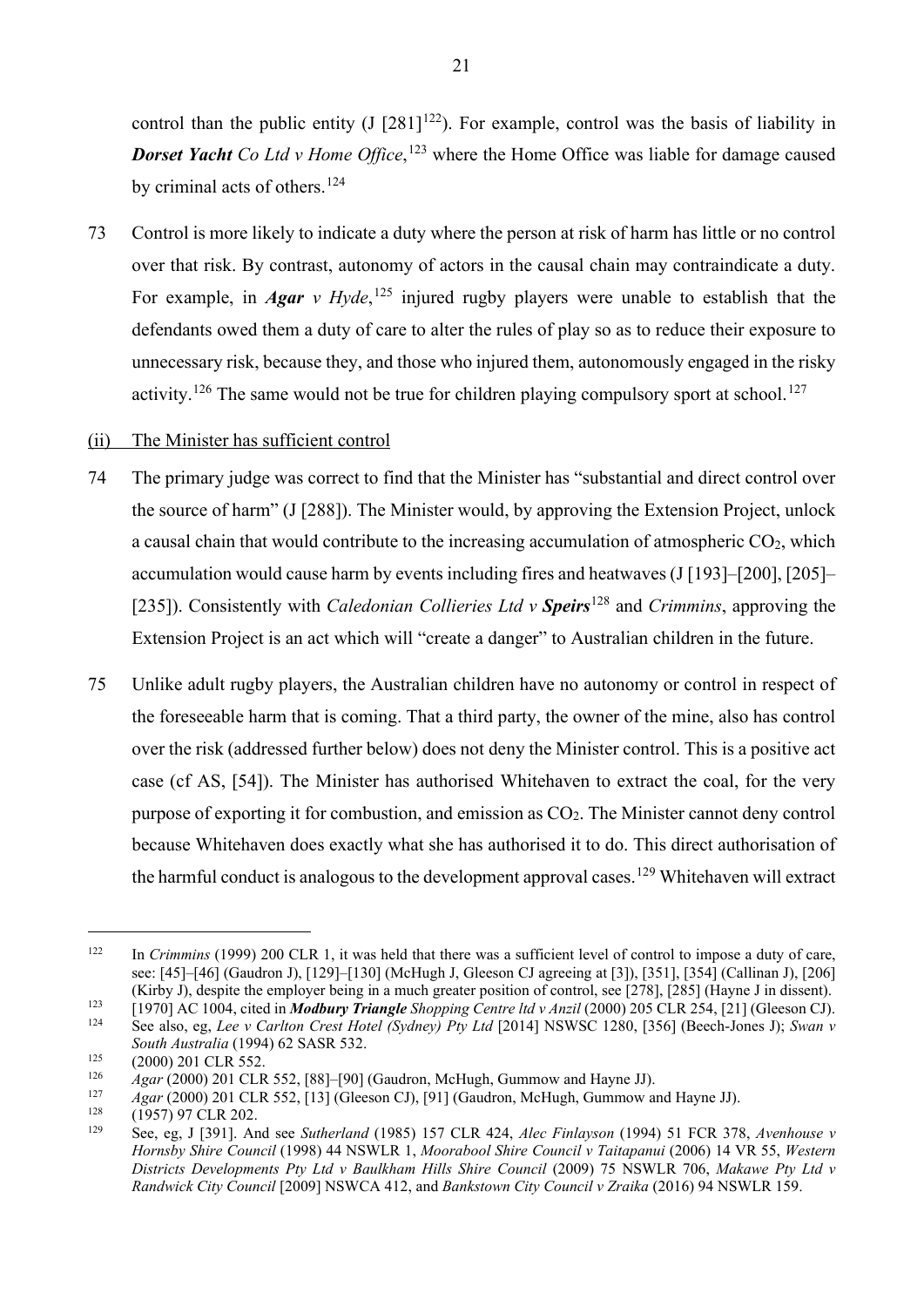and export the coal for burning, precisely as it proposes, only with the Minister's knowing approval;<sup>[130](#page-23-1)</sup> without it, it will not. That is more control than a parent has over a boy with a shanghai, who will hit another in the eye although told to use it only at home.<sup>[131](#page-23-2)</sup> And the intervening action of Whitehaven is more likely to happen than the theft by Borstal boys of a yacht.<sup>[132](#page-23-3)</sup> The present case bears no analogy to the control the owner of a shopping centre has over unknown men who come at night with a baseball bat.<sup>[133](#page-23-4)</sup>

#### <span id="page-23-0"></span>**E. Vulnerability and reliance (Ground 3(d))**

- 76 "Was the plaintiff … vulnerable in the sense that the plaintiff could not reasonably be expected to adequately safeguard himself or herself … from harm?"[134](#page-23-5) While 'general reliance' is no longer good law, McHugh J's reference in *Pyrenees* to "situations where individuals are vulnerable to harm from immense dangers which they cannot control or understand and often enough cannot recognise"<sup>[135](#page-23-6)</sup> is apposite here.
- 77 The law has long recognised children as a class of vulnerable persons. The *parens patriae*  doctrine, which dates back to the  $13<sup>th</sup>$  or early  $14<sup>th</sup>$  century,  $13<sup>6</sup>$  provides that the Crown has an inherent jurisdiction to do what is for the benefit of the incompetent: the care of those who are not able to take care of themselves.<sup>[137](#page-23-8)</sup> Since at least 1696, that inherent jurisdiction has extended to children.<sup>[138](#page-23-9)</sup> The jurisdiction has been described as "essentially protective in nature".<sup>[139](#page-23-10)</sup> Although the jurisdiction has, in practice, long-since been delegated to the courts, it is a jurisdiction that belongs to the Crown. The "protective" aspect inherent in the relationship between the executive and Australian children was also recognised by Gaudron J in *Minister for Immigration and Ethnic Affairs v Teoh*. [140](#page-23-11) In *Vaitaiki v Minister for Immigration and Ethnic Affairs*, Burchett J, giving the leading judgment of the Full Court, referred to her Honour's judgment in *Teoh* and acknowledged the significance of the "well-being of the community's

<span id="page-23-1"></span><sup>130</sup> *Smith v Leurs* (1945) 70 CLR 256, 262 (Dixon J) ("the act of the third person could not have taken place but for his own fault or breach of duty"). See also J [283].

<span id="page-23-2"></span><sup>131</sup> *Smith v Leurs* (1945) 70 CLR 256, 264 (Dixon J).

<span id="page-23-3"></span><sup>132</sup> *Dorset Yacht* [1970] AC 1004, 1030 (Lord Reid).<br>133 Madhun: Triangle (2000) 205 CLB 254.

<span id="page-23-4"></span><sup>133</sup> *Modbury Triangle* (2000) 205 CLR 254.

<span id="page-23-5"></span><sup>&</sup>lt;sup>134</sup> *Crimmins* (1999) 200 CLR 1, [93(3)]; see also [91] (McHugh J).<br>
(1998) 192 CLR 330, [107] (McHugh J).<br>
<sup>136</sup> Pe Fue (1986) 2 SCR 388, 407, See generally Custer, "The Origi

<span id="page-23-6"></span>

<span id="page-23-7"></span><sup>136</sup> *Re Eve* (1986) 2 SCR 388, 407. See generally Custer, "The Origins of the Doctrine of *Parens Patriae*" (1978) 27 *Emory Law Journal* 195, 195.

<span id="page-23-8"></span><sup>137</sup> See generally *Department of Health and Community Services v JWB and SMB* (*Marion's Case*) (1992) 175 CLR 218, 258–259 (Mason CJ, Dawson, Toohey and Gaudron JJ).<br>Falkland v Bertie (1696) 23 ER 814 (Ch), 818.

<span id="page-23-10"></span><span id="page-23-9"></span><sup>138</sup> *Falkland v Bertie* (1696) 23 ER 814 (Ch), 818. 139 *Marion's Case* (1992) 175 CLR 218, 280 (Brennan J).

<span id="page-23-11"></span><sup>140</sup> (1995) 183 CLR 273, 304 (Gaudron J); see also 292 (Mason CJ and Deane J).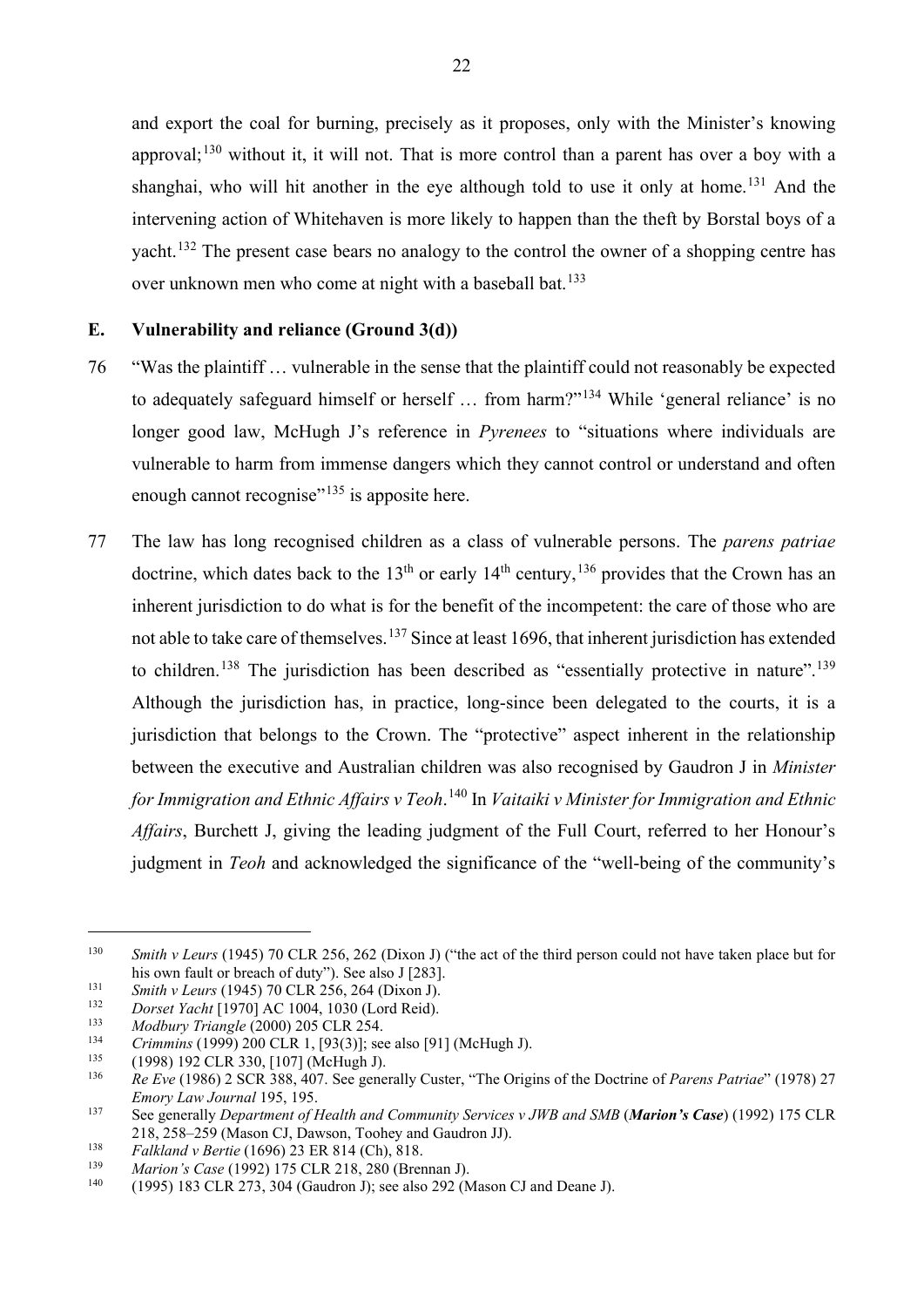weakest and most vulnerable members, who are also its future".<sup>[141](#page-24-1)</sup>

- 78 Ground 3(d) of the Notice of Appeal misrepresents the primary judge's findings. His Honour did not find that the Minister was in a "protective relationship" with the Australian Children. Rather, without determining whether legal obligations were imposed upon the Minister by reason of *parens patriae*, he held that common law jurisdictions have historically identified, and continue to identify, a relationship between the government and children, founded upon the capacity of the government to protect, and the special vulnerability of children. This special vulnerability was taken to support 'vulnerability' and 'reliance' as affirmative indicators supporting the recognition of a common law duty of care  $(I [311])$ .
- 79 In any event, children are specially vulnerable to the harms foreshadowed by the evidence. On the uncontested evidence, they are "extremely vulnerable" to a real risk of harm from events in the "fundamentally altered world" (J [289]) in which they will live in the last decades of this century, including frequent, long, intense heatwaves and fires. There is nothing they can do to protect themselves from the "immense dangers" posed by increasing  $CO<sub>2</sub>$  concentration in their lifetime. They are powerless to prevent  $CO<sub>2</sub>$  emissions or the consequences of its accretion in the atmosphere (J [296]). They cannot even vote or stand as candidates in federal elections, or otherwise seek to effect change through the political system.

### <span id="page-24-0"></span>**F. Indeterminacy (Ground 3(e))**

80 Indeterminacy is a policy consideration utilised to avoid liability in an indeterminate amount for an indeterminate time to an indeterminate class.<sup>[142](#page-24-2)</sup> Concern about indeterminacy frequently arises where the defendant cannot determine how many claims might be brought against it or what the general nature of those claims might be.<sup>[143](#page-24-3)</sup> However, it is not the size or number of claims that is decisive. If both the likely number of claims and the nature of them can be reasonably calculated, it cannot be said that imposing a duty on the defendant will render that person liable in an indeterminate amount for an indeterminate time to an indeterminate class.<sup>[144](#page-24-4)</sup> The principle of indeterminacy is designed to protect the defendant against indeterminate liability, not numerous plaintiffs.<sup>[145](#page-24-5)</sup>

<span id="page-24-1"></span><sup>&</sup>lt;sup>141</sup> (1998) 150 ALR 608, 616.

<span id="page-24-2"></span><sup>142</sup> *Bryan v Maloney* (1995) 182 CLR 609, 618 (Mason CJ, Deane and Gaudron JJ).

<span id="page-24-3"></span><sup>143</sup> *Perre v Apand Pty Ltd* (1999) 198 CLR 180, [106] (McHugh J).

<span id="page-24-4"></span><sup>144</sup> *Perre* (1999) 198 CLR 180, [107]–[108] (McHugh J).

<span id="page-24-5"></span>Perre (1999) 198 CLR 180, [139] (McHugh J).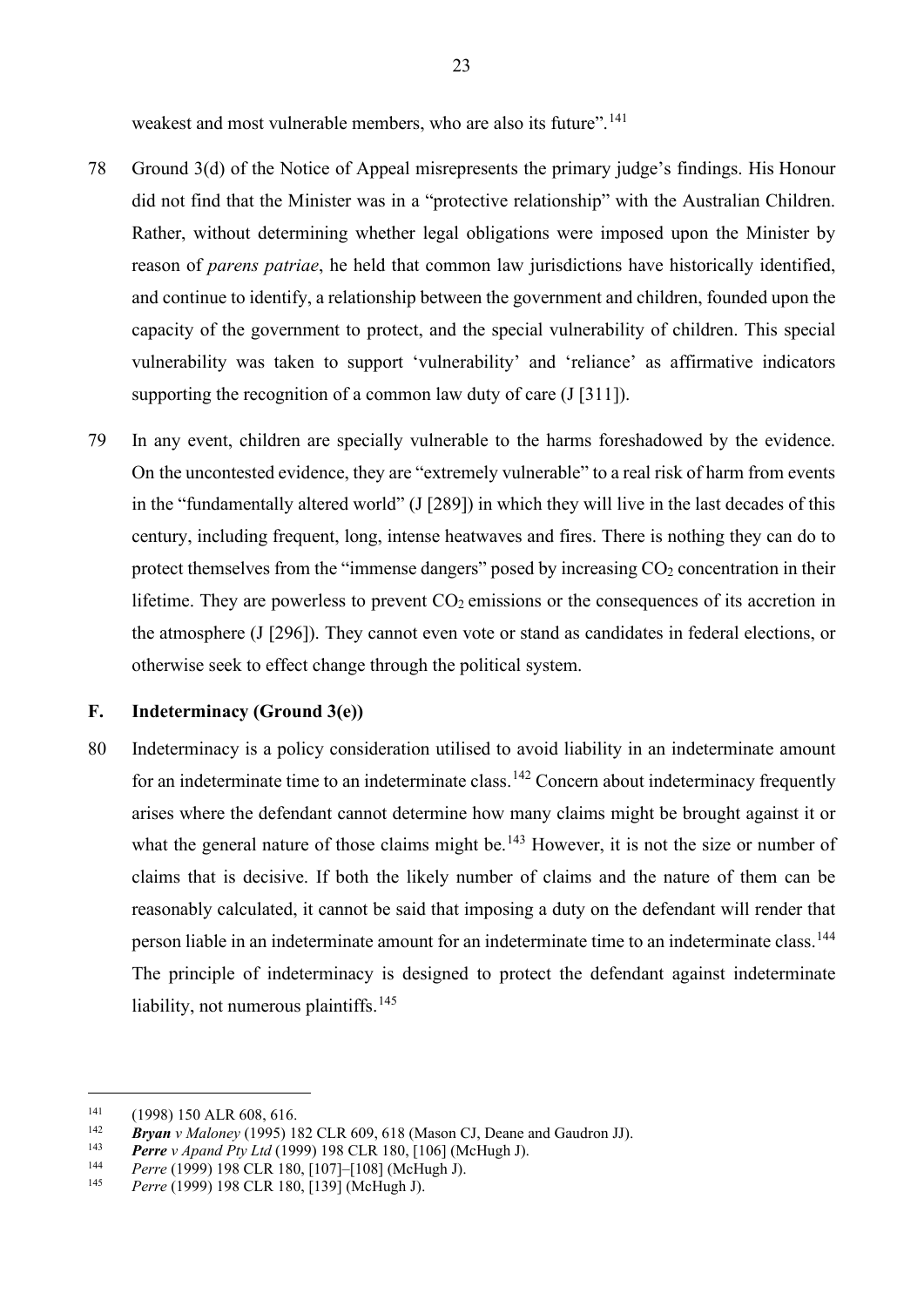- 81 Indeterminacy is a key salient feature where the proposed duty is to avoid causing pure economic loss. Where a duty involves avoidance of physical harm, limits on potential physical consequences of a defendant's conduct can almost always be sufficiently identified, for the purposes of identifying the class to whom the duty is owed with sufficient certainty.<sup>[146](#page-25-0)</sup>
- 82 Further, "it is fallacious to argue that a duty of care cannot arise if the members of the class to whom it is owed cannot be identified before the harm eventuates".<sup>[147](#page-25-1)</sup> Examples to the contrary include: (a) a duty owed by a council to any person injured by driving over a faulty bridge;  $148$ (b) a duty owed by a council to all pedestrians to construct and keep a footpath reasonably safe; $^{149}$  $^{149}$  $^{149}$  (c) a duty owed by an employer to any person who lived with an employee and contracted mesothelioma from exposure to asbestos on the employee's clothes;<sup>[150](#page-25-4)</sup> (d) a duty owed by a council, in granting development consent for a driveway, to persons injured by a car entering an intersection from that driveway;<sup>[151](#page-25-5)</sup> and (e) a duty owed by a council to the owner of a property, damaged by a fire that started at the council tip, 11km away.<sup>[152](#page-25-6)</sup>
- 83 In *Agar*, indeterminacy was one reason why the International Rugby Football Board members owed no duty of care to injured players.<sup>[153](#page-25-7)</sup> There, the extent of the potential liability was uncertain because it was confined only by the number of people who chose to play the sport anywhere in the world.<sup>[154](#page-25-8)</sup> The class was therefore not ascertainable by reference to immutable characteristics of class members. Instead, the size and make-up of the class could change, based on people's choices, in a way that was not reasonably ascertainable to the Board. Again, school-aged children playing compulsory sport might have been in a different position.<sup>[155](#page-25-9)</sup>

<span id="page-25-0"></span><sup>146</sup> *Sanda v PTTEP Australasia (Ashmore Cartier) Pty Ltd (No 7)* [2021] FCA 237, [1043] (Yates J). See also *Caltex Oil (Aust) Pty Ltd v The Dredge Willemstad* (1976) 136 CLR 529, 544-545 (Gibbs J); *Bryan* (1995) 182 CLR 609, 618-619 (Mason CJ, Deane and Gaudron JJ), 633 (Brennan J); *Esanda Finance Corp Ltd v Peat Marwick Hungerfords* (1997) 188 CLR 241, 302 (Gummow J) quoting *Al Saudi Banque v Clark Pixley* [1990] Ch 313, 330; *Perre* (1999) 198 CLR 180, [6] (Gleeson CJ), [101], [108] (McHugh J), [198] (Gummow J), [244] (Kirby J), [330] (Hayne J).

<span id="page-25-1"></span><sup>147</sup> *Weber v Greater Hume Shire Council* (2019) 100 NSWLR 1 at 8 [23] (Basten JA, with whom the other judges agreed at 44 [200], 46 [210]).

<span id="page-25-2"></span><sup>148</sup> *Brodie* (2001) 206 CLR 512.

<span id="page-25-3"></span><sup>149</sup> *Ghantous v Hawkesbury City Council* (1999) 102 LGERA 399.

<span id="page-25-4"></span><sup>&</sup>lt;sup>150</sup> *Stavar* (2009) 75 NSWLR 649.<br><sup>151</sup> *Bankstown City Council y Zray* 

<span id="page-25-5"></span><sup>151</sup> *Bankstown City Council v Zraika* (2016) 94 NSWLR 159. An appeal was allowed, because s 43A of the *Civil Liability Act 2002* (NSW) denied breach. But Leeming JA described the council's submission that it owed no duty as "a large one" ([106]).

<span id="page-25-6"></span><sup>&</sup>lt;sup>152</sup> *Weber* (2019) 100 NSWLR 1.<br><sup>153</sup> (2000) 201 CLR 552 [10]

<span id="page-25-7"></span><sup>153</sup> (2000) 201 CLR 552, [19]–[21] (Gleeson CJ), [67] (Gaudron, McHugh, Gummow and Hayne JJ), [127] (Callinan J).

<span id="page-25-8"></span><sup>154</sup> *Agar* (2000) 201 CLR 552, [19] (Gleeson CJ).

<span id="page-25-9"></span> $(2000)$  201 CLR 552, [13] (Gleeson CJ) and [91] (Gaudron, McHugh, Gummow and Hayne JJ).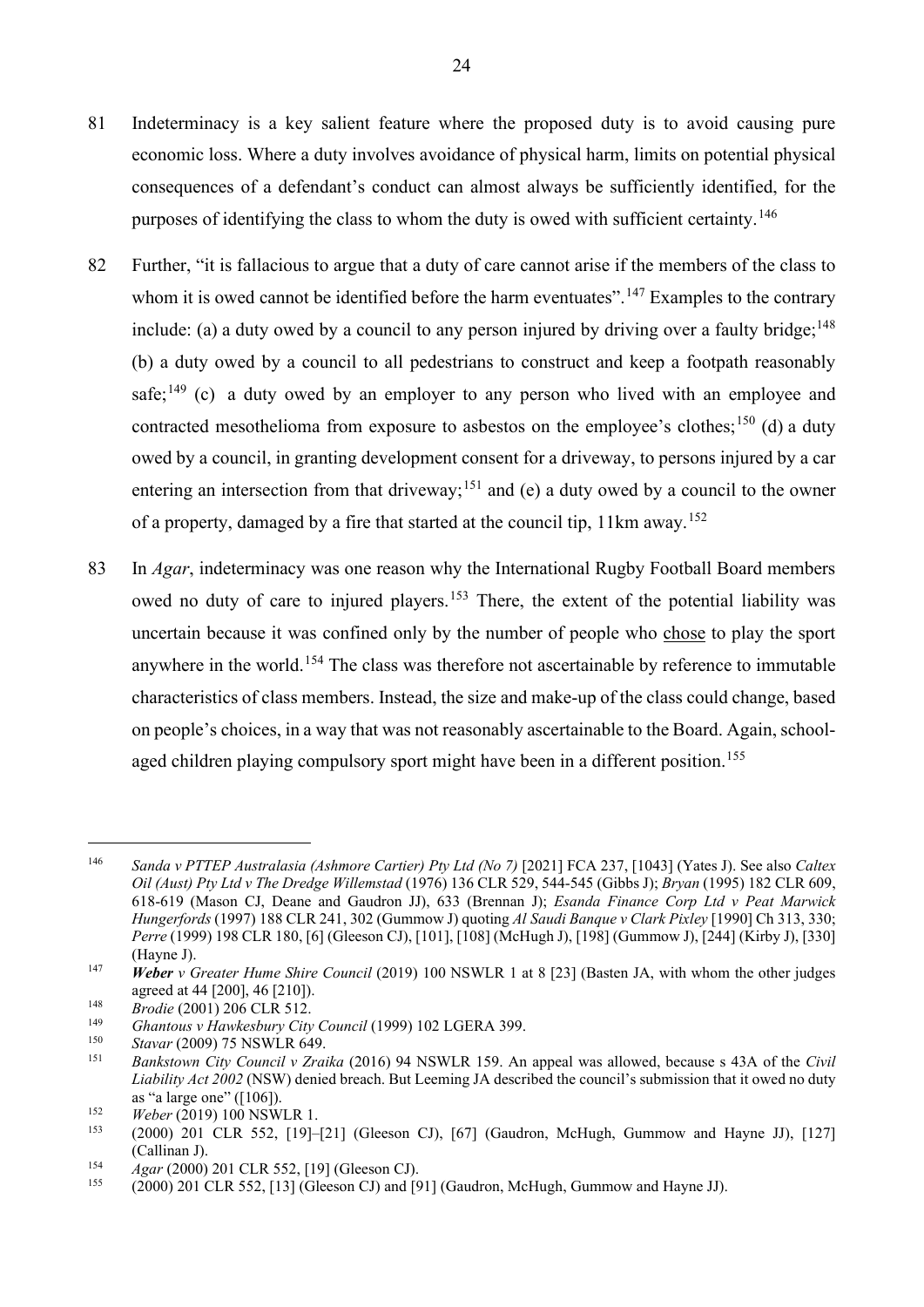- 84 Ground 3(e) mischaracterises the judgment. It suggests that the primary judge held that there was indeterminacy of the posited duty. However, the primary judge made no such finding (J [442], [469]–[473]). Rather, his Honour identified that: (a) the posited duty related to personal injury only; and (b) the Minister is or can be sufficiently informed about the likely number of potential claimants (J [469]–[470]).<sup>[156](#page-26-0)</sup> His Honour rejected the Minister's submissions on indeterminacy, which principally turned on the size of the class of people the subject of the posited duty (J [435], [442]). In doing so, his Honour correctly held that size is not a proxy for indeterminacy (J [436]–[440]).
- 85 In any event, the error asserted is that a finding of indeterminacy was not coupled with a finding that this tended against recognition of a duty. Indeterminacy is only one factor for the court to consider.<sup>[157](#page-26-1)</sup> The weight that will be placed on indeterminacy will depend on the degree of indeterminacy of the class (it would be inaccurate to consider indeterminacy as binary; it is better considered as a spectrum of determinacy). The scope of liability is not, here, so indeterminate as to deny a duty of care.
- 86 The unprecedented scope of the duty owed to Australian Children is the product of the unprecedented scale of the potential, irreversible harm that will be caused by increasing  $CO<sub>2</sub>$ concentration (AS, [60]). That scale does not make liability indeterminate. The class of persons to whom the duty is owed is, by the terms of the primary judge's declaration, ascertainable. Unlike in *Agar*, the class is not defined by reference to the members' choice to engage in a particular activity. They have no choice but to live the remainder of their lives on Earth. Further, the foreseeable harm is personal injury. As stated above, duties to avoid physical harm are ordinarily sufficiently determinate to give rise to the requisite 'neighbourhood' or proximity to warrant the imposition of the duty.
- 87 The common law imposes "solidary liability": "liability may be joint or several but each wrongdoer can be treated as the effective cause and therefore bear the whole loss".<sup>[158](#page-26-2)</sup> That legislation modifying a defendant's liability for economic loss or property damage<sup>[159](#page-26-3)</sup> does not apply to personal injury cannot be used by a defendant to deny solidary liability for personal injury (cf AS, [61]). In *Bonnington*, the appellants had accepted below that, if they were liable,

<span id="page-26-1"></span><span id="page-26-0"></span>

<sup>&</sup>lt;sup>156</sup> J [469]-[470].<br><sup>157</sup> Stavar (2009) 75 NSWLR 649, [103] (Allson P): J [98].

<span id="page-26-2"></span><sup>&</sup>lt;sup>158</sup> **Hunt & Hunt** Lawyers v Mitchell Morgan Nominees Pty Ltd (2013) 247 CLR 656, [10] (French CJ, Hayne and Kiefel JJ).

<span id="page-26-3"></span><sup>159</sup> *Hunt & Hunt* (2013) 247 CLR 656, [16]–[17].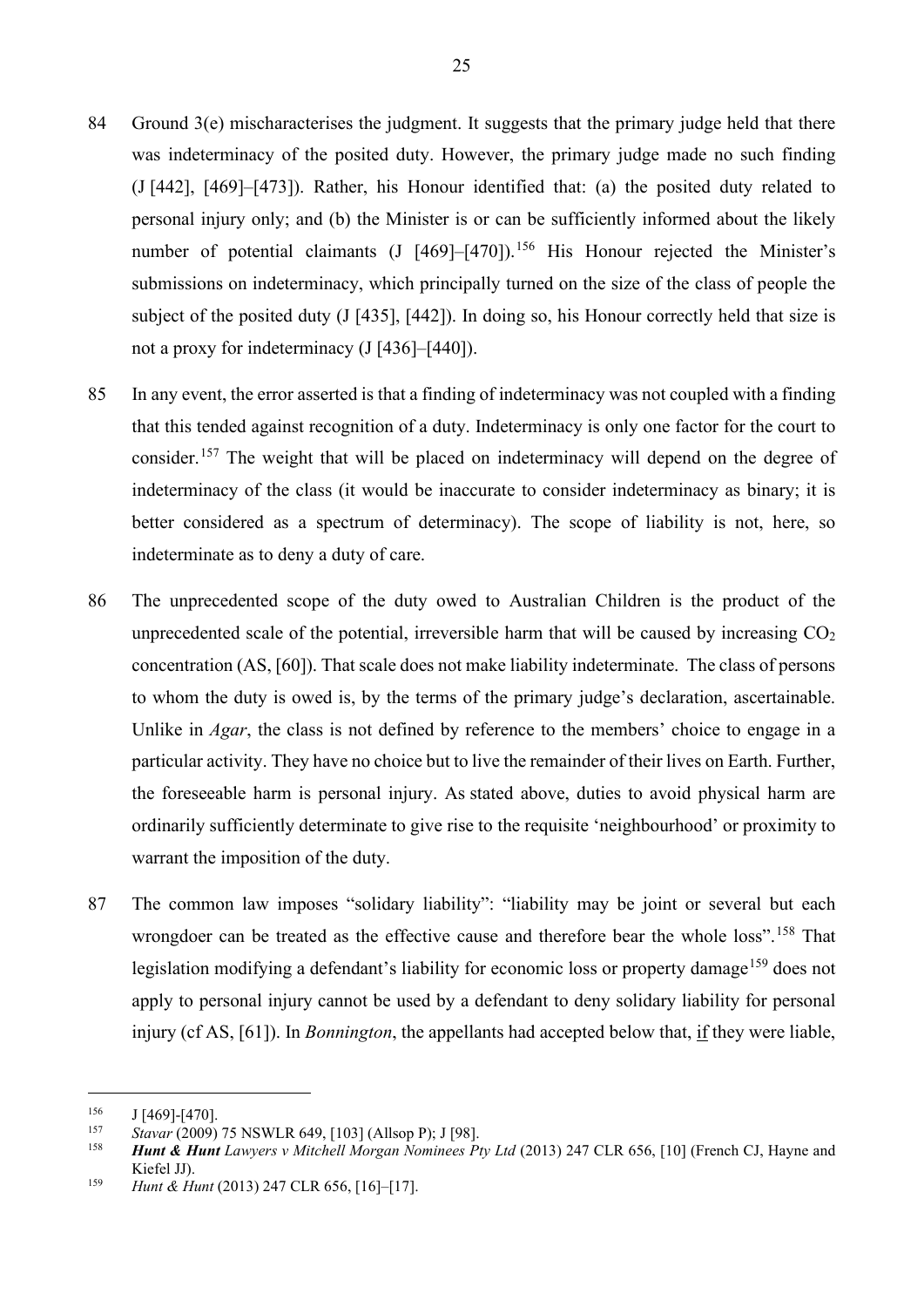they were liable for the whole.<sup>[160](#page-27-1)</sup> By contrast, if the Minister were, in future, sued for damages, she could seek contribution against other persons she says should make contribution, either under statute or general law. <sup>[161](#page-27-2)</sup> The converse of the Minister's submission about proportionality (AS, [61]) is that if enough people make a small-enough contribution to catastrophic harm, none of them is liable, leaving the harm "as an unexplained, non-caused miracle".<sup>[162](#page-27-3)</sup>

## <span id="page-27-0"></span>**G. Findings of fact (Ground 5)**

- 88 *Ground 5(a)*: The Minister submits that the primary judge erred in fact in finding that "the best available outcome that climate change mitigation measures can now achieve is a stabilised global average surface temperature of 2°C above pre-industrial levels" (at J [31] and [74(ii)]).
- 89 These paragraphs contain no error on the part of the primary judge. They reflect his Honour's acceptance of the uncontroverted evidence regarding the first of "three possible climate futures", described by Professor Steffen as "stabilisation of global average surface temperatures at, or very close to,  $2^{\circ}$ C above pre-industrial".<sup>[163](#page-27-4)</sup> Professor Steffen's unchallenged evidence was that Scenario 1 "is the best possible outcome we can envisage today",<sup>[164](#page-27-5)</sup> and is one that would require certain mitigation measures (including restriction of emissions) to be taken. [165](#page-27-6)
- 90 Professor Steffen variously referred to the temperature increase associated with this scenario (Scenario 1) as being "at, or very close to,  $2^{\circ}$ C",  $^{166}$  $^{166}$  $^{166}$  "approximately  $2^{\circ}$ C above the pre-industrial level",<sup>[167](#page-27-8)</sup> "a 2°C target",<sup>[168](#page-27-9)</sup> "the 2°C temperature target",<sup>[169](#page-27-10)</sup> "around 2°C",<sup>[170](#page-27-11)</sup> "a 2°C temperature level", <sup>[171](#page-27-12)</sup> "about  $2^{\circ}$ C"<sup>172</sup>, as well as "approximately equivalent to, or slightly higher than, the upper Paris accord target of "well below  $2^{\circ}$ C"".<sup>[173](#page-27-14)</sup> This is consistent with IPCC

<span id="page-27-1"></span><sup>160</sup> *Bonnington* [1956] AC 613, 614.5; *Holtby v Brigham & Cowan (Hull) Ltd* [2000] ICR 1086, [14].

<span id="page-27-2"></span><sup>161</sup> See, eg, *CSR Ltd v Amaca Pty Ltd* (2016) 62 VR 359.

<span id="page-27-3"></span><sup>162</sup> *Financial Conduct Authority v Arch Insurance (UK) Ltd* [2021] AC 649, [189], quoting Richard Wright, "The NESS Account of Natural Causation: A Response to Criticisms" in R Goldberg (ed), *Perspectives on Causation* (2011), 304–305.<br>
Steffen at p 19 (answer to Q25), (AB Pt B Tab 44); J [59].<br>
Steffen at p 10 (converte Q25), (AB Pt B Tab 44); J [54]

<span id="page-27-4"></span>

<span id="page-27-5"></span><sup>&</sup>lt;sup>164</sup> Steffen at p 19 (answer to Q25), (AB Pt B Tab 44); J [64].<br><sup>165</sup> Steffen at pp 20.21 (answer to Q25), (AB Pt B Tab 44); J [

<span id="page-27-6"></span><sup>&</sup>lt;sup>165</sup> Steffen at pp 20-21 (answer to Q25), (AB Pt B Tab 44); J [65], [70] ff.<br><sup>166</sup> Steffen at p.10 (answer to Q25), (AB Pt B Tab 44)

<span id="page-27-7"></span><sup>&</sup>lt;sup>166</sup> Steffen at p 19 (answer to Q25), (AB Pt B Tab 44).<br><sup>167</sup> Steffen at p 20 (answer to Q25), (AB Pt B Tab 44).

<span id="page-27-8"></span><sup>&</sup>lt;sup>167</sup> Steffen at p 20 (answer to Q25), (AB Pt B Tab 44).<br><sup>168</sup> Steffen at pp 20, 22 (answer to Q25), (AB Pt B Tab

<span id="page-27-9"></span><sup>&</sup>lt;sup>168</sup> Steffen at pp 20, 22 (answer to Q25), (AB Pt B Tab 44).<br><sup>169</sup> Steffen at pp 21.22.24 (answer to Q25), (AB Pt B Tab 4

<span id="page-27-10"></span><sup>&</sup>lt;sup>169</sup> Steffen at pp 21-22, 24 (answer to Q25), (AB Pt B Tab 44).<br><sup>170</sup> Steffen at p. 20 (answer to Q25), (AB Pt B Tab 44).

<span id="page-27-11"></span><sup>&</sup>lt;sup>170</sup> Steffen at p 20 (answer to Q25), (AB Pt B Tab 44).<br><sup>171</sup> Steffen at p 21 (answer to Q25), (AB Pt B Tab 44).

<span id="page-27-12"></span><sup>&</sup>lt;sup>171</sup> Steffen at p 21 (answer to Q25), (AB Pt B Tab 44).<br><sup>172</sup> Steffen at p 27 (answer to Q26), (AB Pt B Tab 44).

<span id="page-27-13"></span><sup>&</sup>lt;sup>172</sup> Steffen at p 27 (answer to Q26), (AB Pt B Tab 44).<br><sup>173</sup> Steffen at p 19 (answer to Q25), (AB Pt B Tab 44).

<span id="page-27-14"></span>Steffen at p 19 (answer to  $\tilde{Q}25$ ), (AB Pt B Tab 44). So much was acknowledged by the primary judge at J [89], where his Honour concluded that "Read in context, the better view is that when Professor Steffen was referring to the stabilised average global temperature for his "Scenario 1" he meant 2°C or slightly lower but not "well below 2°C" and not the upper target of the Paris Agreement".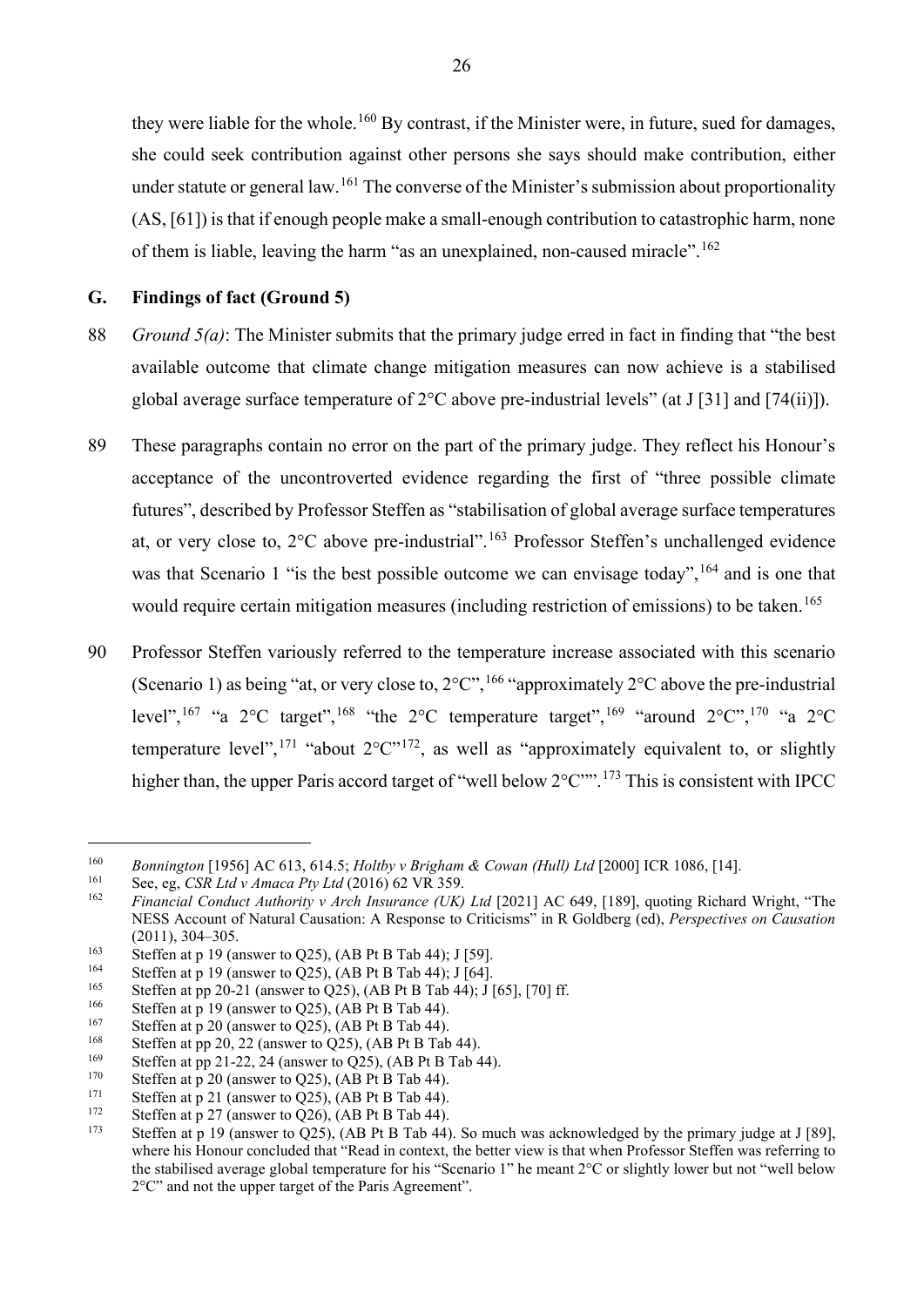estimates that for Scenario 1, global surface temperature change was projected to likely exceed 1.5°C by 2100 (high confidence), and it was more likely than not that it would exceed 1.5°C (medium confidence). [174](#page-28-0) Accordingly, the primary judge did not go "further along the scale than Professor Steffen" in describing this scenario.

- 91 *Ground 5(b):* the Minister submits that the primary judge erred in fact in finding that "at a stabilised global average surface temperature above 2°C, there is an exponentially increasing risk of the Earth being propelled into an irreversible 4°C trajectory" (at J [31], [74(iii)], [75]).
- <span id="page-28-8"></span>92 In these paragraphs, the primary judge sought to address the evidence regarding the relationship between (a) increases in global average surface temperature, and (b) the risk of triggering "a global tipping cascade" of feedback processes, many of which are linked,  $175$  that "takes the trajectory of the Earth System out of human control or influence and leads to a much hotter Earth" (being the 'Hothouse Earth' scenario described by Professor Steffen).<sup>[176](#page-28-2)</sup> In this regard, Professor Steffen gave unchallenged evidence that the risk of triggering a tipping cascade increases with the rise in global average surface temperature.<sup>[177](#page-28-3)</sup> He also gave evidence about the approximately linear relationship between (a) human emissions of  $CO<sub>2</sub>$  from all sources, and (b) the increase in global average surface temperature.<sup>[178](#page-28-4)</sup> However, there are also "nonlinear" impacts of this relationship, whereby the activation of feedback processes (some of which have begun to activate even at the current global average temperature increase of approximately  $1.1^{\circ}$ C above pre-industrial levels<sup>179</sup>) may "accelerate warming of the Earth System".<sup>[180](#page-28-6)</sup> It was these non-linear impacts to which the primary judge refers when reference is made to "an exponentially increasing risk of the Earth being propelled into an irreversible 4°C trajectory because of 'Earth System' changes".[181](#page-28-7)

<span id="page-28-0"></span><sup>174</sup> Intergovernmental Panel on Climate Change (IPCC), 'Climate Change 2014: Synthesis Report', November 2014 at p 60 (AB Pt B Tab 16). Scenario 1 is equivalent to RCP 4.5: Steffen at p 19 (answer to Q25), (AB Pt B Tab 44).

<span id="page-28-1"></span><sup>&</sup>lt;sup>175</sup> Feedback processes (which accelerate the warming of the Earth System) are of three main types: melting ice, forest dieback and changes in the Earth System circulation patterns: Steffen at pp 17, 24 (answers to Q24 and Q25), (AB Pt B Tab 44).

<span id="page-28-2"></span><sup>&</sup>lt;sup>176</sup> Steffen at p 17 (answer to Q24), (AB Pt B Tab 44). 'Hothouse Earth' is broadly correlated with a 4C global average surface temperature increase: Steffen at p 20 (answer to Q25), (AB Pt B Tab 44); J [65]-[66].<br>
Steffen at p 24 (answer to Q25), (AB Pt B Tab 44).<br>
Steffen at p 17 (answer to Q24), (AB Pt B Tab 44). L[41]

<span id="page-28-3"></span>

<span id="page-28-4"></span><sup>&</sup>lt;sup>178</sup> Steffen at p 17 (answer to Q24), (AB Pt B Tab 44); J [41].<br><sup>179</sup> Steffen at nn 20, 24 (answers to Q24, Q25), (AB Pt B Tab

<span id="page-28-5"></span><sup>&</sup>lt;sup>179</sup> Steffen at pp 20, 24 (answers to Q24, Q25), (AB Pt B Tab 44).<br><sup>180</sup> Steffen at a 17 (answer to Q24), (AB Pt B Tab 44). [120], [41]

<span id="page-28-7"></span><span id="page-28-6"></span><sup>&</sup>lt;sup>180</sup> Steffen at p 17 (answer to Q24), (AB Pt B Tab 44); J [30], [41], [50].

 $J$  at [31].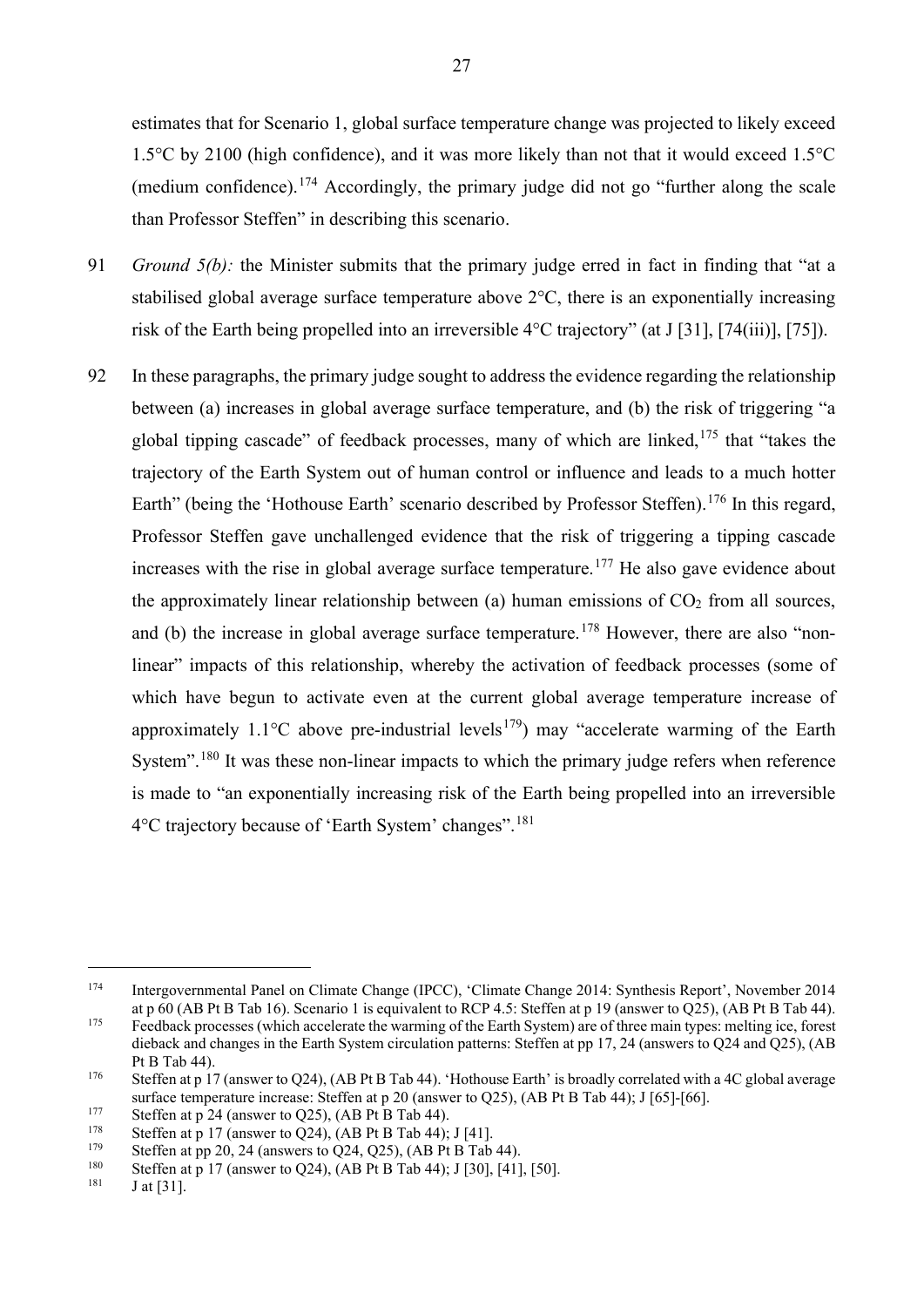- <span id="page-29-0"></span>93 Consistent with this, the evidence at trial was that "there is a small (but non-zero) probability of initiating a tipping cascade at a  $2^{\circ}$ C temperature rise",  $182$  and that whilst there is "a risk that a 2°C temperature rise could trigger a Hothouse Earth trajectory … the probability of such a scenario is much lower for a  $2^{\circ}$ C temperature rise than for a  $3^{\circ}$ C temperature rise". <sup>[183](#page-29-2)</sup> However, as the global surface temperature "rises towards 2°C and beyond, the risk of such feedbacks being activated increases".<sup>[184](#page-29-3)</sup> Critically, Professor Steffen opined that there is a "significant risk" that 'Scenario 2' (which assumed a 3°C increase in global average surface temperatures) "is not accessible", by reason of the "many feedback processes [that] will be activated by a  $3^{\circ}$ C (or even lower) temperature rise, with a consequent significant risk that a tipping cascade will be activated".<sup>[185](#page-29-4)</sup> In this regard, Professor Steffen observed that "there is a very significant risk that strongly nonlinear feedbacks will be activated by a  $3^{\circ}$ C warming".<sup>[186](#page-29-5)</sup>
- 94 *Ground 5(c)*: the Minister submits that the primary judge erred in fact in finding that "there is a real risk that even an infinitesimal increase in global average surface temperature above 2°C above pre-industrial levels may trigger a 4°C Future World" (at J [253]).
- 95 The Minister's assertion that there was no evidence before the primary judge capable of supporting such a finding is inaccurate.<sup>[187](#page-29-6)</sup> As set out in paragraphs [91](#page-28-8) and [92](#page-29-0) above, Professor Steffen's evidence was that the risk of initiating a tipping cascade (which could in turn trigger the Hothouse Earth scenario) increases at and from  $2^{\circ}C$  — and that it may not be possible to stabilise the Earth System at 3°C, by reason of the non-linear feedback processes that are at "significant risk" of being triggered at that level.<sup>[188](#page-29-7)</sup> By contrast, Professor Steffen opined that it is still possible (at this time) to stabilise the Earth System at around 2°C of warming (our current "best outcome"), if significant actions are taken in pursuit of this scenario.<sup>[189](#page-29-8)</sup> It was therefore open to the primary judge to construe the risk in the manner that his Honour did.

<span id="page-29-1"></span><sup>182</sup> Steffen at p 21 (answer to Q25), (AB Pt B Tab 44); J [65]. To this end, Professor Steffen referred to IPCC data (2018) that estimated that there was a 'moderate' risk of triggering these feedbacks even at a 2C temperature rise: Steffen at p 23 (answer to Q25), (AB Pt B Tab 44).

<span id="page-29-2"></span><sup>&</sup>lt;sup>183</sup> Steffen at p 20 (answer to Q25), (AB Pt B Tab 44).<br><sup>184</sup> Steffen at p 17 (answer to Q24), (AB Pt B Tab 44).

<span id="page-29-3"></span><sup>184</sup> Steffen at p 17 (answer to Q24), (AB Pt B Tab 44); J [51].

<span id="page-29-4"></span><sup>&</sup>lt;sup>185</sup> Steffen at p 20 (answer to Q25), (AB Pt B Tab 44); J [65].

<span id="page-29-5"></span>Steffen at p 23 (answer to O25), (AB Pt B Tab 44); J [65] (note: this paragraph of the judgment contains a typographical error, it should say "warming" not "warning").

<span id="page-29-6"></span> $^{187}$  AS, [67].

<span id="page-29-7"></span><sup>&</sup>lt;sup>188</sup> Steffen at p 20 (answer to Q25), (AB Pt B Tab 44).

<span id="page-29-8"></span>Steffen at pp 20-21 (answer to Q25), (AB Pt B Tab 44).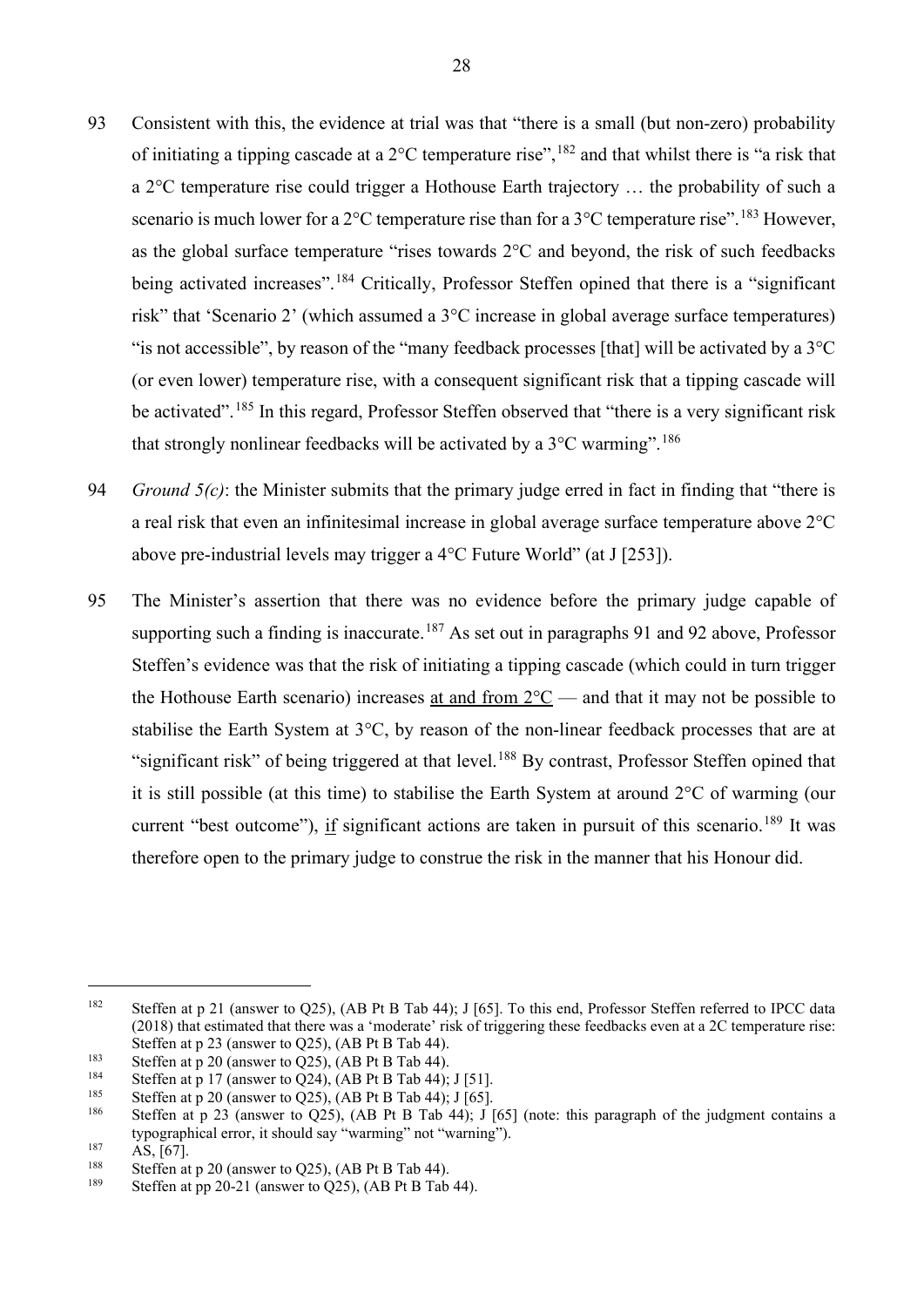- 96 *Grounds 5(d) and 5(e)*: The Minister submits that the primary judge erred in fact in finding that:
	- (1) "a decision under the EPBC Act to approve the Extension Project would cause an increase in  $CO<sub>2</sub>$  emissions of 100Mt above the  $CO<sub>2</sub>$  emissions that would otherwise occur" (at J [79], [84], [247]–[249]); and
	- (2) "if the Extension Project were to proceed, any  $CO<sub>2</sub>$  emissions resulting from burning of coal extracted through that project would be outside the emissions contemplated by the "carbon budget" necessary to achieve a target of 2°C above pre-industrial levels" (at J [86]–[87], cf [72]).
- 97 These grounds mischaracterise the respondents' case and the primary judge's findings.
- 98 The respondents were not required, as part of their case, to establish a counterfactual regarding what would happen to global  $CO<sub>2</sub>$  emissions if the Extension Project were not approved.<sup>[190](#page-30-0)</sup> Further, the Minister chose to lead no evidence at trial in support of such a counterfactual.<sup>[191](#page-30-1)</sup>
- 99 Rather, the respondents' case is that, if the Extension Project is approved, it will materially contribute to the accumulated  $CO<sub>2</sub>$  emissions and increased atmospheric concentration. The Department of Planning, Industry and Environment, Vickery Extension Project State Significant Development Assessment SSD 7480 (May 2020) (which was admitted into evidence without objection) states that the Extension Project will cause an increase of 100 Mt of  $CO<sub>2</sub>$  'Scope 3' emissions over the life of that project.<sup>[192](#page-30-2)</sup> Further, Professor Steffen gave uncontroverted evidence<sup>[193](#page-30-3)</sup> that in order to stabilise global average surface temperatures at around 2°C, "over 90% of Australia's *existing* coal reserves cannot be burned", "currently operating coal mines must be phased out as soon as possible (preferably no later than 2030), and  $[\dots]$  no new coal mines, or extensions to existing coal mines, can be allowed". <sup>[194](#page-30-4)</sup> It is clear from Professor Steffen's evidence that he considered the  $CO<sub>2</sub>$  Scope 3 emissions expected to result from approval of the Extension Project (being an extension to an existing coal mine) to

<span id="page-30-1"></span><span id="page-30-0"></span><sup>&</sup>lt;sup>190</sup> The primary judge (correctly) rejected this submission by the Minister at trial: J at [85]–[86].<br><sup>191</sup> Let <sup>[86]</sup>. <sup>191</sup> Let <sup>[86]</sup>. Minister as light as suidance. The Minister associative categorial debately Caugh

<sup>191</sup> J at [86]: "The Minister called no evidence. The Minister essentially contended that the Court should infer that the 100 Mt of CO2 would likely be emitted in accordance with the Paris Agreement. There is no sufficient basis for that inference. The Minister relied upon little else than speculation, in circumstances where the evidence showed that at least one of the potential consumers of the coal is not a signatory to the Paris Agreement." It is submitted that the Minister's reliance on generic statements about demand for coal made in a 2018 Austrade publication (AB Pt B Tab 19) and a 2019 Ministers for the Departments of Industry, Science, Energy and Resources press release are not sufficient to make out the Minister's case in this regard.<br>DPIE at p 122 [678] (AB, Pt B, Tab 30).

<span id="page-30-3"></span><span id="page-30-2"></span><sup>&</sup>lt;sup>192</sup> DPIE at p 122 [678] (AB, Pt B, Tab 30).<br><sup>193</sup> Which the primary judge accepted: J [70] ff.<br><sup>194</sup> Steffen the 22 (engune to  $\overline{OS5}$ ) (AB Pt B.T.

<span id="page-30-4"></span>Steffen at p 22 (answer to Q25), (AB Pt B Tab 44) (emphasis added).